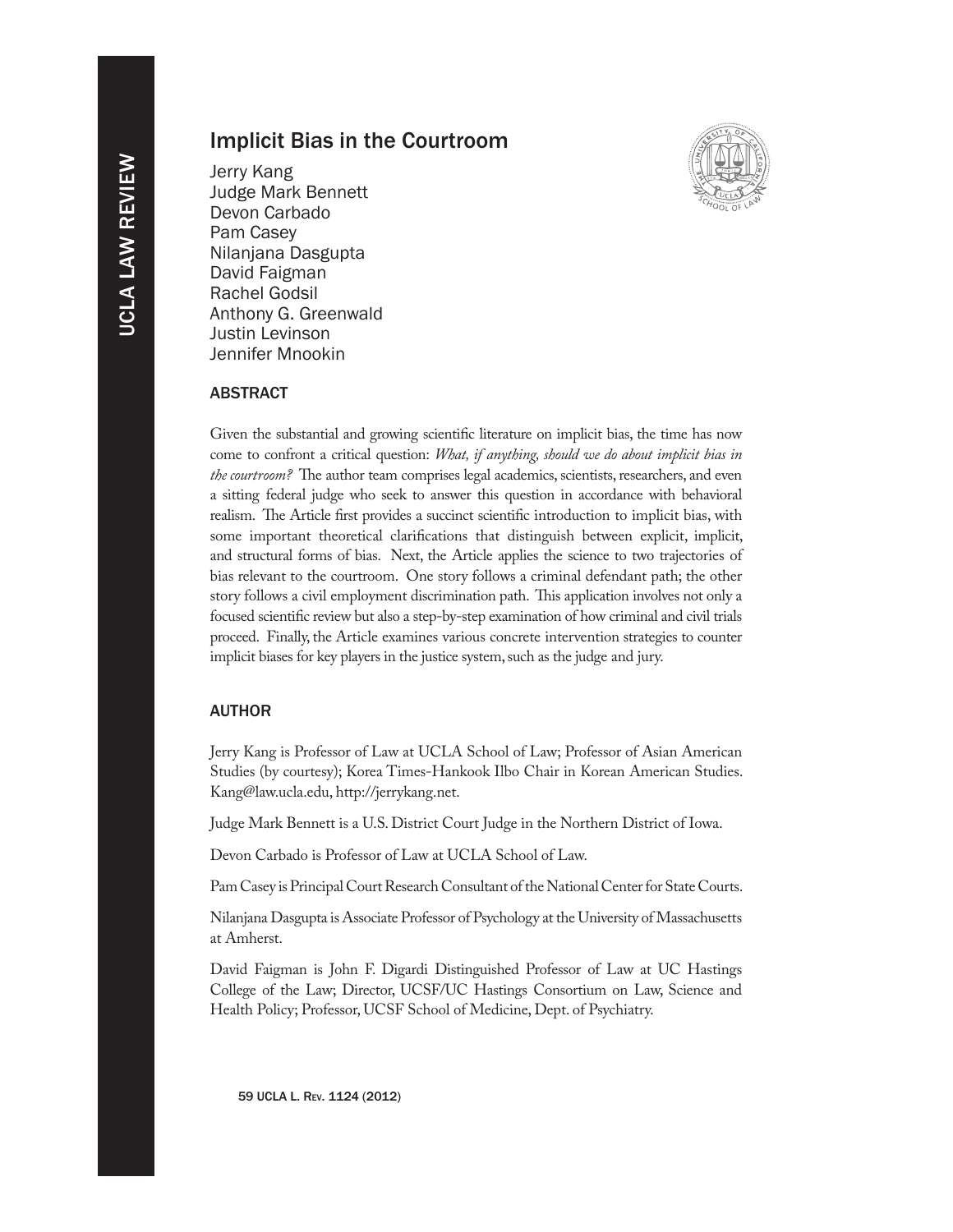Rachel Godsil is Eleanor Bontecou Professor of Law at Seton Hall University School of Law.

Anthony G. Greenwald is Professor of Psychology at the University of Washington.

Justin Levinson is Associate Professor of Law and Director of Culture and Jury Project at the University of Hawai'i William S. Richardson School of Law.

Jennifer Mnookin is Professor of Law at UCLA School of Law.

For their research assistance, we thank Jonathan Feingold and Joshua Neiman.

# TABLE OF CONTENTS

| T.        |                |                |                                                    |  |
|-----------|----------------|----------------|----------------------------------------------------|--|
|           | А.             |                |                                                    |  |
|           | B <sub>1</sub> |                |                                                    |  |
| $\prod$ . |                |                |                                                    |  |
|           | A.             |                |                                                    |  |
|           |                | 1 <sub>1</sub> |                                                    |  |
|           |                | 2.             |                                                    |  |
|           |                | 3.             |                                                    |  |
|           |                |                | a.                                                 |  |
|           |                |                | b.                                                 |  |
|           |                | 4.             |                                                    |  |
|           | B.             |                |                                                    |  |
|           |                | 1.             |                                                    |  |
|           |                | 2.             |                                                    |  |
|           |                | 3.             |                                                    |  |
|           |                |                | $\overline{a}$ .                                   |  |
|           |                |                | $\mathbf{b}$ .                                     |  |
| III.      |                |                |                                                    |  |
|           | А.             |                |                                                    |  |
|           | <b>B.</b>      |                |                                                    |  |
|           |                | 1.             |                                                    |  |
|           |                |                | a.                                                 |  |
|           |                |                | b.                                                 |  |
|           |                |                | Improve Conditions of Decisionmaking 1177<br>c.    |  |
|           |                |                | d.                                                 |  |
|           |                | 2.             |                                                    |  |
|           |                |                | a.                                                 |  |
|           |                |                | $\mathbf{b}$ .                                     |  |
|           |                |                | Encourage Category-Conscious Strategies 1184<br>c. |  |
|           |                |                |                                                    |  |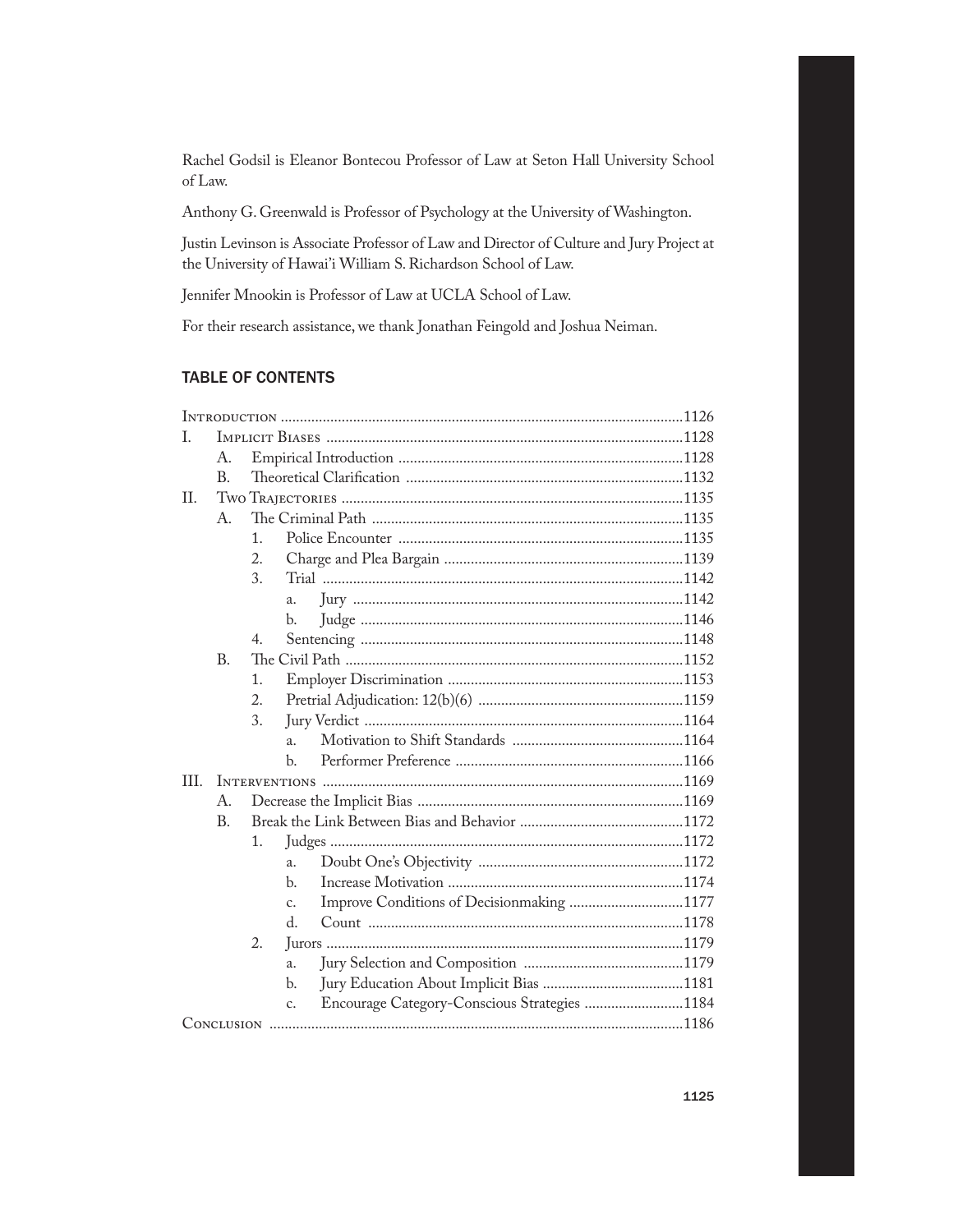# **INTRODUCTION**

The problems of overt discrimination have received enormous attention from lawyers, judges, academics, and policymakers. While explicit sexism, racism, and other forms of bias persist, they have become less prominent and public over the past century. But explicit bias and overt discrimination are only part of the problem. Also important, and likely more pervasive, are questions surrounding implicit bias—attitudes or stereotypes that affect our understanding, decisionmaking, and behavior, without our even realizing it.

How prevalent and significant are these implicit, unintentional biases? To answer these questions, people have historically relied on their gut instincts and personal experiences, which did not produce much consensus. Over the past two decades, however, social cognitive psychologists have discovered novel ways to measure the existence and impact of implicit biases—without relying on mere common sense. Using experimental methods in laboratory and field studies, researchers have provided convincing evidence that implicit biases exist, are pervasive, are large in magnitude, and have real-world effects. These fascinating discoveries, which have migrated from the science journals into the law reviews and even popular discourse, are now reshaping the law's fundamental understandings of discrimination and fairness.

Given the substantial and growing scientific literature on implicit bias, the time has now come to confront a critical question: *What, if anything, should we do about implicit bias in the courtroom?* In other words, how concerned should we be that judges, advocates, litigants, and jurors come to the table with implicit biases that influence how they interpret evidence, understand facts, parse legal principles, and make judgment calls? In what circumstances are these risks most acute? Are there practical ways to reduce the effects of implicit biases? To what extent can awareness of these biases mitigate their impact? What other debiasing strategies might work? In other words, in what way—if at all—should the courts respond to a better model of human decisionmaking that the mind sciences are providing?

We are a team of legal academics, scientists, researchers, and a sitting federal judge<sup>1</sup> who seek to answer these difficult questions in accordance with behavioral realism.<sup>2</sup> Our general goal is to educate those in the legal profession who are

<sup>1</sup>. Judge Mark W. Bennett, a coauthor of this article, is a United States District Court Judge in the Northern District of Iowa.

<sup>2</sup>. Behavioral realism is a school of thought that asks the law to account for more accurate models of human cognition and behavior. *See, e.g.*, Jerry Kang & Kristin Lane, *Seeing Through Colorblindness: Implicit*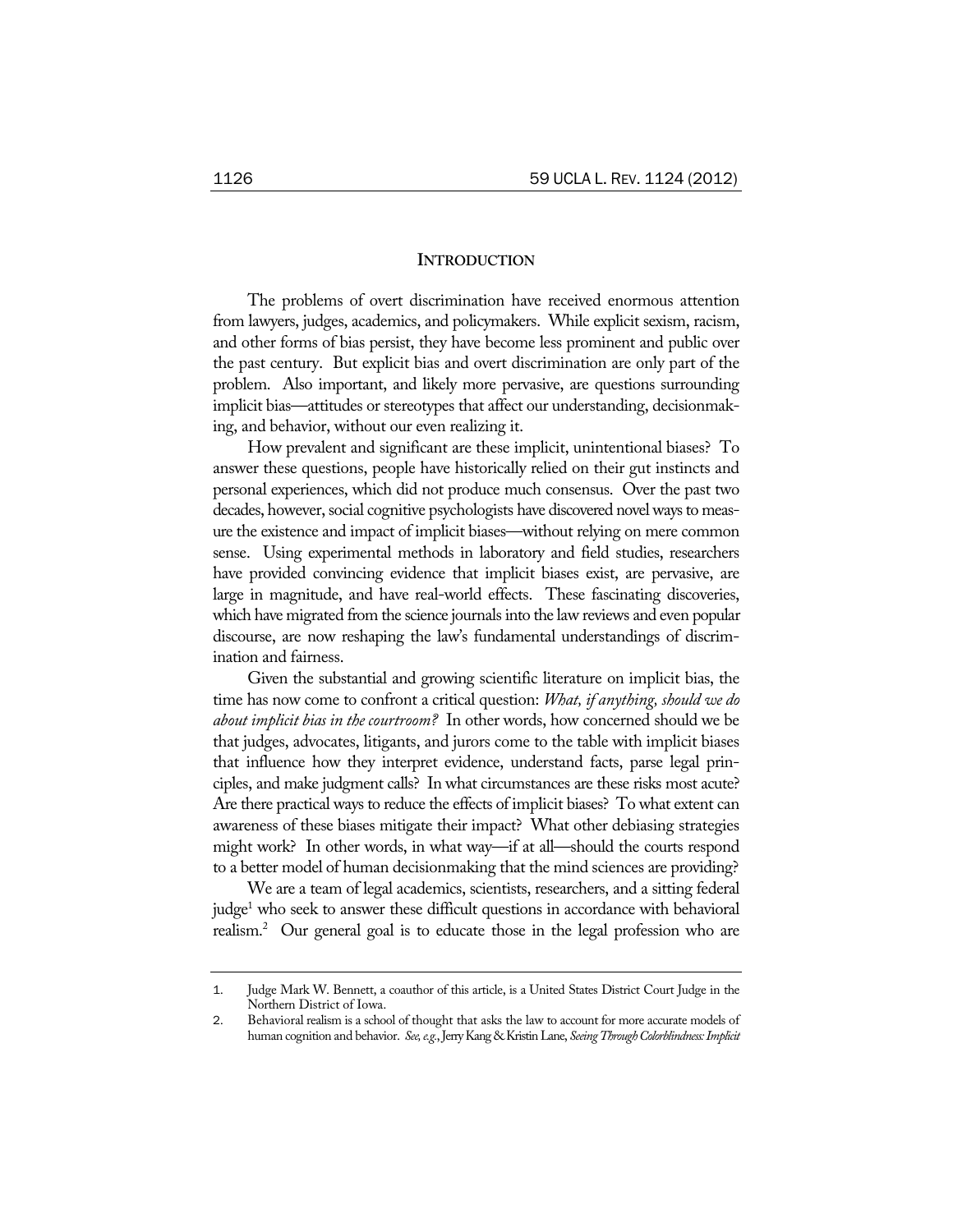unfamiliar with implicit bias and its consequences. To do so, we provide a current summary of the underlying science, contextualized to criminal and civil litigation processes that lead up to and crescendo in the courtroom. This involves not only a focused scientific review but also a step-by-step examination of how criminal and civil trials proceed, followed by suggestions designed to address the harms. We seek to be useful to legal practitioners of good faith, including judges, who conclude that implicit bias is a problem (one among many) but do not know quite what to do about it. While we aim to provide useful and realistic strategies for those judges already persuaded that implicit bias is a legitimate concern, we also hope to provoke those who know less about it, or are more skeptical of its relevance, to consider these issues thoughtfully.

We are obviously not a random sample of researchers and practitioners; thus, we cannot claim any representative status. That said, the author team represents a broad array of experience, expertise, methodology, and viewpoints. In authoring this paper, the team engaged in careful deliberations across topics of both consensus and dissensus.<sup>3</sup> We did not entirely agree on how to frame questions in this field or how to answer them. That said, we stand collectively behind what we have written. We also believe the final work product reveals the benefits of such crossdisciplinary and cross-professional collaboration.

Part I provides a succinct scientific introduction to implicit bias, with some important theoretical clarifications. Often the science can seem too abstract, especially to nonprofessional scientists. As a corrective, Part II applies the science to two trajectories of bias relevant to the courtroom. One story follows a criminal defendant path; the other story follows a civil employment discrimination path. Part III

*Bias and the Law*, 58 UCLA L. REV. 465, 490 (2010); Linda Hamilton Krieger & Susan T. Fiske, *Behavioral Realism in Employment Discrimination Law: Implicit Bias and Disparate Treatment*, 94 CALIF. L. REV. 997, 997–1008 (2006). Jon Hanson and his coauthors have advanced similar approaches under the names of "critical realism," "situationism," and the "law and mind sciences." *See* Adam Benforado, *Frames of Injustice: The Bias We Overlook*, 85 IND. L.J. 1333, 1339 n.28 (2010) (listing papers).

<sup>3</sup>. This paper arose out of the second symposium of PULSE: Program on Understanding Law, Science, and Evidence at UCLA School of Law, on March 3–4, 2011. We brought together leading scientists (including Anthony Greenwald, the inventor of the Implicit Association Test), federal and state judges, applied researchers, and legal academics to explore the state of the science regarding implicit bias research and to examine the various institutional responses to date. The Symposium also raised possibilities and complications, ranging from the theoretical to practical, from the legal to the scientific. After a day of public presentations, the author team met in a full-day closed session to craft the outlines of this paper. Judge Michael Linfield of the Los Angeles Superior Court and Jeff Rachlinski, Professor of Law at Cornell Law School, participated in the symposium but could not join the author team. Their absence should not be viewed as either agreement or disagreement with the contents of the Article.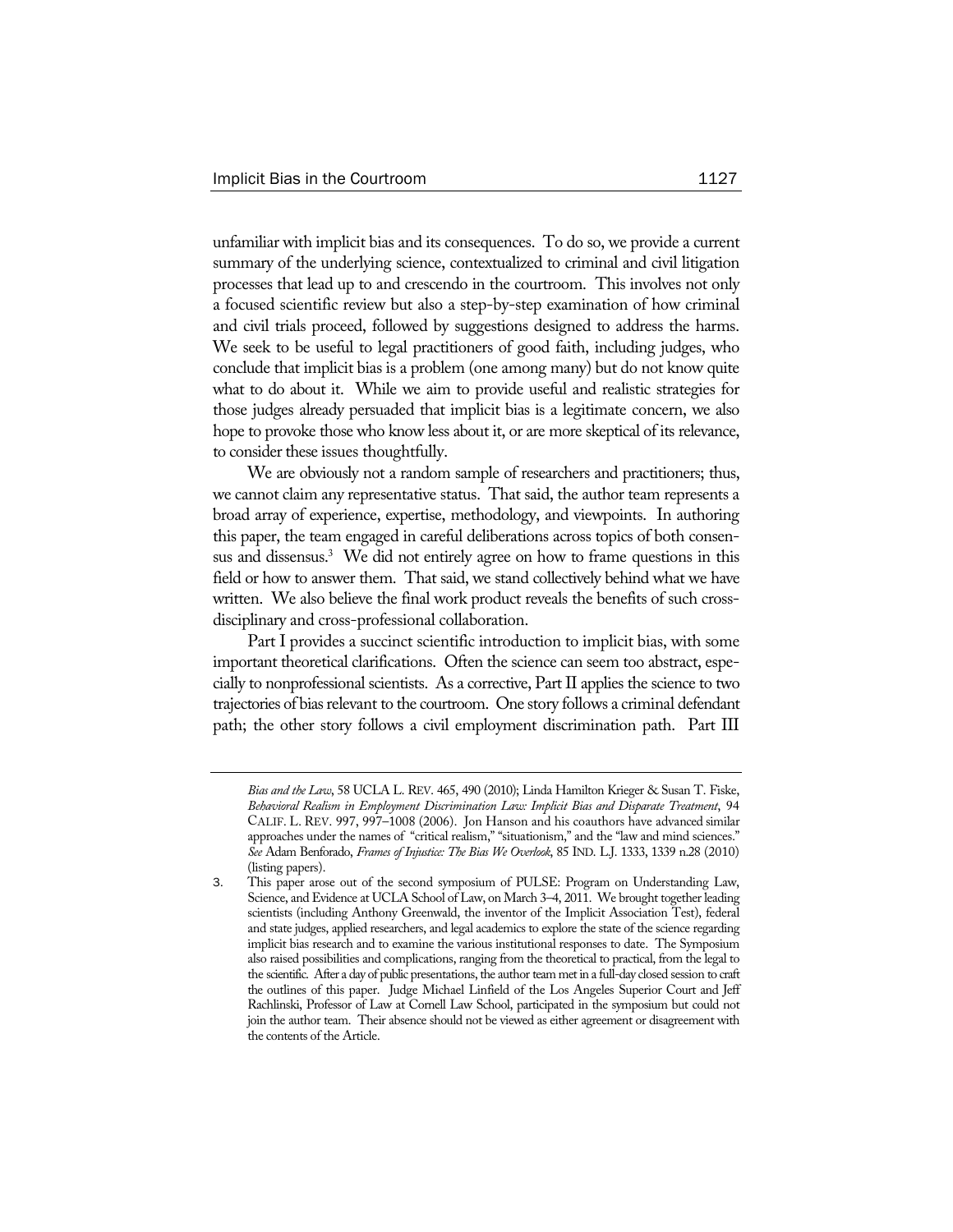examines different intervention strategies to counter the implicit biases of key players in the justice system, such as the judge and jury.

### **I. IMPLICIT BIASES**

### **A. Empirical Introduction**

Over the past thirty years, cognitive and social psychologists have demonstrated that human beings think and act in ways that are often not rational. We suffer from a long litany of biases, most of them having nothing to do with gender, ethnicity, or race. For example, we have an oddly stubborn tendency to anchor to numbers, judgments, or assessments to which we have been exposed and to use them as a starting point for future judgments—even if those anchors are objectively wrong.4 We exhibit an endowment effect, with irrational attachments to arbitrary initial distributions of property, rights, and grants of other entitlements.<sup>5</sup> We suffer from hindsight bias and believe that what turns out to be the case today should have been easily foreseen yesterday.<sup>6</sup> The list of empirically revealed biases goes on and on. Indeed, many legal academics have become so familiar with such heuristics and biases that they refer to them in their analyses as casually as they refer to economic concepts such as transaction costs.<sup>7</sup>

One type of bias is driven by attitudes and stereotypes that we have about social categories, such as genders and races. An *attitude* is an association between some concept (in this case a social group) and an evaluative valence, either positive or negative.8 A *stereotype* is an association between a concept (again, in this case a social group) and a trait.<sup>9</sup> Although interconnected, attitudes and stereotypes

<sup>4</sup>. *See* Jon D. Hanson & Douglas A. Kysar, *Taking Behavioralism Seriously: The Problem of Market Manipulation*, 74 N.Y.U. L. REV. 630, 667 (1999) (describing anchoring).

<sup>5</sup>. *See generally* Russell Korobkin, *The Endowment Effect and Legal Analysis*, 97 NW. U. L. REV. 1227 (2003).

<sup>6</sup>. *See generally* DANIEL KAHNEMAN, THINKING, FAST AND SLOW (2011); Jeffrey J. Rachlinski, *A Positive Psychological Theory of Judging in Hindsight*, 65 U. CHI.L.REV. 571 (1998).

<sup>7</sup>. *See, e.g.*, Russell B. Korobkin & Thomas S. Ulen, *Law and Behavioral Science: Removing the Rationality Assumption From Law and Economics*, 88 CALIF. L. REV. 1051 (2000); Donald C. Langevoort, *Behavioral Theories of Judgment and Decision Making in Legal Scholarship: A Literature Review*, 51 VAND.L.REV. 1499 (1998).

<sup>8</sup>. In both common and expert usage, sometimes the word "prejudice" is used to describe a negative attitude, especially when it is strong in magnitude.

<sup>9</sup>. If the association is nearly perfect, in that almost every member of the social group has that trait, then we think of the trait less as a stereotype and more as a defining attribute. Typically, when we use the word "stereotype," the correlation between social group and trait is far from perfect. *See* Anthony G. Greenwald & Linda Hamilton Krieger, *Implicit Bias: Scientific Foundations*, 94 CALIF. L. REV. 945, 949 (2006).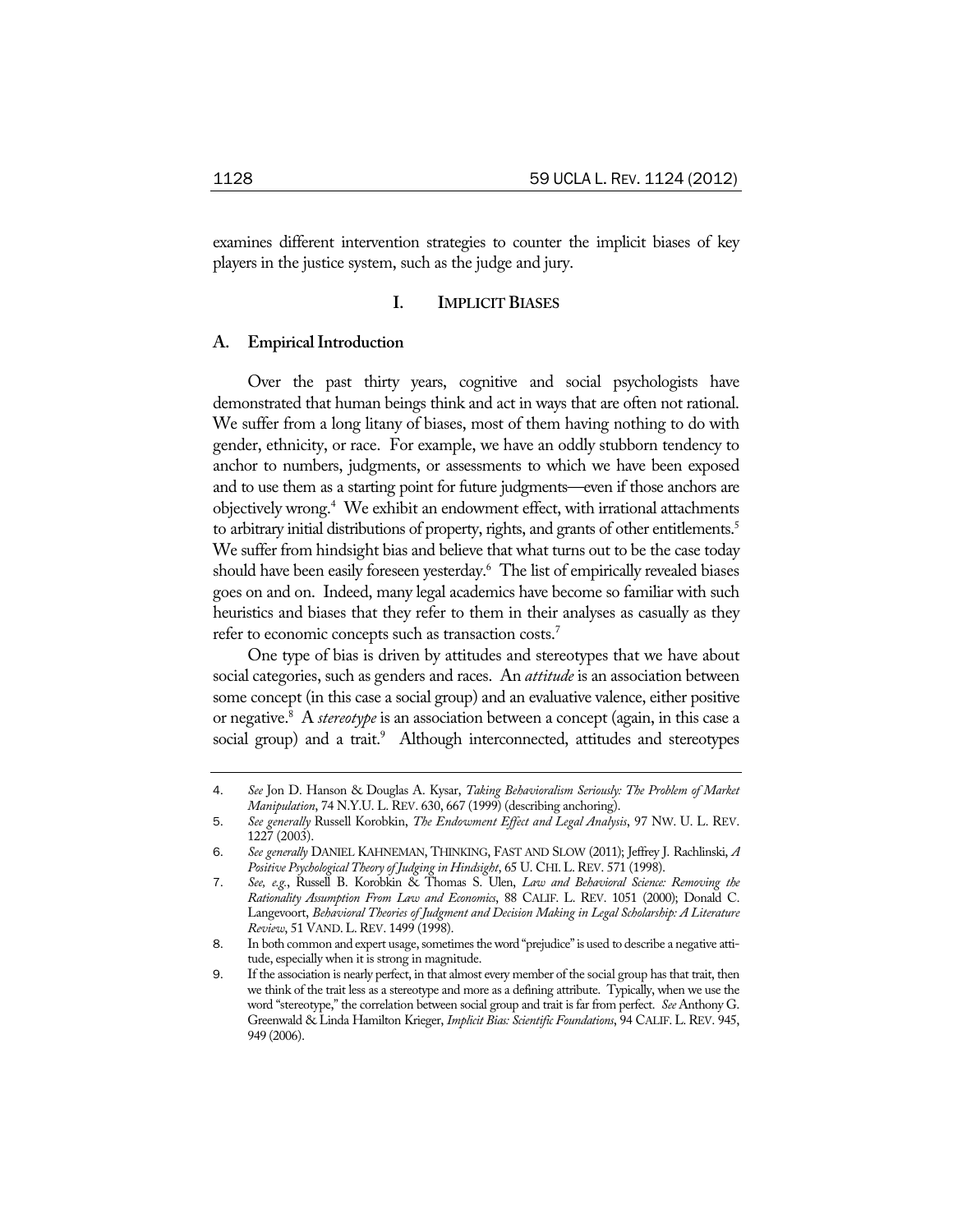should be distinguished because a positive attitude does not foreclose negative stereotypes and vice versa. For instance, one might have a positive overall attitude toward African Americans and yet still associate them with weapons. Or, one might have a positive stereotype of Asian Americans as mathematically able but still have an overall negative attitude towards them.

The conventional wisdom has been that these social cognitions—attitudes and stereotypes about social groups—are explicit, in the sense that they are both consciously accessible through introspection *and* endorsed as appropriate by the person who possesses them. Indeed, this understanding has shaped much of current antidiscrimination law. The conventional wisdom is also that the social cognitions that individuals hold are relatively stable, in the sense that they operate in the same way over time and across different situations.

However, recent findings in the mind sciences, especially implicit social cognition  $(ISC)$ ,<sup>10</sup> have undermined these conventional beliefs. As detailed below, attitudes and stereotypes may also be implicit, in the sense that they are not consciously accessible through introspection. Accordingly, their impact on a person's decisionmaking and behaviors does not depend on that person's awareness of possessing these attitudes or stereotypes. Consequently, they can function automatically, including in ways that the person would not endorse as appropriate if he or she did have conscious awareness.

How have mind scientists discovered such findings on matters so latent or implicit? They have done so by innovating new techniques that measure implicit attitudes and stereotypes that by definition cannot be reliably self-reported. Some of these measures involve subliminal priming and other treatments that are not consciously detected within an experimental setting. Other instruments use reaction time differences between two types of tasks—one that seems consistent with some bias, the other inconsistent—as in the Implicit Association Test  $(IAT)^{11}$ .

<sup>10</sup>. Implicit social cognition (ISC) is a field of psychology that examines the mental processes that affect social judgments but operate without conscious awareness or conscious control. *See generally* Kristin A. Lane, Jerry Kang & Mahzarin R. Banaji, *Implicit Social Cognition and Law*, 3 ANN. REV. L. & SOC. SCI. 427 (2007). The term was first used and defined by Anthony Greenwald and Mahzarin Banaji. *See* Anthony G. Greenwald & Mahzarin R. Banaji, *Implicit Social Cognition: Attitudes, Self-Esteem, and Stereotypes*, 102 PSYCHOL.REV. 4 (1995).

<sup>11</sup>. *See* Anthony G. Greenwald et al., *Measuring Individual Differences in Implicit Cognition: The Implicit Association Test*, 74 J. PERSONALITY & SOC. PSYCHOL. 1464, 1464–66 (1998) (introducing the Implicit Association Test (IAT)). For more information on the IAT, see Brian A. Nosek, Anthony G. Greenwald & Mahzarin R. Banaji, *The Implicit Association Test at Age 7: A Methodological and Conceptual Review*, *in* AUTOMATIC PROCESSES IN SOCIAL THINKING AND BEHAVIOR 265 (John A. Bargh ed., 2007).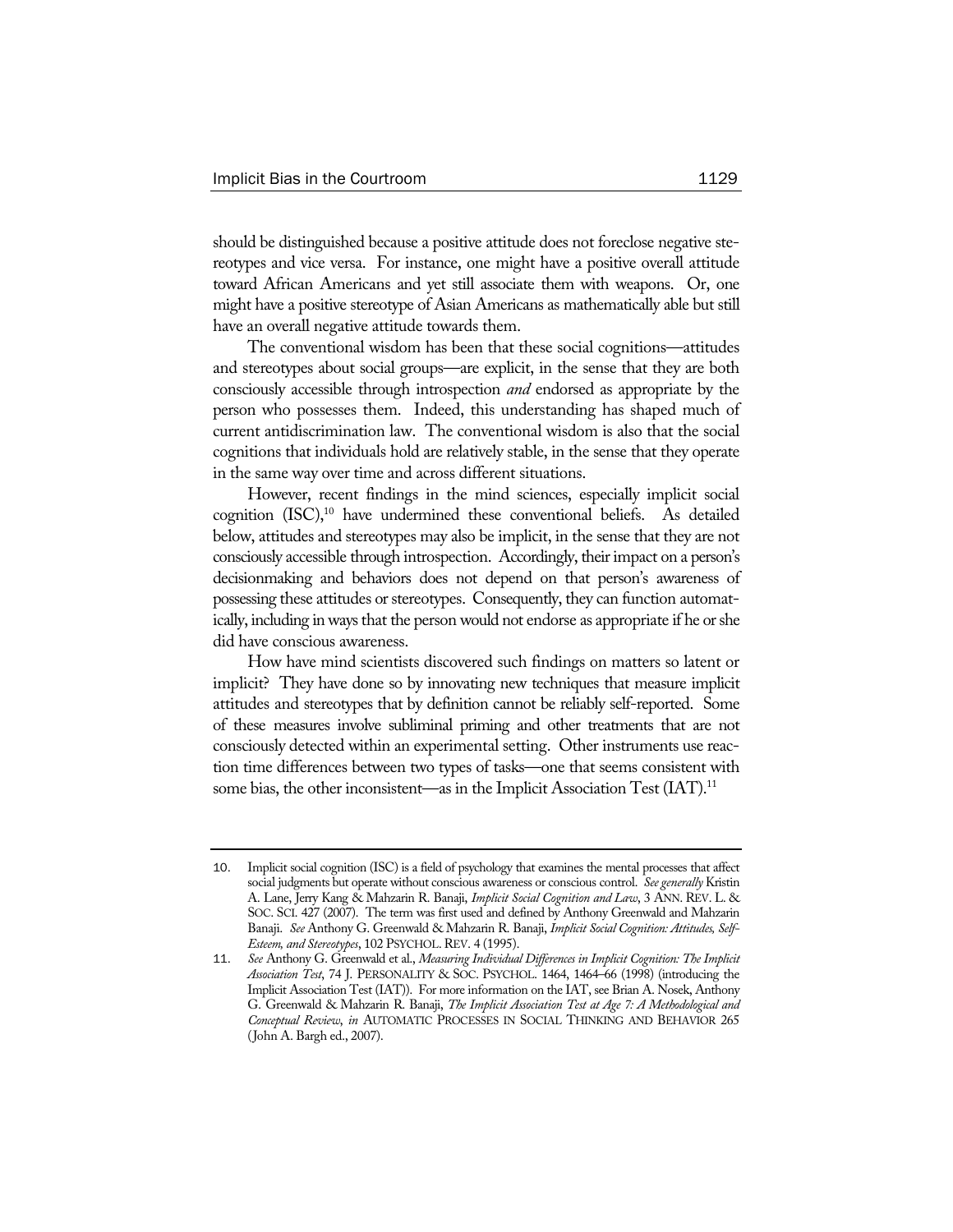The well-known IAT is a sorting task that measures time differences between schema-consistent pairings and schema-inconsistent pairings of concepts, as represented by words or pictures. For example, suppose we want to test whether there is an implicit stereotype associating African Americans with weapons. In a schema-consistent run, the participant is instructed to hit one response key when she sees a White face or a harmless object, and another response key when she sees an African American face or a weapon. Notice that the same key is used for *both* White and harmless item; a different key is used for *both* African American and weapon. Most people perform this task quickly.

In a schema-inconsistent run, we reverse the pairings. In this iteration, the same key is used for both White and weapon; a different key is used for both African American and harmless item. Most people perform this task more slowly.<sup>12</sup> Of course, the order in which these tasks are presented is always systematically varied to ensure that the speed of people's responses is not affected by practice. The time differential between these runs is defined as the implicit association effect and is statistically processed into standard units called an IAT D score.<sup>13</sup>

Through the IAT, social psychologists from hundreds of laboratories have collected enormous amounts of data<sup>14</sup> on reaction-time measures of "implicit biases," a term we use to denote implicit attitudes and implicit stereotypes. According to these measures, implicit bias is pervasive (widely held), $15$  large in magnitude (as compared to standardized measures of explicit bias),<sup>16</sup> dissociated from explicit biases (which suggests that explicit biases and implicit biases, while related, are

<sup>12</sup>. *See* Brian A. Nosek et al., *Pervasiveness and Correlates of Implicit Attitudes and Stereotypes*, 18 EUR. REV.SOC.PSYCHOL. 1, 17 (2007).

<sup>13</sup>. This D score, which ranges from –2.0 to 2.0, is a standardized score, which is computed by dividing the IAT effect as measured in milliseconds by the standard deviations of the participants' latencies pooled across schema-consistent and -inconsistent conditions. *See, e.g.*, Anthony Greenwald et al., *Understanding and Using the Implicit Association Test: I. An Improved Scoring Algorithm*, 85 J. PERSONALITY & SOC. PSYCHOL. 197 (2003). If an individual's IAT D score is divided by its standard deviation of the population that has taken the test, the result is interpretable as the commonly used effect size measure, Cohen's *d*.

<sup>14</sup>. The most prominent dataset is collected at PROJECT IMPLICIT, http://projectimplicit.org (last visited Mar. 22, 2012) (providing free online tests of automatic associations). For a broad analysis of this dataset, see Nosek et al., *supra* note 12.

<sup>15</sup>. Lane, Kang & Banaji, *supra* note 10, at 437.

<sup>16</sup>. Cohen's d is a standardized unit of the size of a statistical effect. By convention, social scientists mark 0.20, 0.50, and 0.80 as small, medium, and large effect sizes. The IAT effect, as measured in Cohen's d, on various stereotypes and attitudes range from medium to large. *See* Kang & Lane, *supra* note 2, at 474 n.35 (discussing data from Project Implicit). Moreover, the effect sizes of implicit bias against social groups are frequently larger than the effect sizes produced by explicit bias measures. *See id.* at 474–75 tbl.1.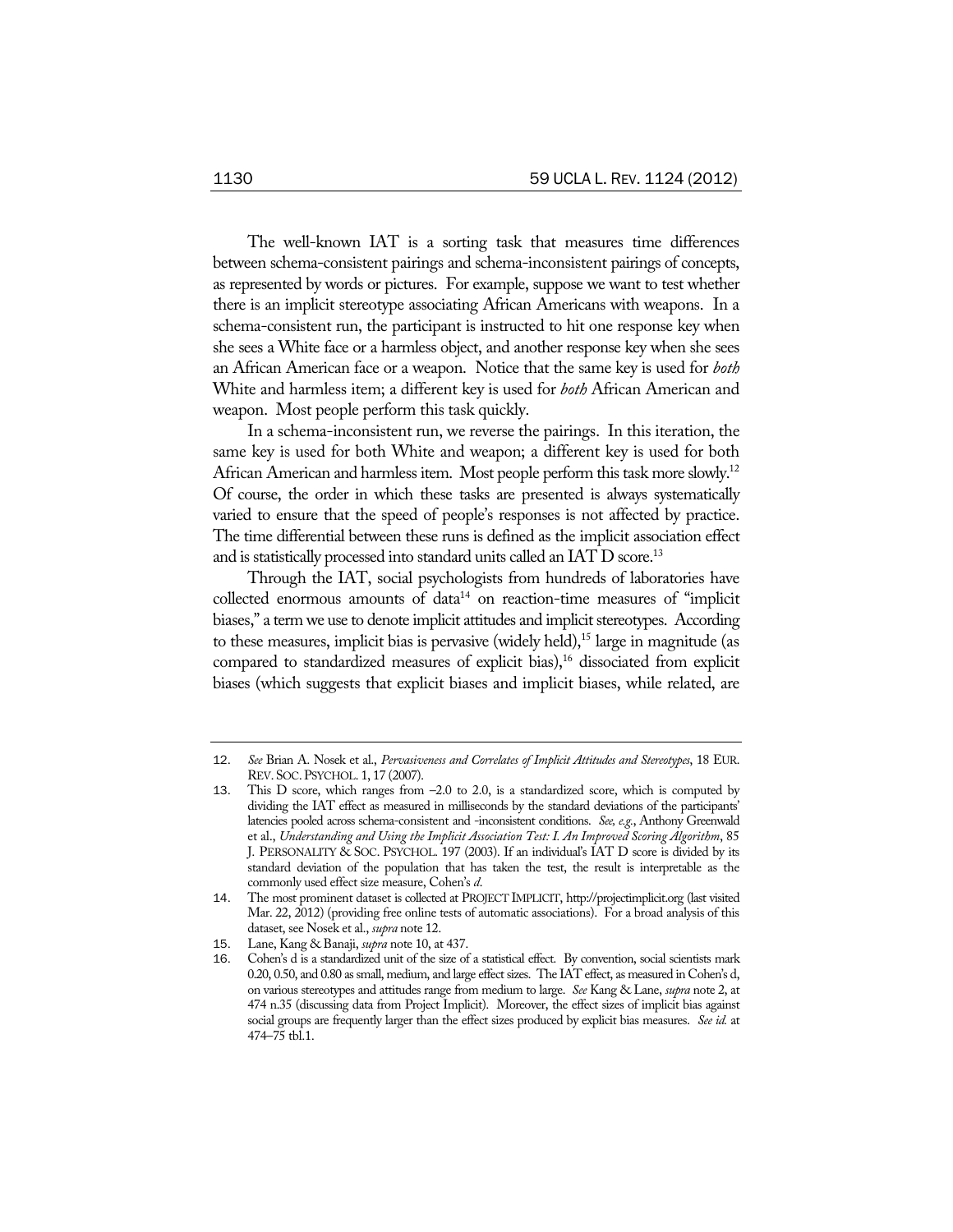separate mental constructs),<sup>17</sup> and predicts certain kinds of real-world behavior.<sup>18</sup> What policymakers are now keen to understand are the size and scope of these behavioral effects and how to counter them—by altering the implicit biases themselves and by implementing strategies to attenuate their effects.

Useful and current summaries of the scientific evidence can be found in both the legal and psychological literatures. For example, in the last volume of this law review, Jerry Kang and Kristin Lane provided a summary of the evidence demonstrating that we are not perceptually, cognitively, or behaviorally colorblind.<sup>19</sup> Justin Levinson and Danielle Young have summarized studies focusing on jury decisionmaking.20 In the psychology journals, John Jost and colleagues responded to sharp criticism<sup>21</sup> that the IAT studies lacked real-world consequences by providing a qualitative review of the literature, including ten studies that no manager should ignore.<sup>22</sup> Further, they explained how the findings are entirely consistent with the major tenets of twentieth century social cognitive psychology.<sup>23</sup> In a quantitative review, Anthony Greenwald conducted a meta-analysis of IAT studies—which synthesizes all the relevant scientific findings—and found that implicit attitudes as measured by the IAT predicted certain types of behavior, such as anti-Black discrimination or intergroup discrimination, substantially better than explicit bias measures.<sup>24</sup>

Instead of duplicating these summaries, we offer research findings that are specific to implicit bias leading up to and in the courtroom. To do so, we chart

23. *See id.*

<sup>17</sup>. *See* Anthony G. Greenwald & Brian A. Nosek, *Attitudinal Dissociation: What Does It Mean?*, *in* ATTITUDES: INSIGHTS FROM THE NEW IMPLICIT MEASURES 65 (Richard E. Petty, Russell E. Fazio & Pablo Briñol eds., 2008).

<sup>18</sup>. *See* Kang & Lane, *supra* note 2, at 481–90 (discussing evidence of biased behavior in perceiving smiles, responding to threats, screening resumes, and body language).

<sup>19</sup>. *See* Kang & Lane, *supra* note 2, at 473–90; *see also* David L. Faigman, Nilanjana Dasgupta & Cecilia L. Ridgeway, *A Matter of Fit: The Law of Discrimination and the Science of Implicit Bias*, 59 HASTINGS L.J. 1389 (2008).

<sup>20</sup>. *See* Justin D. Levinson & Danielle Young, *Different Shades of Bias: Skin Tone, Implicit Racial Bias, and Judgments of Ambiguous Evidence*, 112 W. VA.L.REV. 307, 319–26 (2010).

<sup>21</sup>. *See, e.g.*, Gregory Mitchell & Philip E. Tetlock, *Antidiscrimination Law and the Perils of Mindreading*, 67 OHIO ST. L.J. 1023, 1108–10 (2006).

<sup>22</sup>. *See, e.g.*, John T. Jost et al., *The Existence of Implicit Prejudice Is Beyond Reasonable Doubt: A Refutation of Ideological and Methodological Objections and Executive Summary of Ten Studies That No Manager Should Ignore*, 29 RES. ORGANIZATIONAL BEHAV. 39, 41 (2009).

<sup>24</sup>. *See* Anthony G. Greenwald et al., *Understanding and Using the Implicit Association Test: III. Meta-Analysis of Predictive Validity*, 97 J. PERSONALITY & SOC. PSYCHOL. 17, 19–20 (2009). Implicit attitude scores predicted behavior in this domain at an average correlation of r=0.24, whereas explicit attitude scores had correlations at an average of r=0.12. *See id.* at 24 tbl.3.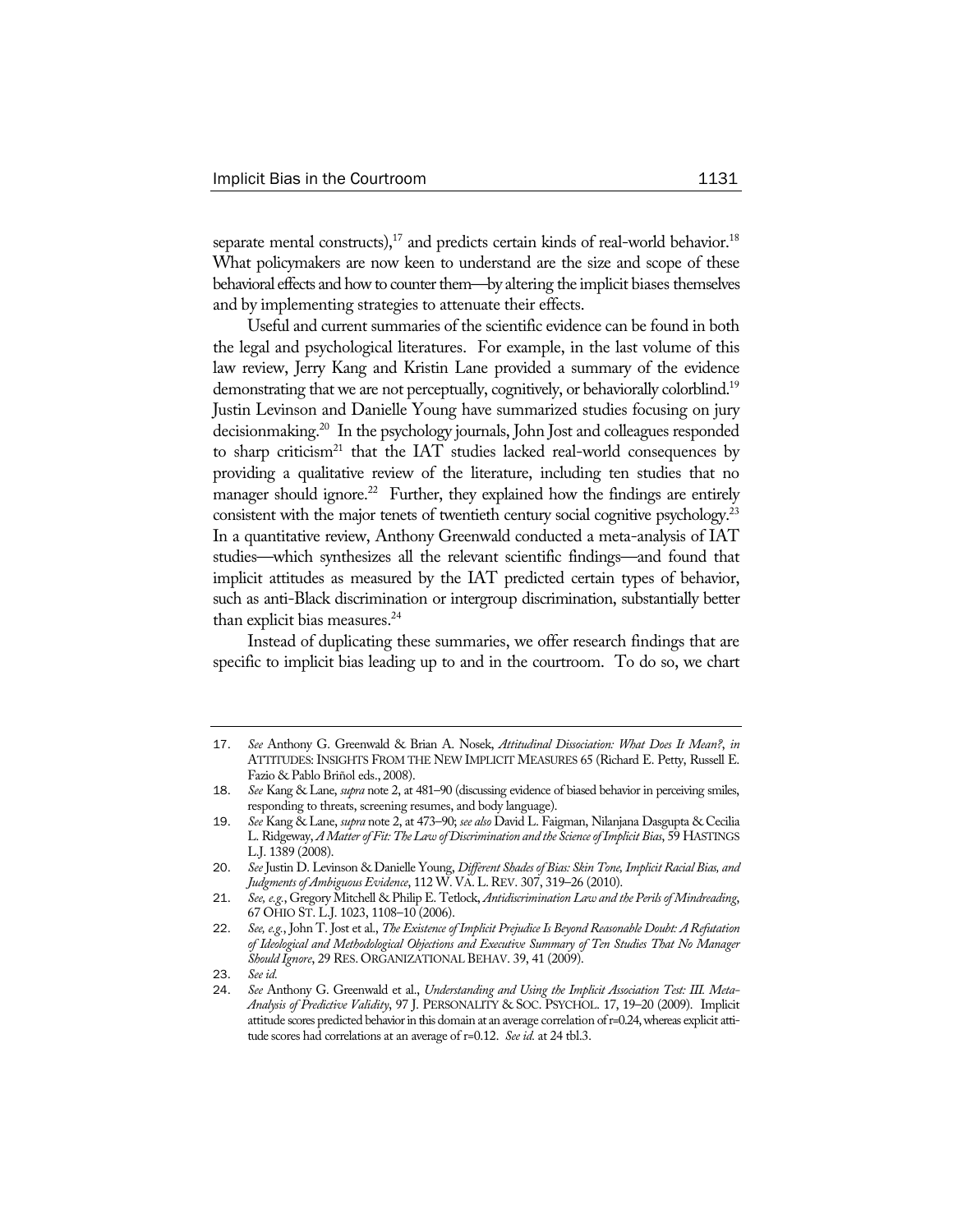out two case trajectories—one criminal, the other civil. That synthesis appears in Part II.

# **B. Theoretical Clarification**

But before we leave our introduction to implicit bias, we seek to make some theoretical clarifications on the relationships between explicit biases, implicit biases, and structural processes that are all involved in producing unfairness in the courtroom. We do so because the legal literature has flagged this as an important issue.<sup>25</sup> In addition, a competent diagnosis of unfairness in the courtroom requires disentangling these various processes. For instance, if the end is to counter discrimination caused by, say, *explicit* bias, it may be ineffective to adopt means that are better tailored to respond to *implicit* bias, and vice versa.

We start by clarifying terms. To repeat, explicit biases are attitudes and stereotypes that are consciously accessible through introspection *and* endorsed as appropriate. If no social norm against these biases exists within a given context, a person will freely broadcast them to others. But if such a norm exists, then explicit biases can be concealed to manage the impressions that others have of us. By contrast, implicit biases are attitudes and stereotypes that are not consciously accessible through introspection. If we find out that we have them, we may indeed reject them as inappropriate.

Above, we used the labels "explicit" and "implicit" as adjectives to describe mental constructs—attitudes and stereotypes. Readers should recognize that these adjectives can also apply to research procedures or instruments. An explicit instrument asks the respondent for a direct self-report with no attempt by researchers to disguise the mental construct that they are measuring. An example is a straightforward survey question. No instrument perfectly measures a mental construct. In fact, one can often easily conceal one's explicit bias as measured through an explicit instrument. In this way, an explicit instrument can poorly measure an explicit bias, as the test subject may choose not to be candid about the beliefs or attitudes at issue.

By contrast, an implicit instrument does not depend on the respondent's conscious knowledge of the mental constructs that the researcher is inferring from the measure. An example is a reaction-time measure, such as the IAT. This does not necessarily mean that the respondent is unaware that the IAT is measuring bias.

<sup>25</sup>. *See generally* Ralph Richard Banks & Richard Thompson Ford, *(How) Does Unconscious Bias Matter?: Law, Politics, and Racial Inequality*, 58 EMORY L.J. 1053 (2009); Stephen M. Rich, *Against Prejudice*, 80 GEO.WASH.L.REV. 1 (2011).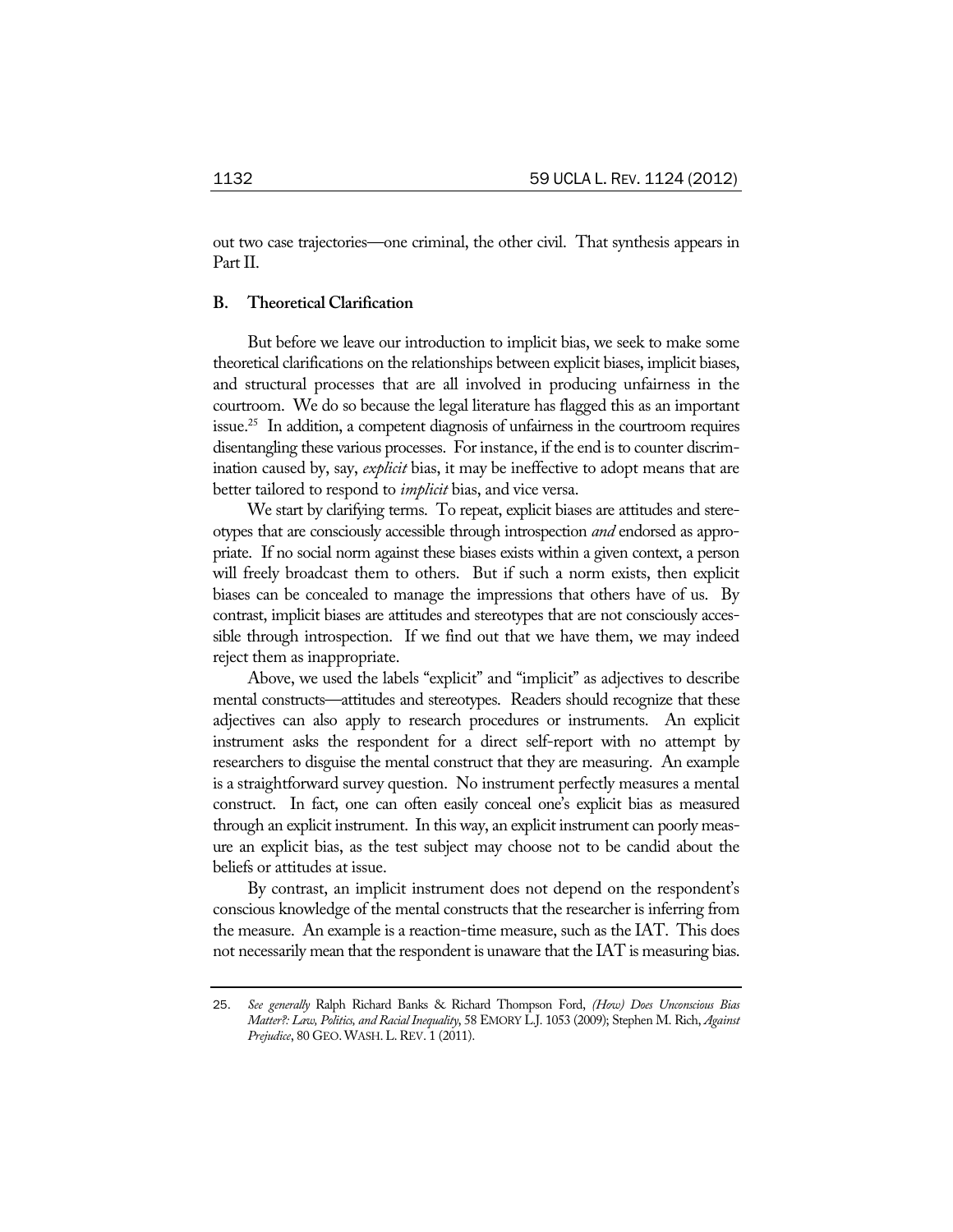It also does not mean that the respondent is actually unaware that he or she has implicit biases, for example because she has taken an IAT before or is generally aware of the research literature. To repeat, no instrument perfectly measures any mental construct, and this remains true for implicit instruments. One might, for instance, try to conceal implicit bias measured through an implicit instrument, but such faking is often much harder than faking explicit bias measured by an explicit instrument.<sup>26</sup>

Finally, besides explicit and implicit biases, another set of processes that produce unfairness in the courtroom can be called "structural." Other names include "institutional" or "societal." These processes can lock in past inequalities, reproduce them, and indeed exacerbate them even without formally treating persons worse simply because of attitudes and stereotypes about the groups to which they belong.<sup>27</sup> In other words, structural bias can produce unfairness even though no single individual is being treated worse right now because of his or her membership in a particular social category.

Because thinking through biases with respect to human beings evokes so much potential emotional resistance, sometimes it is easier to apply them to something less fraught than gender, race, religion, and the like. So, consider a vegetarian's biases against meat. He has a negative attitude (that is, prejudice) toward meat. He also believes that eating meat is bad for his health (a stereotype). He is aware of this attitude and stereotype. He also endorses them as appropriate. That is, he feels that it is okay to have a negative reaction to meat. He also believes it accurate enough to believe that meat is generally bad for human health and that there is no reason to avoid behaving in accordance with this belief. These are *explicit* biases.

Now, if this vegetarian is running for political office and campaigning in a region famous for barbecue, he will probably keep his views to himself. He could, for example, avoid showing disgust on his face or making critical comments when a plate of ribs is placed in front of him. Indeed, he might even take a bite and compliment the cook. This is an example of *concealed* bias (explicit bias that is hidden to manage impressions).

<sup>26</sup>. *See, e.g.*, Do-Yeong Kim, *Voluntary Controllability of the Implicit Association Test (IAT)*, 66 SOC. PSYCHOL. Q. 83, 95–96 (2003).

<sup>27</sup>. *See, e.g.*, Michelle Adams, *Intergroup Rivalry, Anti-Competitive Conduct and Affirmative Action*, 82 B.U. L. REV. 1089, 1117–22 (2002) (applying lock-in theory to explain the inequalities between Blacks and Whites in education, housing, and employment); john a. powell, *Structural Racism: Building Upon the Insights of John Calmore*, 86 N.C. L. REV. 791, 795–800 (2008) (adopting a systems approach to describe structured racialization); Daria Roithmayr, *Barriers to Entry: A Market Lock-In Model of Discrimination*, 86 VA. L. REV. 727, 743–48 (2000) (describing lock-in theory, drawing on antitrust law and concepts).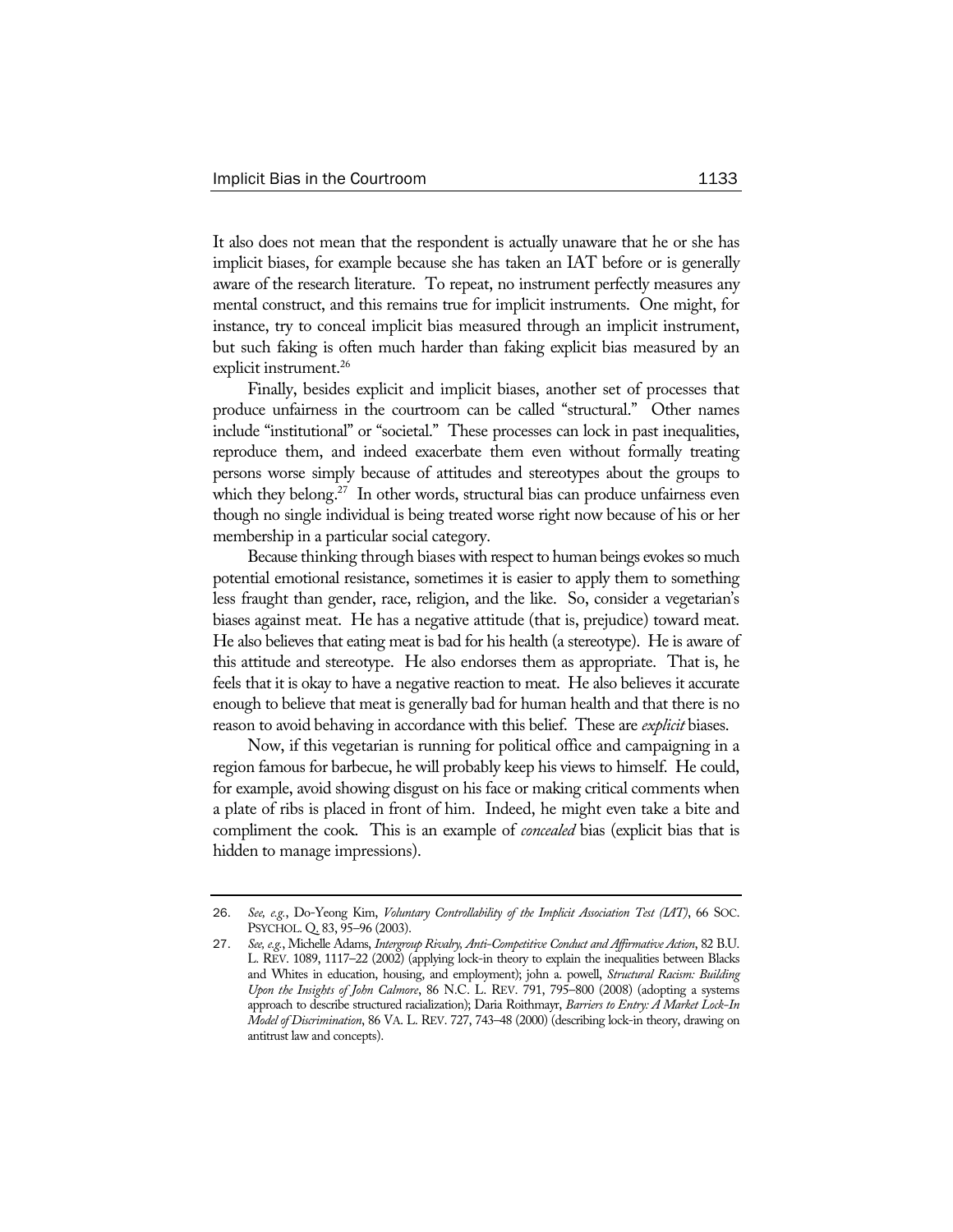Consider, by contrast, another vegetarian who has recently converted for environmental reasons. She proclaims explicitly and sincerely a negative attitude toward meat. But it may well be that she has an implicit attitude that is still slightly positive. Suppose that she grew up enjoying weekend barbecues with family and friends, or still likes the taste of steak, or first learned to cook by making roasts. Whatever the sources and causes, she may still have an implicitly positive attitude toward meat. This is an *implicit* bias.

Finally, consider some eating decision that she has to make at a local strip mall. She can buy a salad for \$10 or a cheeseburger for \$3. Unfortunately, she has only \$5 to spare and must eat. Neither explicit nor implicit biases much explain her decision to buy the cheeseburger. She simply lacks the funds to buy the salad, and her need to eat trumps her desire to avoid meat. The decision was not driven principally by an attitude or stereotype, explicit or implicit, but by the price. But what if a careful historical, economic, political, and cultural analysis revealed multifarious subsidies, political kickbacks, historical contingencies, and economies of scale that accumulated in mutually reinforcing ways to price the salad much higher than the cheeseburger? These various forces could make it more instrumentally rational for consumers to eat cheeseburgers. This would be an example of *structural* bias in favor of meat.

We disentangle these various mechanisms—explicit attitudes and stereotypes (sometimes concealed, sometimes revealed), implicit attitudes and stereotypes, and structural forces—because they pose different threats to fairness everywhere, including the courtroom. For instance, the threat to fairness posed by jurors with explicit negative attitudes toward Muslims but who conceal their prejudice to stay on the jury is quite different from the threat posed by jurors who perceive themselves as nonbiased but who nevertheless hold negative implicit stereotypes about Muslims. Where appropriate, we explain how certain studies provide evidence of one type of bias or the other. In addition, we want to underscore that these various mechanisms—explicit bias, implicit bias, and structural forces—are not mutually exclusive.<sup>28</sup> To the contrary, they may often be mutually reinforcing. In focusing on implicit bias in the courtroom, we do not mean to suggest

<sup>28</sup>. *See, e.g.*, GLENN C.LOURY,THE ANATOMY OF RACIAL INEQUALITY 23–30 (2002) (discussing selfreinforcing stereotypes); john powell & Rachel Godsil, *Implicit Bias Insights as Preconditions to Structural Change*, POVERTY & RACE, Sept./Oct. 2011, at 3, 6 (explaining why "implicit bias insights are crucial to addressing the substantive inequalities that result from structural racialization").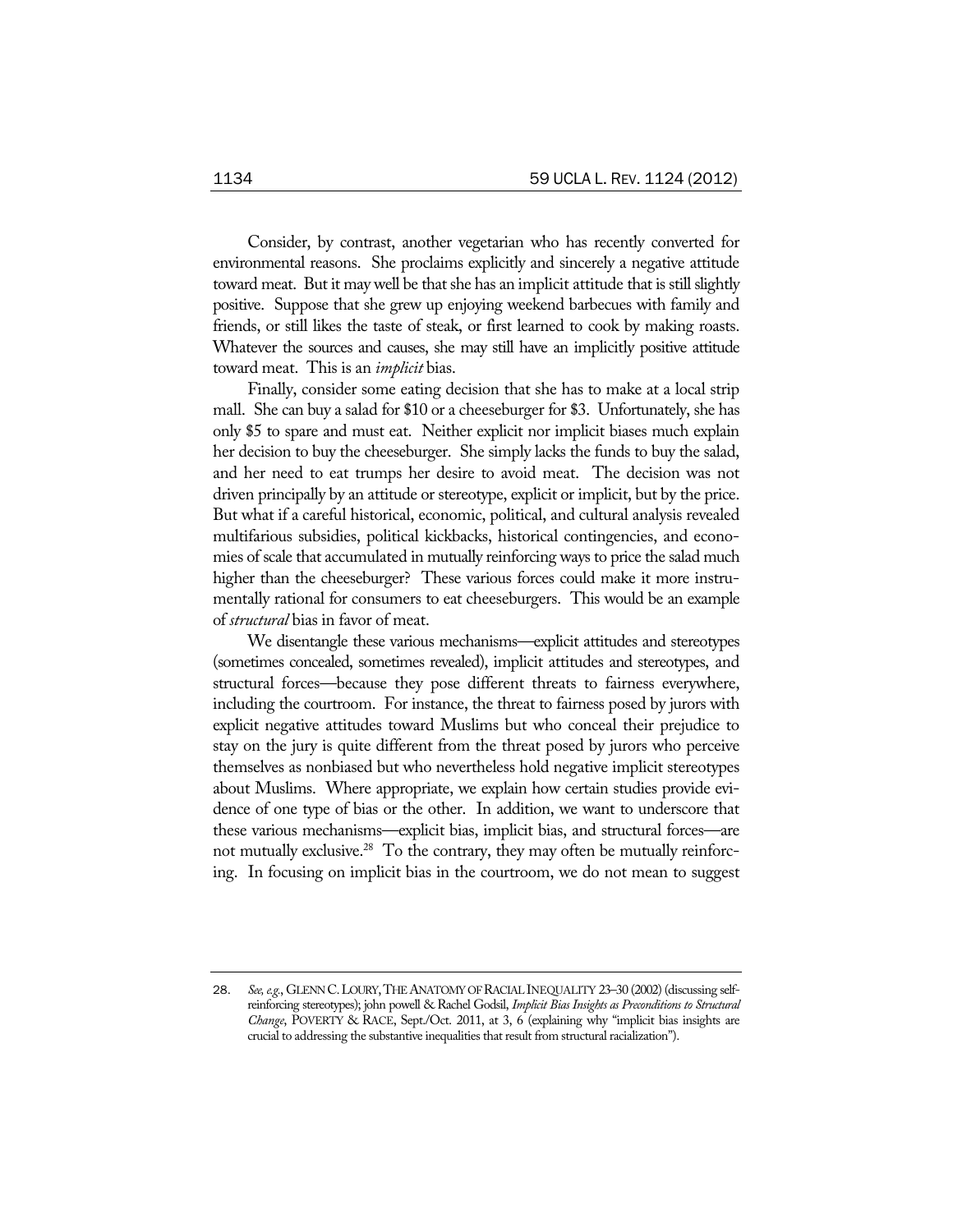that implicit bias is the only or most important problem, or that explicit bias (revealed or concealed) and structural forces are unimportant or insignificant.29

### **II. TWO TRAJECTORIES**

# **A. The Criminal Path**

Consider, for example, some of the crucial milestones in a criminal case flowing to trial. First, on the basis of a crime report, the police investigate particular neighborhoods and persons of interest and ultimately arrest a suspect. Second, the prosecutor decides to charge the suspect with a particular crime. Third, the judge makes decisions about bail and pretrial detention. Fourth, the defendant decides whether to accept a plea bargain after consulting his defense attorney, often a public defender or court-appointed private counsel. Fifth, if the case goes to trial, the judge manages the proceedings while the jury decides whether the defendant is guilty. Finally, if convicted, the defendant must be sentenced. At each of these stages,<sup>30</sup> implicit biases can have an important impact. To maintain a manageable scope of analysis, we focus on the police encounter, charge and plea bargain, trial, and sentencing.

# **1. Police Encounter**

*Blackness and criminality*. If we implicitly associate certain groups, such as African Americans, with certain attributes, such as criminality, then it should not be surprising that police may behave in a manner consistent with those implicit stereotypes. In other words, biases could shape whether an officer decides to stop an individual for questioning in the first place, elects to interrogate briefly or at length, decides to frisk the individual, and concludes the encounter with an arrest versus a warning.<sup>31</sup> These biases could contribute to the substantial racial disparities that have been widely documented in policing.<sup>32</sup>

<sup>29</sup>. *See* Jerry Kang, *Implicit Bias and the Pushback From the Left*, 54 ST. LOUIS U. L.J. 1139, 1146–48 (2010) (specifically rejecting complaint that implicit bias analysis must engage in reductionism).

<sup>30</sup>. The number of stages is somewhat arbitrary. We could have listed more stages in a finer-grained timeline or vice versa.

<sup>31</sup>. Devon W. Carbado, *(E)racing the Fourth Amendment*, 100 MICH.L.REV. 946, 976–77 (2002).

<sup>32</sup>. *See, e.g.*, Dianna Hunt, *Ticket to Trouble/Wheels of Injustice/Certain Areas Are Ticket Traps for Minorities*, HOUS. CHRON., May 14, 1995, at A1 (analyzing sixteen million Texas driving records and finding that minority drivers straying into White neighborhoods in Texas's major urban areas were twice as likely as Whites to get traffic violations); Sam Vincent Meddis & Mike Snider, *Drug War 'Focused' on Blacks*, USA TODAY, Dec. 20, 1990, at 1A (reporting findings from a 1989 *USA*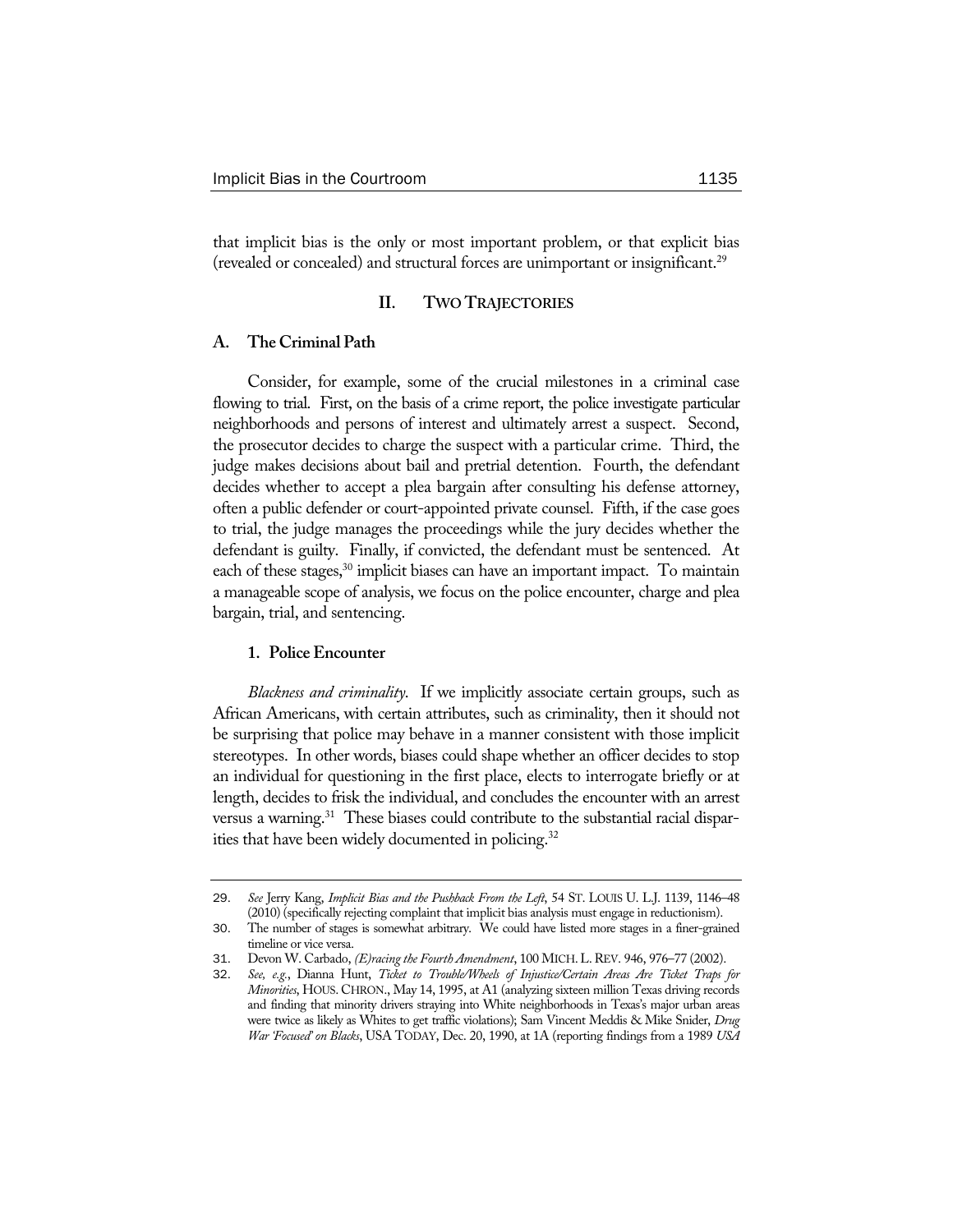Since the mid–twentieth century, social scientists have uncovered empirical evidence of negative attitudes toward African Americans as well as stereotypes about their being violent and criminal.<sup>33</sup> Those biases persist today, as measured by not only explicit but also implicit instruments.<sup>34</sup>

For example, Jennifer Eberhardt, Philip Goff, Valerie Purdie, and Paul Davies have demonstrated a bidirectional activation between Blackness and criminality.<sup>35</sup> When participants are subliminally primed<sup>36</sup> with a Black male face (as opposed to a White male face, or no prime at all), they are quicker to distinguish the faint outline of a weapon that slowly emerges out of visual static.<sup>37</sup> In other words, by implicitly thinking *Black*, they more quickly saw a weapon.

Interestingly, the phenomenon also happens in reverse. When subliminally primed with drawings of weapons, participants visually attended to Black male faces more than comparable White male faces.<sup>38</sup> Researchers found this result not only in a student population, which is often criticized for being unrepresentative of the real world, but also among police officers.39 The research suggests both that

*Today* study that 41 percent of those arrested on drug charges were African American whereas 15 percent of the drug-using population is African American); Billy Porterfield, *Data Raise Question: Is the Drug War Racist?*, AUSTIN AM. STATESMAN, Dec. 4, 1994, at A1 (citing study showing that African Americans were over seven times more likely than Whites to be arrested on drug charges in Travis County in 1993).

<sup>33</sup>. *See generally* Patricia G. Devine & Andrew J. Elliot, *Are Racial Stereotypes Really Fading? The Princeton Trilogy Revisited*, 21 PERSONALITY & SOC. PSYCHOL.BULL. 1139 (1995).

<sup>34</sup>. In a seminal paper, Patricia Devine demonstrated that being subliminally primed with stereotypically "Black" words prompted participants to evaluate ambiguous behavior as more hostile. *See* Patricia G. Devine, *Stereotypes and Prejudice: Their Automatic and Controlled Components*, 56 J. PERSONALITY & SOC. PSYCHOL. 5 (1989). The priming words included "Negroes, lazy, Blacks, blues, rhythm, Africa, stereotype, ghetto, welfare, basketball, unemployed, and plantation." *Id.* at 10. Those who received a heavy dose of priming (80 percent stereotypical words) interpreted a person's actions as more hostile than those who received a milder dose (20 percent). *Id.* at 11–12; *see also* John A. Bargh et al., *Automaticity of Social Behavior: Direct Effects of Trait Construct and Stereotype Activation on Action*, 71 J. PERSONALITY & SOC. PSYCHOL. 230, 238–39 (1996).

<sup>35</sup>. *See* Jennifer L. Eberhardt et al., *Seeing Black: Race, Crime, and Visual Processing*, 87 J. PERSONALITY & SOC. PSYCHOL. 876 (2004).

<sup>36</sup>. The photograph flashed for only thirty milliseconds. *Id.* at 879.

<sup>37</sup>. *See id.* at 879–80. There was a 21 percent drop in perceptual threshold between White face primes and Black face primes. This was measured by counting the number of frames (out of a total of 41) that were required before the participant recognized the outlines of the weapon in both conditions. There was a 8.8 frame difference between the two conditions. *Id.* at 881.

<sup>38</sup>. Visual attendance was measured via a dot-probe paradigm, which requires participants to indicate on which side of the screen a dot flashes. The idea is that if a respondent is already looking at one face (for example, the Black photograph), he or she will see a dot flash near the Black photograph faster. *See id.* at 881 (describing dot-paradigm as the gold standard in visual attention measures).

<sup>39</sup>. *See id.* at 885–87 (describing methods, procedures, and results of Study 4, which involved sixty-one police officers who were 76 percent White, 86 percent male, and who had an average age of forty-two).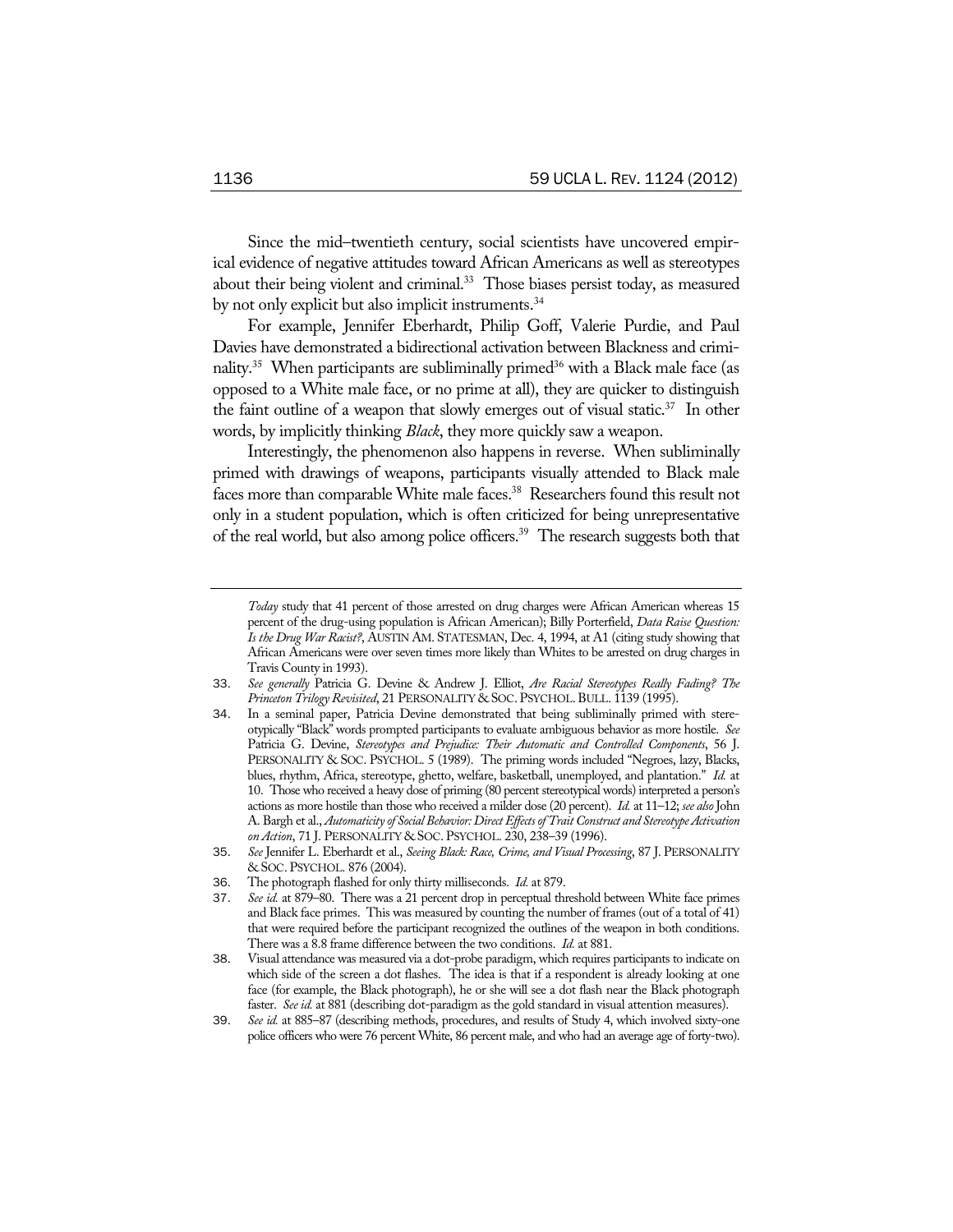the idea of Blackness triggers weapons and makes them easier to see, and, simultaneously, that the idea of weapons triggers visual attention to Blackness. How these findings translate into actual police work is, of course, still speculative. At a minimum, however, they suggest the possibility that officers have an implicit association between Blackness and weapons that could affect both their hunches and their visual attention.

Even if this is the case, one might respond that extra visual attention by the police is not too burdensome. But who among us enjoys driving with a police cruiser on his or her tail?40 Moreover, the increased visual attention did not promote accuracy; instead, it warped the officers' perceptual memories. The subliminal prime of weapons led police officers not only to look more at Black faces but also to remember them in a biased way, as having more stereotypically African American features. Thus, they "were more likely to falsely identify a face that was more stereotypically Black than the target when they were primed with crime than when they were not primed."<sup>41</sup>

We underscore a point that is so obvious that it is easy to miss. The primes in these studies were all flashed *subliminally*. Thus, the behavioral differences in visually attending to Black faces and in remembering them more stereotypically were all triggered implicitly, without the participants' conscious awareness.

*Shooter bias*. The implicit association between Blackness and weapons has also been found through other instruments, including other priming tasks<sup>42</sup> and the IAT. One of the tests available on Project Implicit specifically examines the implicit stereotype between African Americans (as compared to European Americans) and weapons (as compared to harmless items). That association has been found to be strong, widespread, and dissociated from explicit self-reports.<sup>43</sup>

Skeptics can reasonably ask why we should care about minor differentials between schema-consistent and -inconsistent pairings that are often no more than a half second. But it is worth remembering that a half second may be all

In this study, the crime primes were not pictures but words: "violent, crime, stop, investigate, arrest, report, shoot, capture, chase, and apprehend." *Id.* at 886.

<sup>40</sup>. *See* Carbado, *supra* note 31, at 966–67 (describing existential burdens of heightened police surveillance).

<sup>41</sup>*.* Eberhardt et al., *supra* note 35, at 887.

<sup>42</sup>. *See* B. Keith Payne, *Prejudice and Perception: The Role of Automatic and Controlled Processes in Misperceiving a Weapon*, 81 J. PERSONALITY & SOC. PSYCHOL. 181, 185–86 (2001). The study deployed a priming paradigm, in which a photograph of a Black or White face was flashed to participants for two hundred milliseconds. Immediately thereafter, participants were shown pictures of guns or tools*. Id.* at 184. When primed by the Black face, participants identified guns faster. *Id.* at 185.

<sup>43</sup>. For N=85,742 participants, the average IAT D score was 0.37; Cohen's *d*=1.00. By contrast, the selfreported association (that is, the explicit stereotype measure) was Cohen's *d*=0.31. *See* Nosek et al., *supra*  note 12, at 11 tbl.2.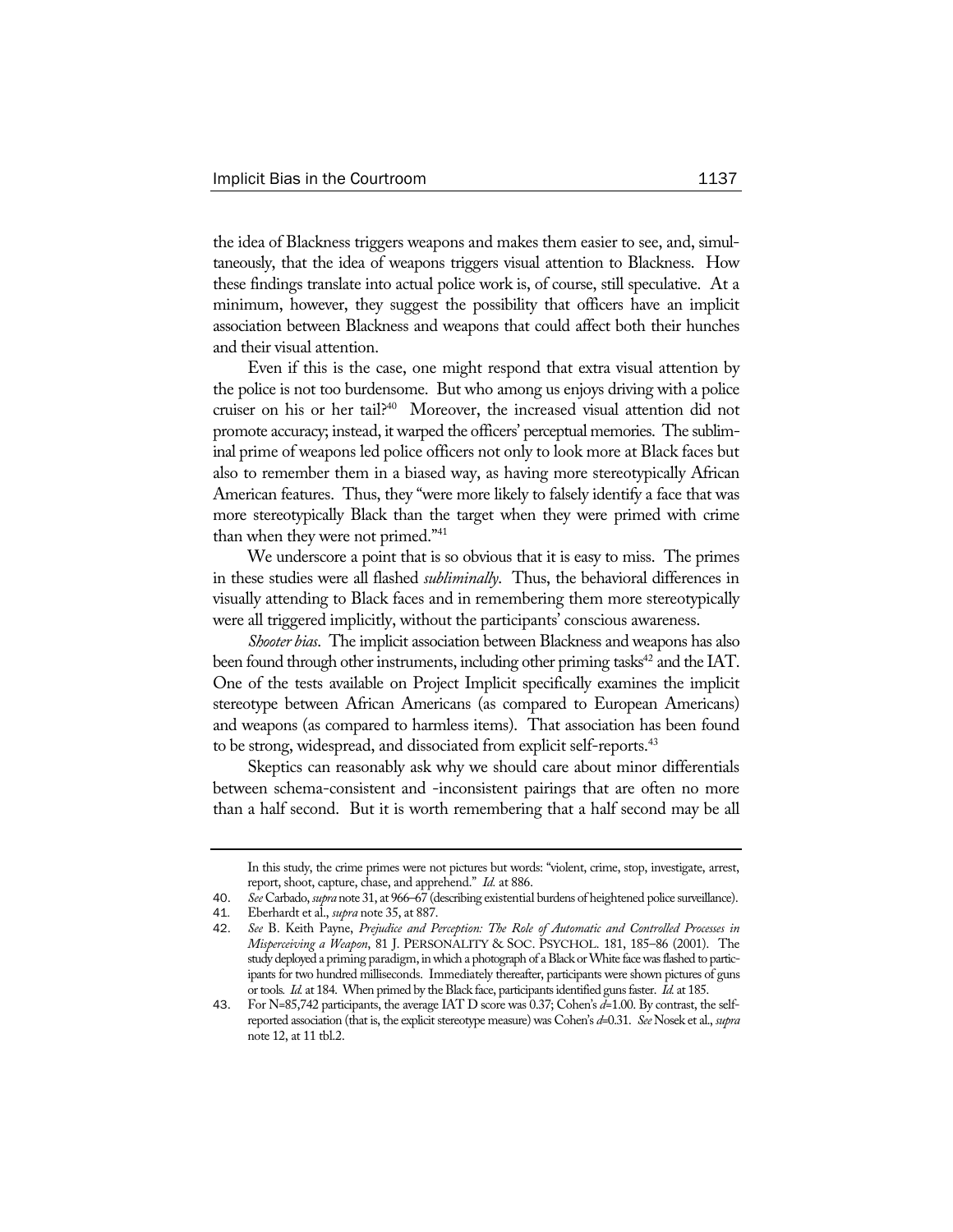the time a police officer has to decide whether to shoot. In the policing context, that half second might mean the difference between life and death.

Joshua Correll developed a shooter paradigm video game in which participants are confronted with photographs of individuals (targets) holding an object, superimposed on various city landscapes.<sup>44</sup> If the object is a weapon, the participant is instructed to press a key to shoot. If the object is harmless (for example, a wallet), the participant must press a different key to holster the weapon. Correll found that participants were quicker to shoot when the target was Black as compared to White.<sup>45</sup> Also, under time pressure, participants made more mistakes (false alarms) and shot more unarmed Black targets than unarmed White targets, and failed to shoot more armed White targets (misses) than armed Black targets.46 Interestingly, the shooter bias effect was not correlated with measures of explicit personal stereotypes.47 Correll also found comparable amounts of shooter bias in African American participants.<sup>48</sup> This suggests that negative attitudes toward African Americans are not what drive the phenomenon.<sup>49</sup>

The shooter bias experiments have also been run on actual police officers, with mixed results. In one study, police officers showed the same bias in favor of shooting unarmed Blacks more often than unarmed Whites that student and civilian populations demonstrated.<sup>50</sup> In another study, however, although police officers showed a similar speed bias, they did not show any racial bias in the

<sup>44</sup>. Joshua Correll et al., *The Police Officer's Dilemma: Using Ethnicity to Disambiguate Potentially Threatening Individuals*, 83 J. PERSONALITY & SOC. PSYCHOL. 1314, 1315–17 (2002) (describing the procedure).

<sup>45</sup>. *Id.* at 1317.

<sup>46</sup>. *Id.* at 1319. For qualifications about how the researchers discarded outliers, see Jerry Kang, *Trojan Horses of Race*, 118 HARV. L. REV. 1489, 1493 n.16 (2005). Subsequent studies have confirmed Correll's general findings. *See, e.g.*, Anthony G. Greenwald et al., *Targets of Discrimination: Effects of Race on Responses to Weapons Holders*, 39 J. EXPERIMENTAL SOC. PSYCHOL. 399 (finding similar results).

<sup>47</sup>. Correll et al., *supra* note 44, at 1323. The scales used were the Modern Racism Scale, the Discrimination and Diversity Scale, the Motivation to Control Prejudiced Responding Scale, and some questions from the Right-Wing Authoritarianism Scale and the Personal Need for Structure Scale for good measure. *Id.* at 1321. These are survey instruments that are commonly used in social psychological research. Shooter bias was, however, correlated with measures of societal stereotypes—the stereotypes that other people supposedly held. *Id.* at 1323.

<sup>48</sup>. *See id.* at 1324.

<sup>49</sup>. On explicit attitude instruments, African Americans show on average substantial in-group preference (over Whites). On implicit attitude instruments, such as the IAT, African Americans bell curve around zero, which means that they show no preference on average. *See* Brian A. Nosek, Mahzarin R. Banaji & Anthony G. Greenwald, *Harvesting Implicit Group Attitudes and Beliefs From a Demonstration Web Site*, 6 GROUP DYNAMICS:THEORY RES. &PRACTICE 101, l05–06 (2002).

<sup>50</sup>. *See* E. Ashby Plant & B. Michelle Peruche, *The Consequences of Race for Police Officers' Responses to Criminal Subjects*, 16 PSYCHOL. SCI. 180, 181 (2005).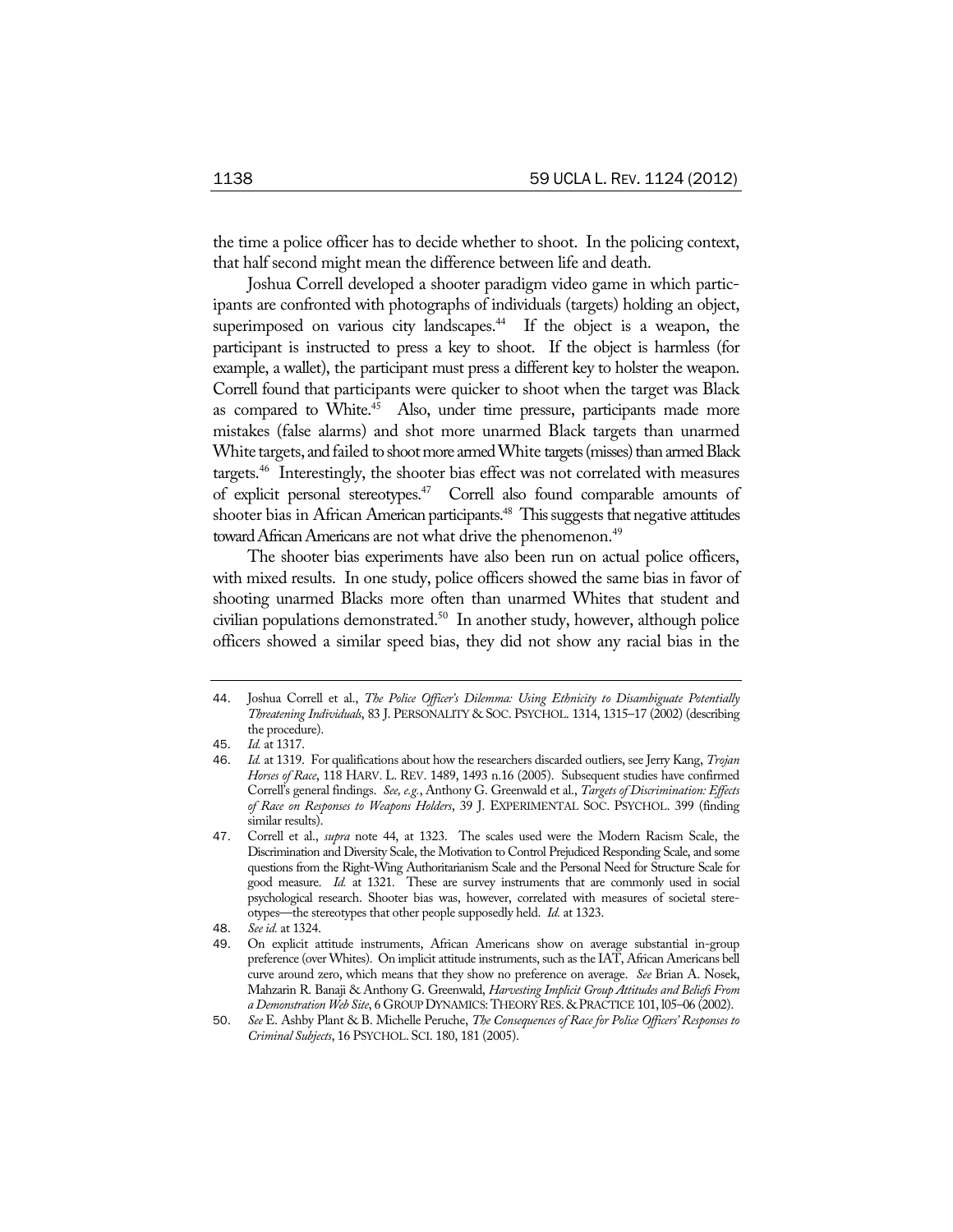most important criterion of accuracy. In other words, there was no higher error rate of shooting unarmed Blacks as compared to Whites.<sup>51</sup>

Finally, in a study that directly linked implicit stereotypes (with weapons) as measured by the IAT and shooter bias, Jack Glaser and Eric Knowles found that "[i]ndividuals possessing a relatively strong stereotype linking Blacks and weapons [one standard deviation above the mean IAT] clearly show the Shooter Bias."52 By contrast, recall that Correll found no such correlation with explicit stereotypes. These findings are consistent with the implicit stereotype story. Of course, it may also be true that participants were simply downplaying or concealing their explicit bias, which could help explain why no correlation was found.

In sum, we have evidence that suggests that implicit biases could well influence various aspects of policing. A fairly broad set of research findings shows that implicit biases (as measured by implicit instruments) alter and affect numerous behaviors that police regularly engage in—visual surveillance, recall, and even armed response.<sup>53</sup> It should go without saying that explicit biases, which often undergird unspoken policies of racial profiling, also play an enormous role in the differential policing of people of color. It also should go without saying that various structural forces that produce racially segregated, predominantly minority neighborhoods that have higher poverty and crime rates also have a huge impact on racialized policing. Nevertheless, we repeat these points so that readers internalize the idea that implicit, explicit, and structural processes should not be deemed mutually exclusive.

### **2. Charge and Plea Bargain**

Journalistic investigations have uncovered some statistical evidence that racial minorities are treated worse than Whites in prosecutors' charging decisions.<sup>54</sup>

<sup>51</sup>. *See* Joshua Correll et al., *Across the Thin Blue Line: Police Officers and Racial Bias in the Decision to Shoot*, 92 J. PERSONALITY & SOC. PSYCHOL. 1006, 1010–13, 1016–17 (2007) (describing the results from two studies).

<sup>52</sup>. Jack Glaser & Eric D. Knowles, *Implicit Motivation to Control Prejudice*, 44 J. EXPERIMENTAL SOC. PSYCHOL. 164, 169 (2008).

<sup>53</sup>. For discussions in the law reviews, with some treatment of implicit biases, see Alex Geisinger, *Rethinking Profiling: A Cognitive Model of Bias and Its Legal Implications*, 86 OR.L.REV. 657, 667–73 (2007) (providing a cognitive model based on automatic categorization in accordance with behavioral realism).

<sup>54</sup>. For example, in San Jose, a newspaper investigation concluded that out of the almost seven hundred thousand criminal cases reported, "at virtually every stage of pre-trial negotiation, whites are more successful than non-whites." Ruth Marcus, *Racial Bias Widely Seen in Criminal Justice System; Research Often Supports Black Perceptions*, WASH. POST, May 12, 1992, at A4. San Francisco Public Defender Jeff Brown commented on racial stereotyping: "It's a feeling, 'You've got a nice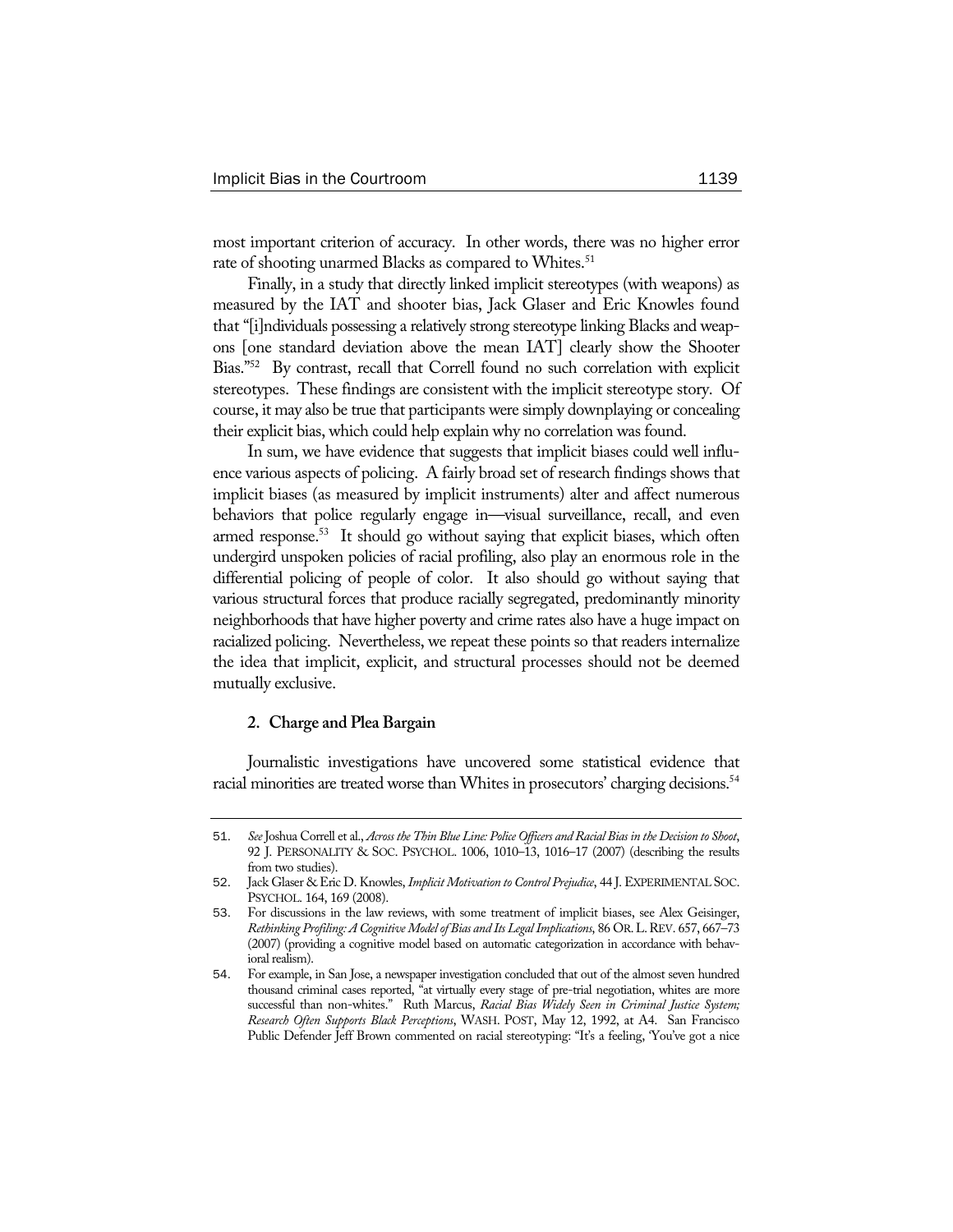Of course, there might be some legitimate reason for those disparities if, for example, minorities and Whites are not similarly situated on average. One way to examine whether the merits drive the disparate results is to control for everything except some irrelevant attribute, such as race. In several studies, researchers used regression analyses to conclude that race was indeed independently correlated with the severity of the prosecutor's charge.

For example, in a 1985 study of charging decisions by prosecutors in Los Angeles, researchers found prosecutors more likely to press charges against Black than White defendants, and determined that these charging disparities could not be accounted for by race-neutral factors, such as prior record, seriousness of charge, or use of a weapon.<sup>55</sup> Two studies also in the late 1980s, one in Florida and the other in Indiana, found charging discrepancies based on the race of the victim.56 At the federal level, a U.S. Sentencing Commission report found that prosecutors were more apt to offer White defendants generous plea bargains with sentences below the prescribed guidelines than to offer them to Black or Latino defendants.<sup>57</sup>

While these studies are suggestive, other studies find no disparate treatment.<sup>58</sup> Moreover, this kind of statistical evidence does not definitively tell us that biases

person screwing up,' as opposed to feeling that 'this minority is on a track and eventually they're going to end up in state prison.'" Christopher H. Schmitt, *Why Plea Bargains Reflect Bias*, SAN JOSE MERCURY NEWS, Dec. 9, 1991, at 1A; *see also* Christopher Johns, *The Color of Justice: More and More, Research Shows Minorities Aren't Treated the Same as Anglos by the Criminal Justice System*, ARIZ. REPUBLIC, July 4, 1993, at C1 (citing several reports showing disparate treatment of Blacks in the criminal justice system).

<sup>55</sup>. *See* Michael L. Radelet & Glenn L. Pierce, *Race and Prosecutorial Discretion in Homicide Cases*, 19 LAW & SOC'Y REV. 587, 615–19 (1985).

<sup>56</sup>. *See* Kenneth B. Nunn, *The "Darden Dilemma": Should African Americans Prosecute Crimes?*, 68 FORDHAM L.REV. 1473, 1493 (2000) (citing Martha A. Myers & John Hagan, *Private and Public Trouble: Prosecutors and the Allocation of Court Resources*, 26 SOC. PROBS. 439, 441–47 (1979)); Radelet & Pierce, *supra* note 55, at 615–19.

<sup>57</sup>. LEADERSHIP CONFERENCE ON CIVIL RIGHTS, JUSTICE ON TRIAL: RACIAL DISPARITIES IN THE CRIMINAL JUSTICE SYSTEM 12 n.41 (2000), *available at* http://www.protectcivilrights.org/pdf/ reports/justice.pdf (citing U.S. SENTENCING COMM'N, SPECIAL REPORT TO CONGRESS: COCAINE AND FEDERAL SENTENCING POLICY (1995)); *see also* Kevin McNally, *Race and Federal Death Penalty: A Nonexistent Problem Gets Worse*, 53 DEPAUL L.REV. 1615 (2004) (compiling studies on the death penalty).

<sup>58</sup>. *See, e.g.*, Jeremy D. Ball, *Is It a Prosecutor's World? Determinants of Count Bargaining Decisions*, 22 J. CONTEMP. CRIM. JUST. 241 (2006) (finding no correlation between race and the willingness of prosecutors to reduce charges in order to obtain guilty pleas but acknowledging that the study did not include evaluation of the original arrest report); Cyndy Caravelis et al., *Race, Ethnicity, Threat, and the Designation of Career Offenders*, 2011 JUST. Q. 1 (showing that in some counties, Blacks and Latinos are more likely than Whites with similar profiles to be prosecuted as career offenders, but in other counties with different demographics, Blacks and Latinos have a lesser likelihood of such prosecution).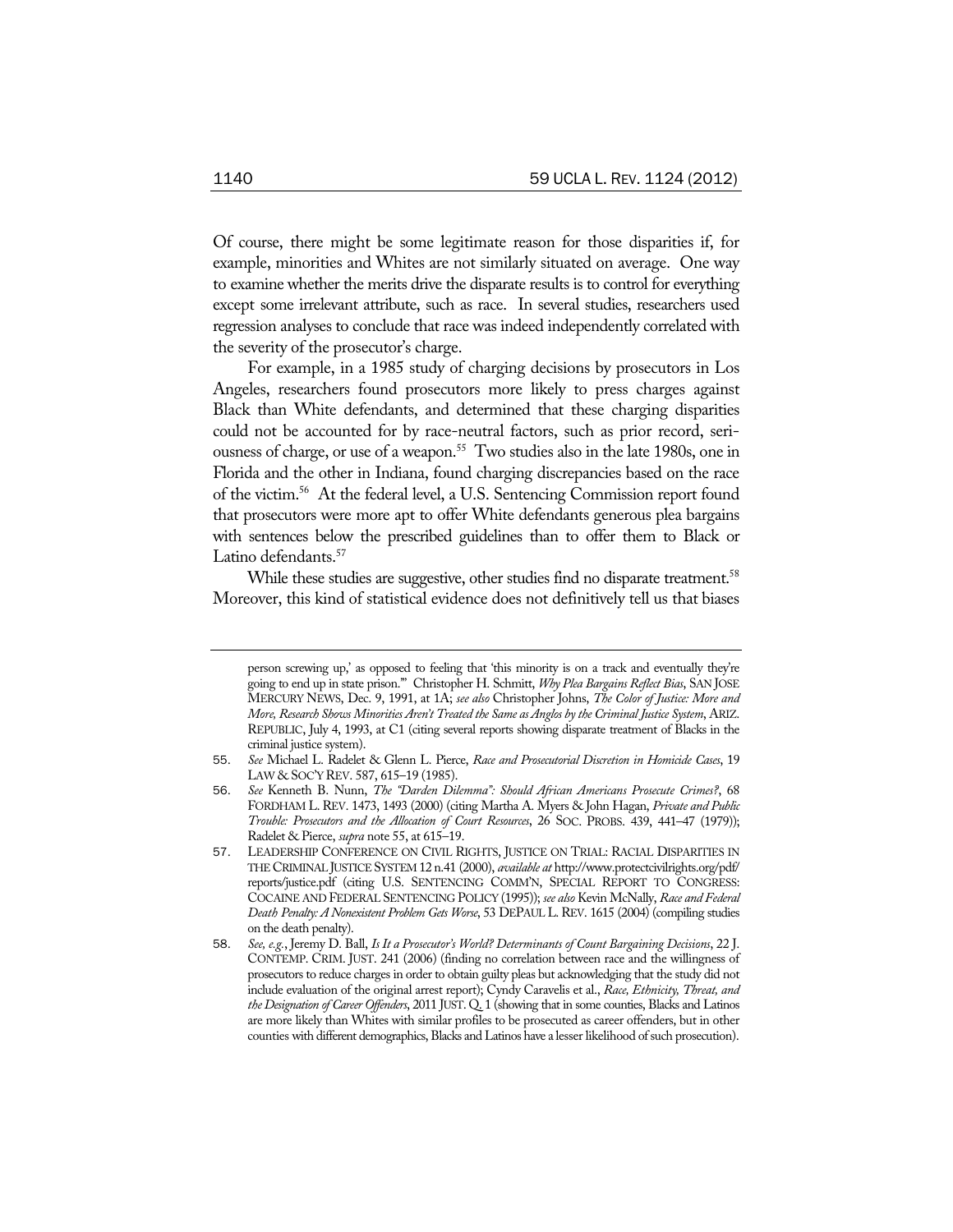generally or implicit biases specifically produce discriminatory charging decisions or plea offers by prosecutors, or a discriminatory willingness to accept worse plea bargains on the part of defense attorneys. The best way to get evidence on such hypotheses would be to measure the implicit biases of prosecutors and defense attorneys and investigate the extent to which those biases predict different treatment of cases otherwise identical on the merits.

Unfortunately, we have very little data on this front. Indeed, we have no studies, as of yet, that look at prosecutors' and defense attorneys' implicit biases and attempt to correlate them with those individuals' charging practices or plea bargains. Nor do we know as much as we would like about their implicit biases more generally. But on that score, we do know something. Start with defense attorneys. One might think that defense attorneys, repeatedly put into the role of interacting with what is often a disproportionately minority clientele, and often ideologically committed to racial equality,<sup>59</sup> might have materially different implicit biases from the general population. But Ted Eisenberg and Sheri Lynn Johnson found evidence to the contrary: Even capital punishment defense attorneys show negative implicit attitudes toward African Americans.<sup>60</sup> Their implicit attitudes toward Blacks roughly mirrored those of the population at large.

What about prosecutors? To our knowledge, no one has measured specifically the implicit biases held by prosecutors.<sup>61</sup> That said, there is no reason to

<sup>59</sup>. *See* Gordon B. Moskowitz, Amanda R. Salomon & Constance M. Taylor, *Preconsciously Controlling Stereotyping: Implicitly Activated Egalitarian Goals Prevent the Activation of Stereotypes*, 18 SOC. COGNITION 151, 155–56 (2000) (showing that "chronic egalitarians" who are personally committed to removing bias in themselves do not exhibit implicit attitudinal preference for Whites over Blacks).

<sup>60</sup>. *See* Theodore Eisenberg & Sheri Lynn Johnson, *Implicit Racial Attitudes of Death Penalty Lawyers*, 53 DEPAUL L.REV. 1539, 1545–55 (2004). The researchers used a paper-pencil IAT that measured attitudes about Blacks and Whites. *Id.* at 1543–45. The defense attorneys displayed biases that were comparable to the rest of the population. *Id.* at 1553. The findings by Moskowitz and colleagues, *supra* note 59, sit in some tension with findings by Eisenberg and Johnson. It is possible that defense attorneys are not chronic egalitarians and/or that the specific practice of criminal defense work exacerbates implicit biases even among chronic egalitarians.

<sup>61</sup>. In some contexts, prosecutors have resisted revealing information potentially related to their biases. For example, in *United States v. Armstrong*, 517 U.S. 456 (1996), defendants filed a motion to dismiss the indictment for selective prosecution, arguing that the U.S. Attorney prosecuted virtually all African Americans charged with crack offenses in federal court but left all White crack defendants to be prosecuted in state court, resulting in much longer sentences for identical offenses. *Id.* at 460–61. The claim foundered when the U.S. Attorney's Office resisted the defendants' discovery motion concerning criteria for prosecutorial decisions and the U.S. Supreme Court upheld the U.S. Attorney's Office's refusal to provide discovery. *Id.* at 459–62. The Court held that, prior to being entitled even to discovery, defendants claiming selective prosecution cases based on race must produce credible evidence that "similarly situated individuals of a different race were not prosecuted." *Id.* at 465.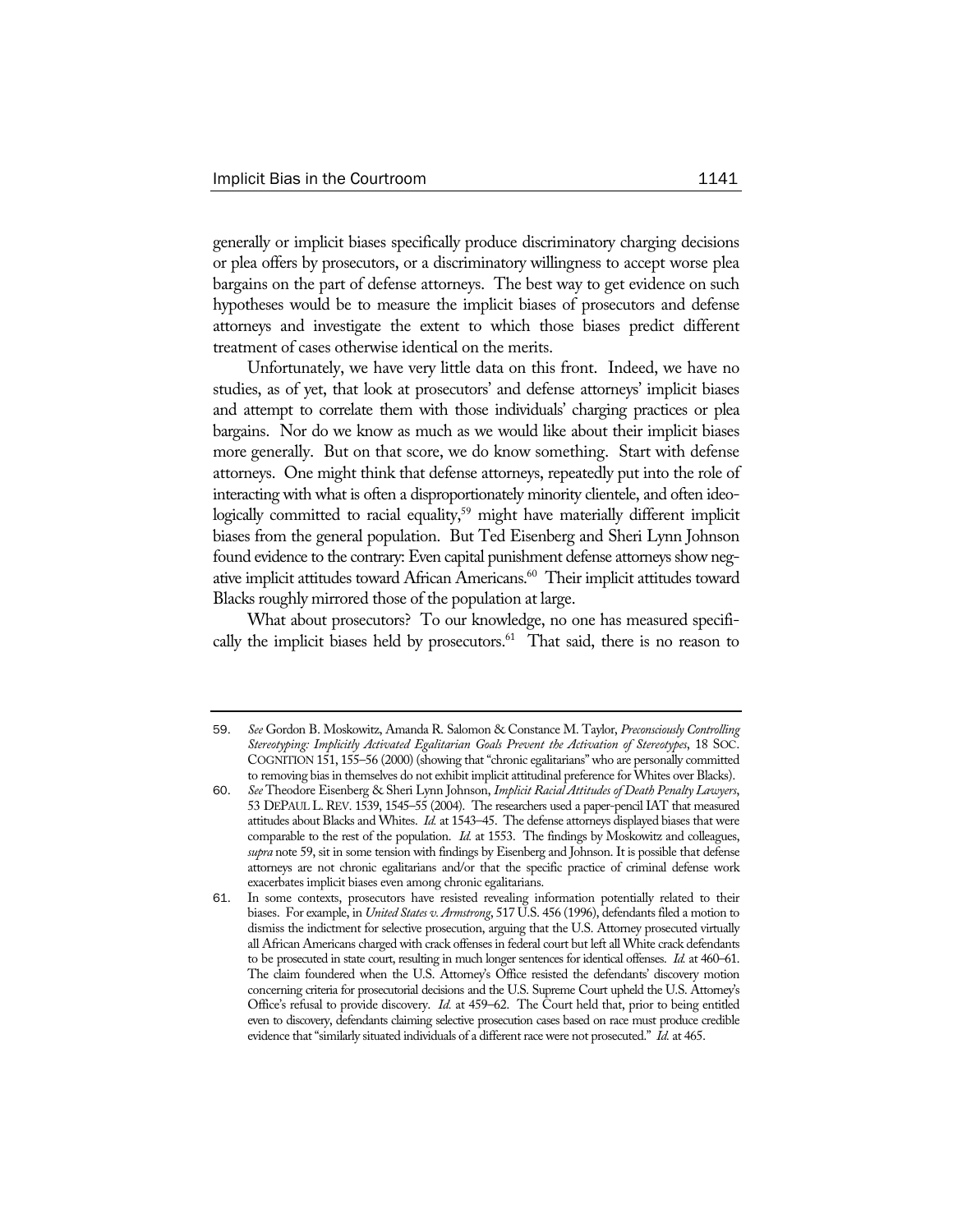presume attorney exceptionalism in terms of implicit biases.<sup>62</sup> And if defense attorneys, who might be expected to be less biased than the population, show typical amounts of implicit bias, it would seem odd to presume that prosecutors would somehow be immune. If this is right, there is plenty of reason to be concerned about how these biases might play out in practice.

As we explain in greater detail below, the conditions under which implicit biases translate most readily into discriminatory behavior are when people have wide discretion in making quick decisions with little accountability. Prosecutors function in just such environments.<sup>63</sup> They exercise tremendous discretion to decide whether, against whom, and at what level of severity to charge a particular crime; they also influence the terms and likelihood of a plea bargain and the length of the prison sentence—all with little judicial oversight. Other psychological theories—such as confirmation bias, social judgeability theory, and shifting standards, which we discuss below<sup>64</sup>—reinforce our hypothesis that prosecutorial decisionmaking indeed risks being influenced by implicit bias.

- **3. Trial**
- **a. Jury**

If the case goes to the jury, what do we know about how implicit biases might influence the factfinder's decisionmaking? There is a long line of research on racial discrimination by jurors, mostly in the criminal context. Notwithstanding some mixed findings, the general research consensus is that jurors of one race tend to show bias against defendants who belong to another race ("racial outgroups"). For example, White jurors will treat Black defendants worse than they treat comparable White defendants. The best and most recent meta-analysis of laboratory juror studies was performed by Tara Mitchell and colleagues, who found that the fact that a juror was of a different race than the defendant influenced

<sup>62</sup>. Several of the authors have conducted training sessions with attorneys in which we run the IAT in the days leading up to the training. The results of these IATs have shown that attorneys harbor biases that are similar to those harbored by the rest of the population. One recent study of a related population, law students, confirmed that they too harbor implicit gender biases. *See* Justin D. Levinson & Danielle Young, *Implicit Gender Bias in the Legal Profession: An Empirical Study*, 18 DUKE J. GENDER L. & POL'Y 1, 28–31 (2010).

<sup>63</sup>. *See* Robert J. Smith & Justin D. Levinson, *The Impact of Implicit Racial Bias on the Exercise of Prosecutorial Discretion*, 35 SEATTLE L. REV. 795 (2012) (undertaking a step-by-step consideration of how prosecutorial discretion may be fraught with implicit bias).

<sup>64</sup>. *See infra* Part II.B.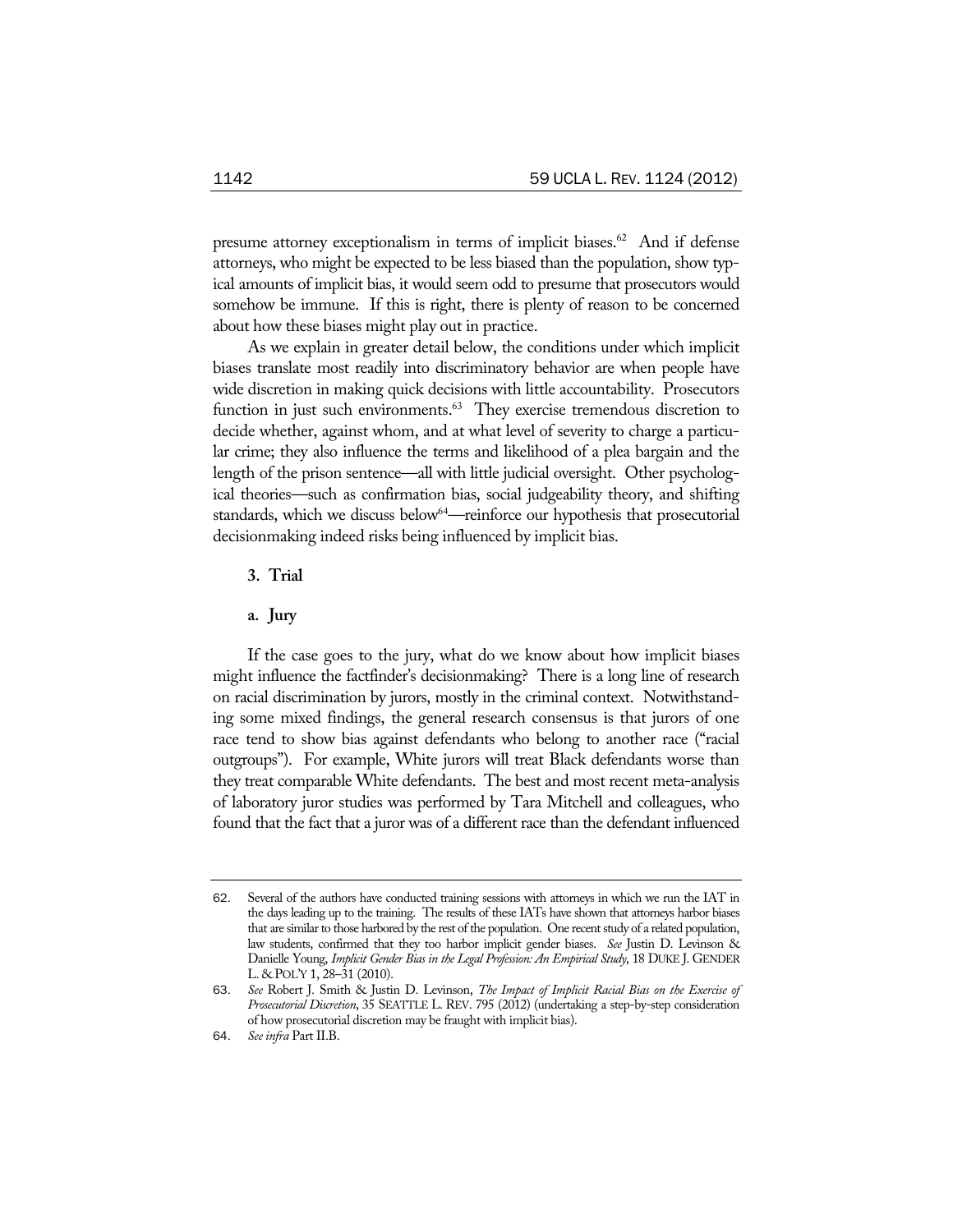both verdicts and sentencing.<sup>65</sup> The magnitude of the effect sizes were measured conservatively<sup>66</sup> and found to be small (Cohen's  $d=0.092$  for verdicts,  $d=0.185$  for sentencing).<sup>67</sup>

But effects deemed "small" by social scientists may nonetheless have huge consequences for the individual, the social category he belongs to, and the entire society. For example, if White juries rendered guilty verdicts in exactly 80 percent of their decisions,68 then an effect size of Cohen's d=0.095 would mean that the rate of conviction for Black defendants will be 83.8 percent, compared to 76.2 percent for White defendants. Put another way, in one hundred otherwise identical trials, eight more Black than White defendants would be found guilty.<sup>69</sup>

One might assume that juror bias against racial outgroups would be greater when the case is somehow racially charged or inflamed, as opposed to those instances when race does not explicitly figure in the crime. Interestingly, many experiments have demonstrated just the opposite.<sup>70</sup> Sam Sommers and Phoebe Ellsworth explain the counterintuitive phenomenon in this way: When the case is racially charged, jurors—who want to be fair—respond by being more careful and thoughtful about race and their own assumptions and thus do not show bias in their deliberations and outcomes. By contrast, when the case is not racially charged, even though there is a Black defendant and a White victim, jurors are not especially vigilant about the possibility of racial bias influencing their

<sup>65</sup>. Tara L. Mitchell et al., *Racial Bias in Mock Juror Decision-Making: A Meta-Analytic Review of Defendant Treatment*, 29 LAW & HUM. BEHAV. 621, 627–28 (2005). The meta-analysis processed thirty-four juror verdict studies (with 7397 participants) and sixteen juror sentencing studies (with 3141 participants). *Id.* at 625. All studies involved experimental manipulation of the defendant's race. Multirace participant samples were separated out in order to maintain the study's definition of racial bias as a juror's differential treatment of a defendant who belonged to a racial outgroup. *See id.*

<sup>66</sup>. Studies that reported nonsignificant results (p>0.05) for which effect sizes could not be calculated were given effect sizes of 0.00. *Id.*

<sup>67</sup>. *Id.* at 629.

<sup>68</sup>. *See* TRACY KYCKELHAHN & THOMAS H. COHEN, U.S. DEP'T OF JUSTICE, BUREAU OF JUSTICE STATISTICS, NCJ 221152, FELONY DEFENDANTS IN LARGE URBAN COUNTIES, 2004, at 1, 3 (2008), *available at* http://bjs.ojp.usdoj.gov/content/pub/pdf/fdluc04.pdf ("Seventy-nine percent of trials resulted in a guilty verdict or judgment, including 82% of bench trials and 76% of jury trials."); *see also* THOMAS H. COHEN & TRACEY KYCKELHAHN, U.S. DEP'T OF JUSTICE, BUREAU OF JUSTICE STATISTICS, NCJ 228944, FELONY DEFENDANTS IN LARGE URBAN COUNTIES, 2006, at 1 (2010), *available at* http://bjs.ojp.usdoj.gov/content/pub/pdf/fdluc06.pdf (reporting the "typical" outcome as three out of four trials resulting in convictions).

<sup>69</sup>. This translation between effect size *d* values and outcomes was described by Robert Rosenthal & Donald B. Rubin, *A Simple, General Purpose Display of Magnitude of Experimental Effect*, 74 J. EDUC. PSYCHOL. 166 (1982).

<sup>70</sup>. *See, e.g.*, Samuel R. Sommers & Phoebe C. Ellsworth, *"Race Salience" in Juror Decision-Making: Misconceptions, Clarifications, and Unanswered Questions*, 27 BEHAV. SCI. & L. 599 (2009).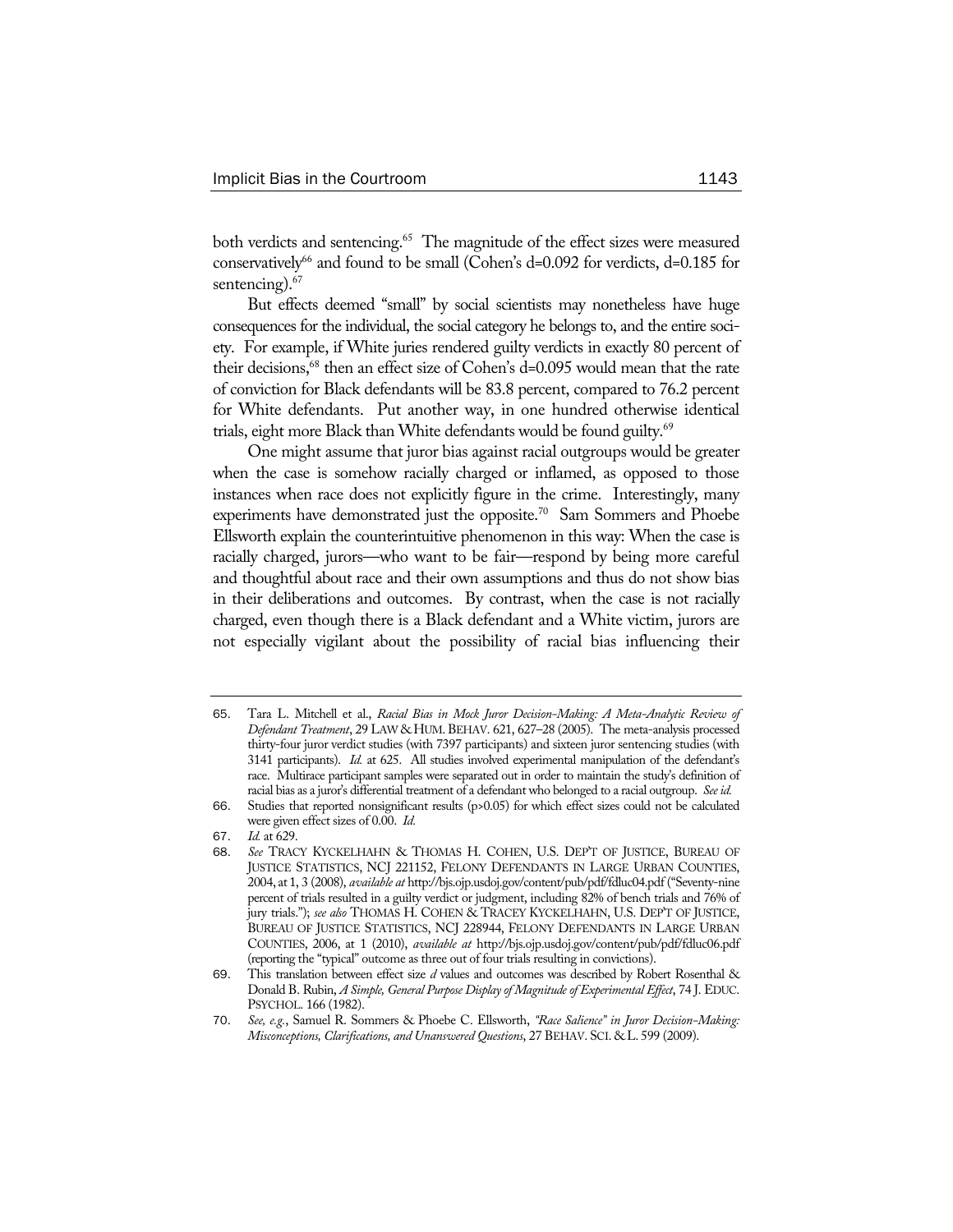decisionmaking. These findings are more consistent with an implicit bias than a concealed explicit bias explanation.<sup>71</sup>

So far, we know that race effects have been demonstrated in juror studies (sometimes in counterintuitive ways), but admittedly little is known about "the precise psychological processes through which the influence of race occurs in the legal context."72 Our default assumption is juror unexceptionalism—given that implicit biases generally influence decisionmaking, there is no reason to presume that citizens become immune to the effects of these biases when they serve in the role of jurors. Leading scholars from the juror bias field have expressly raised the possibility that the psychological mechanisms might be "unintentional and even non-conscious processes."73

Some recent juror studies by Justin Levinson and Danielle Young have tried to disentangle the psychological mechanisms of juror bias by using the IAT and other methods. In one mock juror study, Levinson and Young had participants view five photographs of a crime scene, including a surveillance camera photo that featured a masked gunman whose hand and forearm were visible. For half the participants, that arm was dark skinned; for the other half, that arm was lighter skinned.<sup>74</sup> The participants were then provided twenty different pieces of trial evidence. The evidence was designed to produce an ambiguous case regarding whether the defendant was indeed the culprit. Participants were asked to rate how much the presented evidence tended to indicate the defendant's guilt or innocence and to decide whether the defendant was guilty or not, using both a scale of guilty or not guilty and a likelihood scale of zero to one hundred.<sup>75</sup>

The study found that the subtle manipulation of the skin color altered how jurors evaluated the evidence presented and also how they answered the crucial question "How guilty is the defendant?" The guilt mean score was M=66.97 for

<sup>71</sup>. *See* Samuel R. Sommers & Phoebe C. Ellsworth, *White Juror Bias: An Investigation of Prejudice Against Black Defendants in the American Courtroom*, 7 PSYCHOL. PUB. POL'Y & L. 201, 255 (2001); Samuel R. Sommers & Phoebe C. Ellsworth, *Race in the Courtroom: Perceptions of Guilt and Dispositional Attributions*, 26 PERSONALITY & SOC. PSYCHOL. BULL. 1367 (2000). That said, one could still hold to an explicit bias story in the following way: The juror has a negative attitude or stereotype that he is consciously aware of and endorses. But he knows it is not socially acceptable so he conceals it. When a case is racially charged, racial bias is more salient, so other jurors will be on the lookout for bias. Accordingly, the juror conceals it even more, all the way up to making sure that his behavior is completely race neutral. This explicit bias story is not mutually exclusive with the implicit bias story we are telling.

<sup>72</sup>. Samuel R. Sommers, *Race and the Decision-Making of Juries*, 12 LEGAL & CRIMINOLOGICAL PSYCHOL. 171, 172 (2007).

<sup>73</sup>. *Id.* at 175.

<sup>74</sup>. Levinson & Young, *supra* note 20, at 332–33 (describing experimental procedures).

*Id.* at 334.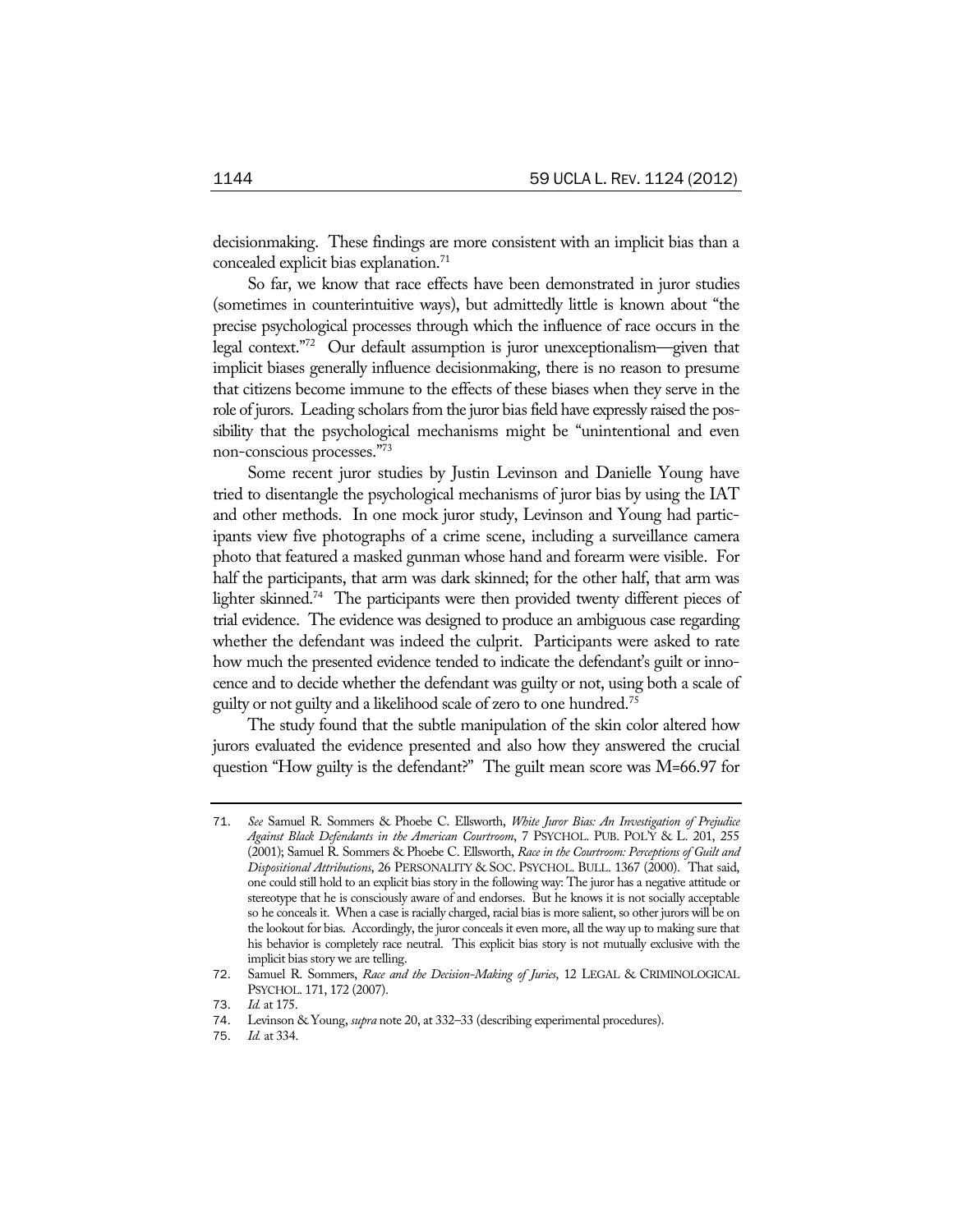dark skin and M=56.37 for light skin, with 100 being "definitely guilty."76 Measures of explicit bias, including the Modern Racism Scale and feeling thermometers, showed no statistically significant correlation with the participants' weighing of the evidence or assessment of guilt.<sup>77</sup> More revealing, participants were asked to recall the race of the masked robber (which was a proxy for the light or dark skin), but many could not recall it.<sup>78</sup> Moreover, their recollections did not correlate with their judgments of guilt.<sup>79</sup> Taken together, these findings suggest that implicit bias—not explicit, concealed bias, or even any degree of conscious focus on race—was influencing how jurors assessed the evidence in the case.

In fact, there is even clearer evidence that implicit bias was at work. Levinson, Huajian Cai, and Young also constructed a new IAT, the Guilty–Not Guilty IAT, to test implicit stereotypes of African Americans as guilty (not innocent).<sup>80</sup> They gave the participants this new IAT and the general race attitude IAT. They found that participants showed an implicit negative attitude toward Blacks as well as a small implicit stereotype between Black and guilty.<sup>81</sup> More important than the bias itself is whether it predicts judgment. On the one hand, regression analysis demonstrated that a measure of *evidence evaluation* was a function of both the implicit attitude and the implicit stereotype. $82$  On the other hand, the IAT scores did not predict what is arguably more important: guilty verdicts or judgments of guilt on a more granular scale (from zero to one hundred).<sup>83</sup> In sum, a subtle change

<sup>76</sup>. *See id.* at 337 (confirming that the difference was statistically significant, F=4.40, p=0.034, *d=0.52*).

<sup>77</sup>. *Id.* at 338.

<sup>78</sup>. This finding built upon Levinson's previous experimental study of implicit memory bias in legal decisionmaking. *See* Justin D. Levinson, *Forgotten Racial Equality: Implicit Bias, Decisionmaking, and Misremembering*, 57 DUKE L.J. 345, 398–406 (2007) (finding that study participants misremembered trial-relevant facts in racially biased ways).

<sup>79</sup>. Levinson & Young, *supra* note 20, at 338.

<sup>80</sup>. Justin D. Levinson, Huajian Cai & Danielle Young, *Guilty by Implicit Bias: The Guilty–Not Guilty Implicit Association Test*, 8 OHIO ST.J. CRIM. L. 187 (2010).

<sup>81</sup>. *Id.* at 204. For the attitude IAT, D=0.21 (*p*<0.01). *Id.* at 204 n.87. For the Guilty–Not Guilty IAT, D=0.18 (p<0.01). *Id.* at 204 n.83.

<sup>82</sup>. Participants rated each of the twenty pieces of information (evidence) in terms of its probity regarding guilt or innocence on a 1–7 scale. This produced a total "evidence evaluation" score that could range between 20 (least amount of evidence of guilt) to 140 (greatest). *Id.* at 202 n.70 (citation omitted). The greater the Black = guilty stereotype or the greater the negative attitude toward Blacks, the higher the guilty evidence evaluation. The ultimate regression equation was: Evidence =  $88.58 + 5.74 \text{ x}$ BW + 6.61 x GI + 9.11 x AI + e (where BW stands for Black or White suspect; GI stands for guilty stereotype IAT score; AI stands for race attitude IAT score; *e* stands for error). *Id.* at 206. In normalized units, the implicit stereotype β=0.25 (p<0.05); the implicit attitude β=0.34 (p<0.01); adjusted *R*<sup>2</sup> =0.24. *See id.* at 206 nn.93–95.

<sup>83</sup>. *Id.* at 206 n.95.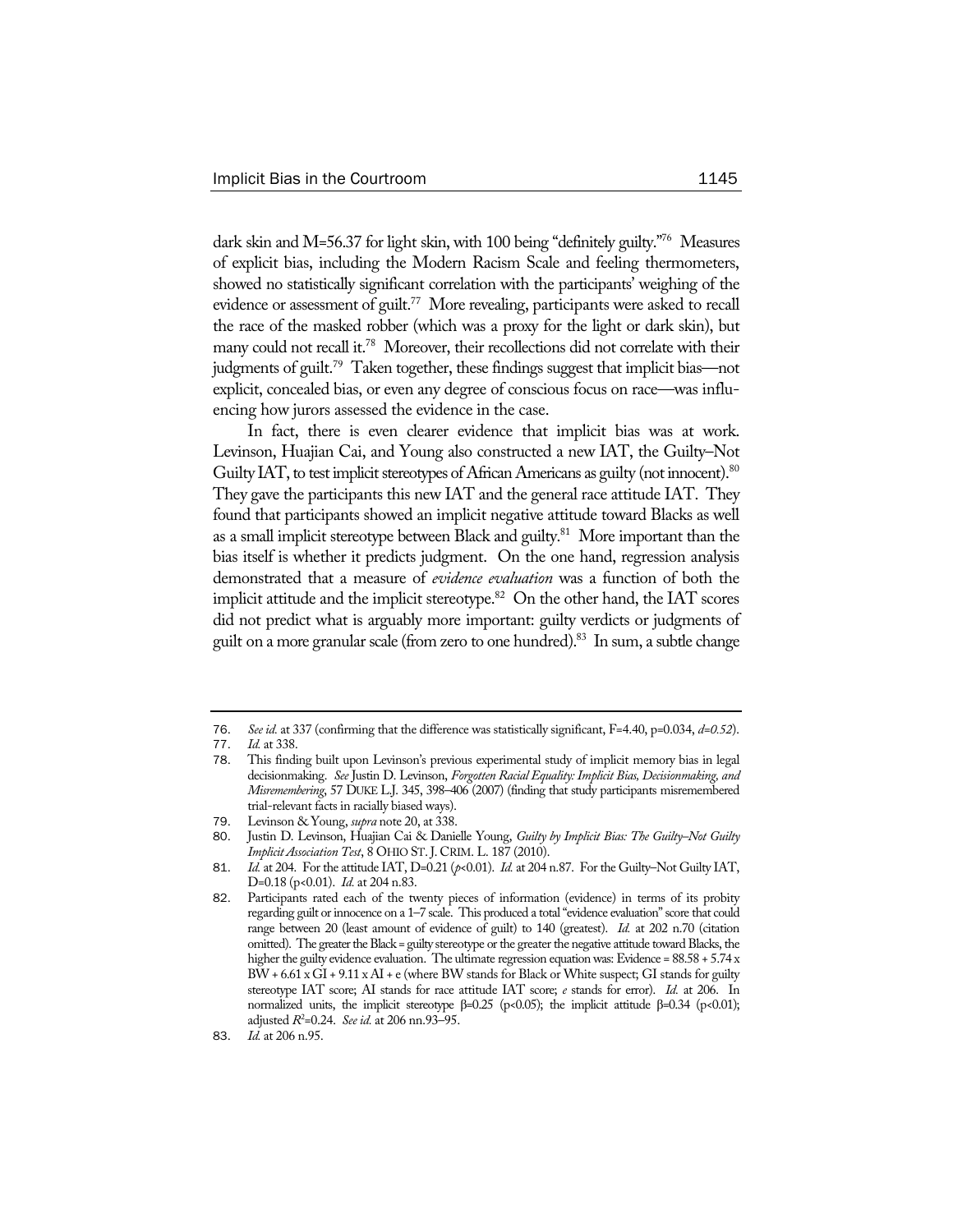in skin color changed judgments of evidence and guilt; implicit biases measured by the IAT predicted how respondents evaluated identical pieces of information.

We have a long line of juror research, as synthesized through a metaanalysis, revealing that jurors of one race treat defendants of another race worse with respect to verdict and sentencing. According to some experiments, that difference might take place *more* often in experimental settings when the case is *not* racially charged, which suggests that participants who seek to be fair will endeavor to correct for potential bias when the threat of potential race bias is obvious. Finally, some recent work reveals that certain IATs can predict racial discrimination in the evaluation of evidence by mock jurors. Unfortunately, because of the incredible difficulties in research design, we do not have studies that evaluate implicit bias in real criminal trials. Accordingly, the existing body of research, while strongly suggestive, provides inferential rather than direct support that implicit bias accounts for some of the race effects on conviction and sentencing.

# **b. Judge**

Obviously, the judge plays a crucial role in various aspects of the trial, exercising important discretion in setting bail,<sup>84</sup> deciding motions, conducting and deciding what can be asked during jury selection, ruling on the admissibility of evidence, presiding over the trial, and rendering verdicts in some cases. Again, as with the lawyers, there is no inherent reason to think that judges are immune from implicit biases. The extant empirical evidence supports this assumption.<sup>85</sup> Jeff Rachlinski and his coauthors are the only researchers who have measured the implicit biases of actual trial court judges. They have given the race attitude IAT to judges from three different judicial districts. Consistent with the general population, the White judges showed strong implicit attitudes favoring Whites over Blacks.<sup>86</sup>

<sup>84</sup>. *See* Ian Ayres & Joel Waldfogel, *A Market Test for Race Discrimination in Bail Setting*, 46 STAN. L. REV. 987, 992 (1994) (finding 35 percent higher bail amounts for Black defendants after controlling for eleven other variables besides race).

<sup>85</sup>. Judge Bennett, a former civil rights lawyer, shares his unnerving discovery of his own disappointing IAT results in Mark W. Bennett, *Unraveling the Gordian Knot of Implicit Bias in Jury Selection: The Problems of Judge-Dominated Voir Dire, the Failed Promise of* Batson*, and Proposed Solutions*, 4 HARV. L. & POL'Y REV. 149, 150 (2010).

<sup>86</sup>. *See* Jeffrey J. Rachlinski et al., *Does Unconscious Racial Bias Affect Trial Judges?*, 84 NOTRE DAME L. REV. 1195, 1210 (2009). White judges (*N*=85) showed an IAT effect *M*=216 ms (with a standard deviation of 201 ms). 87.1 percent of them were quicker to sort in the schema-consistent arrangement than in the schema-inconsistent one. Black judges (*N*=43) showed a small bias *M*=26 ms (with a standard deviation of 208 ms). Only 44.2 percent of Black judges were quicker to sort in the schema-consistent arrangement than in the schema-inconsistent one. *See id.*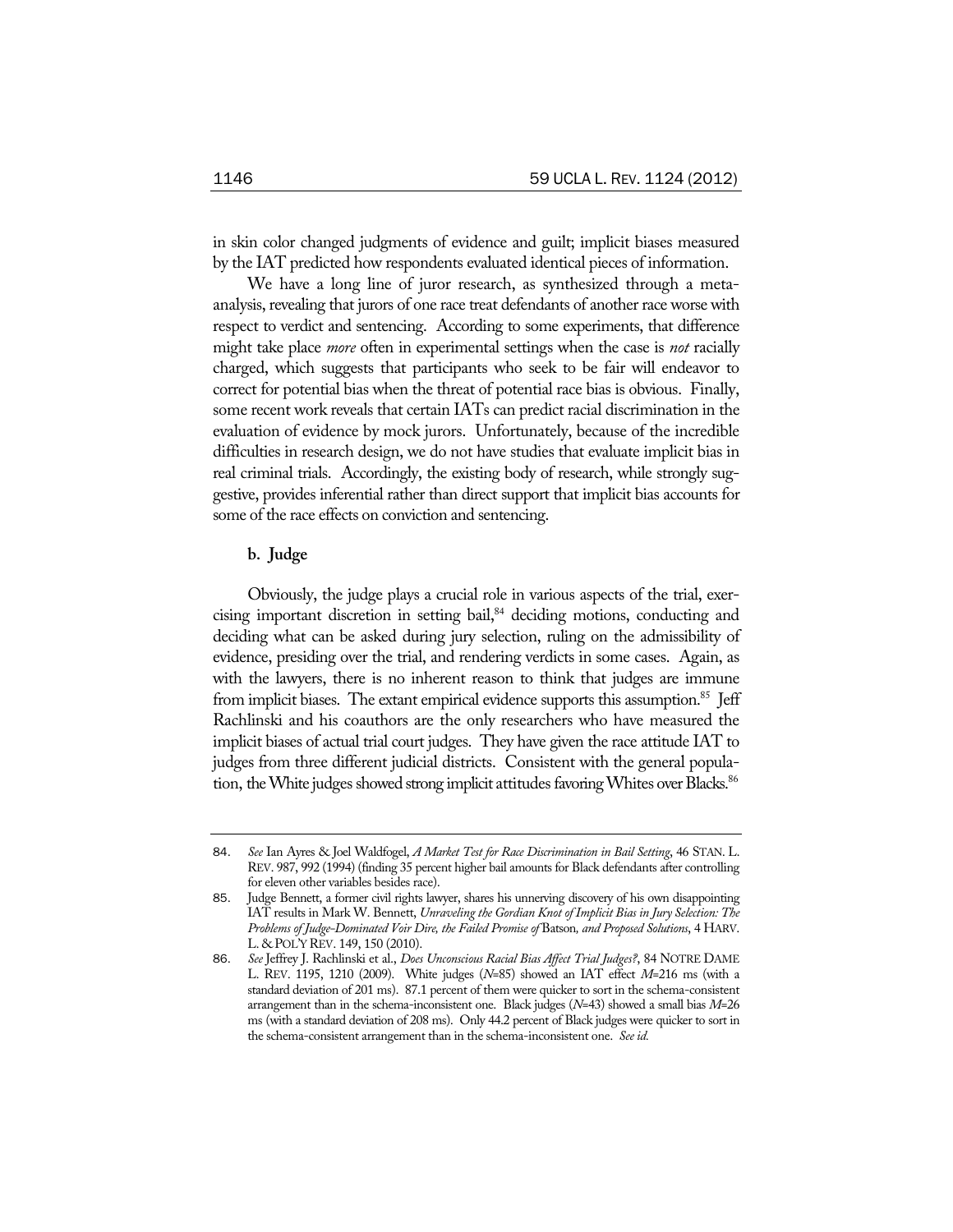Rachlinski and colleagues investigated whether these biases predicted behavioral differences by giving judges three different vignettes and asking for their views on various questions, ranging from the likelihood of defendant recidivism to the recommended verdict and confidence level. Two of these vignettes revealed nothing about race, although some of the judges were subliminally primed with words designed to trigger the social category African American. The third vignette explicitly identified the defendant (and victim) as White or Black and did not use subliminal primes. After collecting the responses, Rachlinski et al. analyzed whether judges treated White or Black defendants differently and whether the IAT could predict any such difference.

They found mixed results. In the two subliminal priming vignettes, judges did not respond differently on average as a function of the primes. In other words, the primes did not prompt them to be harsher on defendants across the board as prior priming studies with nonjudge populations had found.<sup>87</sup> That said, the researchers found a *marginally* statistically significant interaction with IAT scores: Judges who had a greater degree of implicit bias against Blacks (and relative preference for Whites) were harsher on defendants (who were never racially identified) when they had been primed (with the Black words). By contrast, those judges who had implicit attitudes in favor of Blacks were less harsh on defendants when they received the prime.<sup>88</sup>

In the third vignette, a battery case that explicitly identified the defendant as one race and the victim as the other,<sup>89</sup> the White judges showed equal likelihood of convicting the defendant, whether identified as White or Black. By contrast, Black judges were much more likely to convict the defendant if he was identified as White as compared to Black. When the researchers probed more deeply to see what, if anything, the IAT could predict, they did not find the sort of interaction that they found in the other two vignettes—in other words, judges with strong implicit biases in favor of Whites did not treat the Black defendant more harshly.<sup>90</sup>

Noticing the difference between White and Black judge responses in the third vignette study, the researchers probed still deeper and found a three-way interaction between a judge's race, a judge's IAT score, and a defendant's race. No effect was found for White judges; the core finding concerned, instead, Black

<sup>87</sup>. *See* Sandra Graham & Brian S. Lowery, *Priming Unconscious Racial Stereotypes About Adolescent Offenders*, 28 LAW & HUM.BEHAV. 483 (2004).

<sup>88</sup>. *See* Rachlinski et al., *supra* note 86, at 1215. An ordered logit regression was performed between the judge's disposition against the priming condition, IAT score, and their interaction. The interaction term was marginally significant at *p*=0.07. *See id.* at 1214–15 n.94.

<sup>89</sup>. This third vignette did not use any subliminal primes.

<sup>90</sup>. *See id.* at 1202 n.41.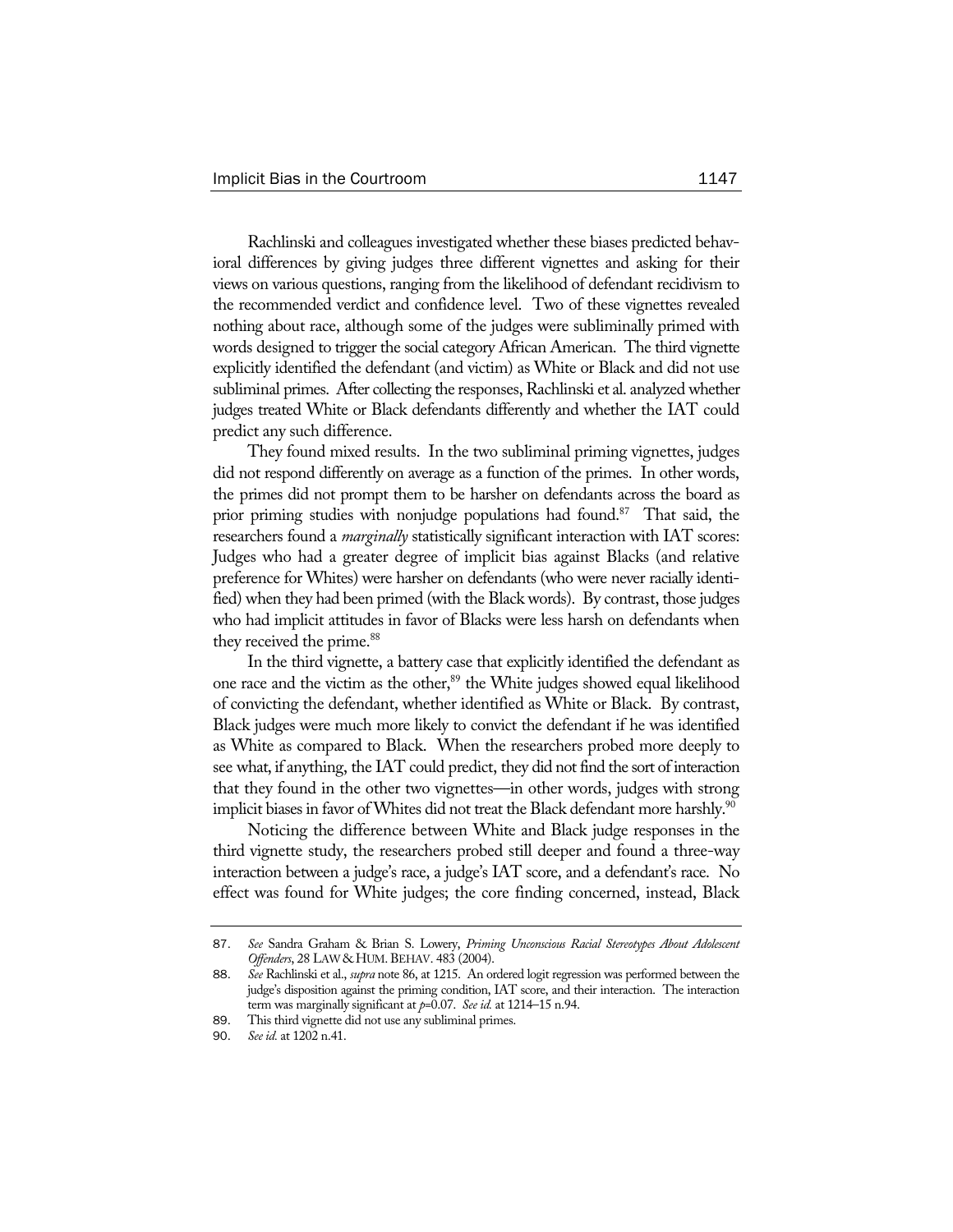judges. Those Black judges with a stronger Black preference on the IAT were less likely to convict the Black defendant (as compared to the White defendant); correlatively, those Black judges with a White preference on the IAT were more likely to convict the Black defendant.<sup>91</sup>

It is hard to make simple sense of such complex findings, which may have been caused in part by the fact that the judges quickly sniffed out the purpose of the study—to detect racial discrimination.<sup>92</sup> Given the high motivation not to perform race discrimination under research scrutiny, one could imagine that White judges might make sure to correct for any potential unfairness. By contrast, Black judges may have felt less need to signal racial fairness, which might explain why Black judges showed different behaviors as a function of implicit bias whereas White judges did not.

Put another way, data show that when the race of the defendant is explicitly identified to judges in the context of a psychology study (that is, the third vignette), judges are strongly motivated to be fair, which prompts a different response from White judges (who may think to themselves "whatever else, make sure not to treat the Black defendants worse") than Black judges (who may think "give the benefit of the doubt to Black defendants"). However, when race is not explicitly identified but implicitly primed (vignettes one and two), perhaps the judges' motivation to be accurate and fair is not on full alert. Notwithstanding all the complexity, this study provides some suggestive evidence that implicit attitudes may be influencing judges' behavior.

### **4. Sentencing**

There is evidence that African Americans are treated worse than similarly situated Whites in sentencing. For example, federal Black defendants were sentenced to 12 percent longer sentences under the Sentencing Reform Act of 1984, $93$  and Black defendants are subject disproportionately to the death penalty.  $94$ 

<sup>91.</sup> *Id.* at 1220 n.114.<br>92 *See id.* at 1223

<sup>92</sup>. *See id.* at 1223.

<sup>93</sup>. *See* David B. Mustard, *Racial, Ethnic, and Gender Disparities in Sentencing: Evidence From the U.S. Federal Courts*, 44 J.L. & ECON. 285, 300 (2001) (examining federal judge sentencing under the Sentencing Reform Act of 1984).

<sup>94</sup>. *See* U.S. GEN. ACCOUNTING OFFICE, GAO GGD-90-57, REPORT TO THE SENATE AND HOUSE COMMITTEES ON THE JUDICIARY, DEATH PENALTY SENTENCING: RESEARCH INDICATES PATTERN OF RACIAL DISPARITIES (1990) (finding killers of White victims receive the death penalty more often than killers of Black victims); David C. Baldus et al., *Racial Discrimination and the Death Penalty in the Post-*Furman *Era: An Empirical and Legal Overview,*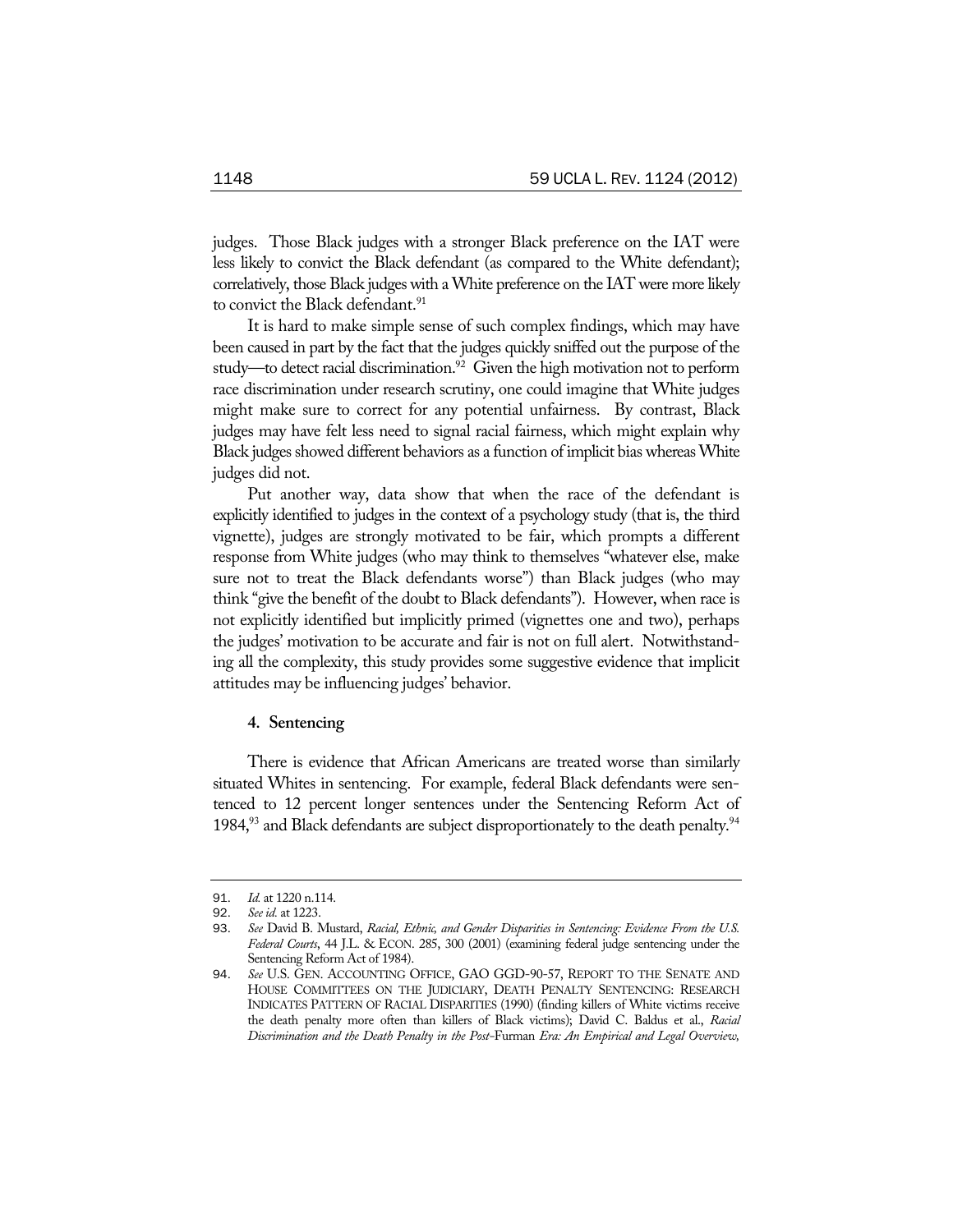Of course, it is possible that there is some good reason for that difference, based on the merits. One way to check is to run experimental studies holding everything constant except for race.

*Probation officers*. In one study, Sandra Graham and Brian Lowery subliminally primed police officers and juvenile probation officers with words related to African Americans, such as "Harlem" or "dreadlocks." This subliminal priming led the officers to recommend harsher sentencing decisions.<sup>95</sup> As we noted above, Rachlinski et al. found no such effect on the judges they tested using a similar but not identical method.<sup>96</sup> But, at least in this study, an effect was found with police and probation officers. Given that this was a subliminal prime, the merits could not have justified the different evaluations.

*Afrocentric features*. Irene Blair, Charles Judd, and Kristine Chapleau took photographs from a database of criminals convicted in Florida<sup>97</sup> and asked participants to judge how Afrocentric both White and Black inmates looked on a scale of one to nine.<sup>98</sup> The goal was to see if race, facial features, or both correlated with actual sentencing. Using multiple regression analysis, the researchers found that after controlling for the seriousness of the primary and additional offenses, the race of the defendant showed no statistical significance.<sup>99</sup> In other words, White and Black defendants were sentenced without discrimination based on race. According to the

*With Recent Findings From Philadelphia*, 83 CORNELL L. REV. 1638, 1710–24 (1998) (finding mixed evidence that Black defendants are more likely to receive the death sentence).

<sup>95</sup>. *See* Graham & Lowery, *supra* note 87.

<sup>96</sup>. Priming studies are quite sensitive to details. For example, the more subliminal a prime is (in time duration and in frequency), the less the prime tends to stick (the smaller the effects and the faster it dissipates). Rachlinski et al. identified some differences between their experimental procedure and that of Graham and Lowery's. *See* Rachlinski et al., *supra* note 86, at 1213 n.88. Interestingly, in the Rachlinski study, for judges from the eastern conference (seventy judges), a programming error made their subliminal primes last only sixty-four milliseconds. By contrast, for the western conference (forty-five judges), the prime lasted 153 milliseconds, which was close to the duration used by Graham and Lowery (150 milliseconds). *See id.* at 1206 (providing numerical count of judges' prime); *id.* at 1213 n.84 (identifying the programming error). Graham and Lowery wrote that they selected the priming durations through extensive pilot testing "to arrive at a presentation time that would allow the primes to be detectable but not identifiable." Graham & Lowery, *supra* note 87, at 489. It is possible that the truncated priming duration for the eastern conference judges contributed to the different findings between Rachlinski et al. and Graham and Lowery.

<sup>97</sup>. *See* Irene V. Blair et al., *The Influence of Afrocentric Facial Features in Criminal Sentencing*, 15 PSYCHOL. SCI. 674, 675 (2004) (selecting a sample of 100 Black inmates and 116 White inmates).

<sup>98</sup>. *Id.* at 676. Afrocentric meant full lips, broad nose, relatively darker skin color, and curly hair. It is what participants socially understood to look African without any explicit instruction or definition. *See id.* at 674 n.1.

<sup>99</sup>. *Id.* at 676.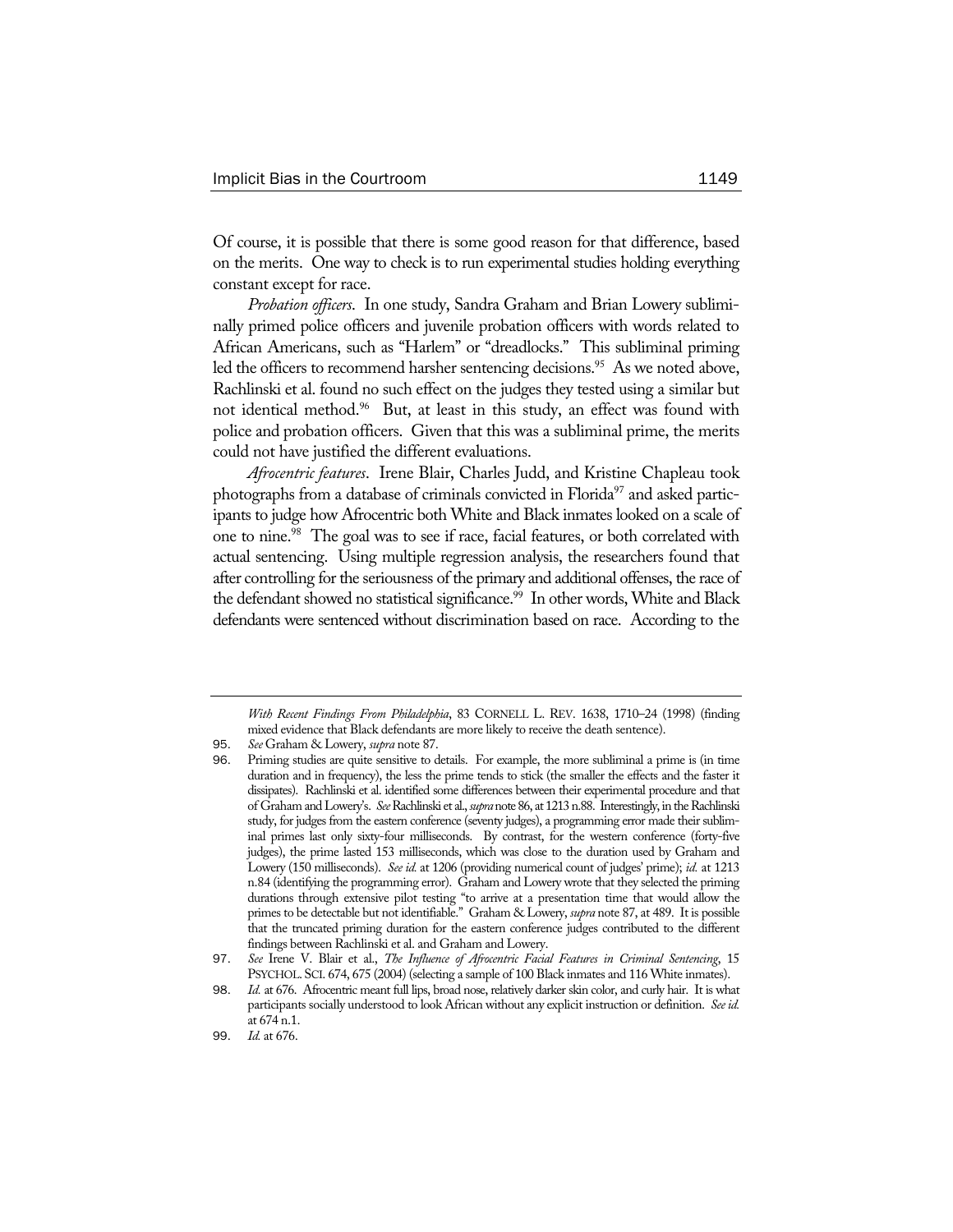researchers, this is a success story based on various sentencing reforms specifically adopted by Florida mostly to decrease sentencing discretion.<sup>100</sup>

However, when the researchers added Afrocentricity of facial features into their regressions, they found a curious correlation. Within each race, either Black or White, the more Afrocentric the defendant looked, the harsher his punishment.<sup>101</sup> How much so? If you picked a defendant who was one standard deviation above the mean in Afrocentric features and compared him to another defendant of the same race who was one standard deviation below the mean, there would be a sentence difference of seven to eight months between them, holding constant any difference in their actual crime.<sup>102</sup>

Again, if the research provides complex findings, we must grapple with a complex story. On the one hand, we have good news: Black and White defendants were, overall, sentenced comparably. On the other hand, we have bad news: Within each race, the more stereotypically Black the defendant looked, the harsher the punishment. What might make sense of such results? According to the researchers, perhaps implicit bias was responsible.<sup>103</sup> If judges are motivated to avoid racial discrimination, they may be on guard regarding the dangers of treating similarly situated Blacks worse than Whites. On alert to this potential bias, the judges prevent it from causing any discriminatory behavior. By contrast, judges have no conscious awareness that Afrocentric features might be triggering stereotypes of criminality and violence that could influence their judgment. Without such awareness, they could not explicitly control or correct for the potential bias.<sup>104</sup> If this explanation is correct, we have further evidence that discrimination is being driven in part by implicit biases and not solely by explicit-but-concealed biases.

Where does this whirlwind tour of psychological research findings leave us? In each of the stages of the criminal trial process discussed, the empirical research

\* \* \*

<sup>100</sup>. *Id.* at 677.

<sup>101</sup>. *Id.* at 676–77. Jennifer Eberhardt and her colleagues reached consistent findings when she used the same Florida photograph dataset to examine how Black defendants were sentenced to death. After performing a median split on how stereotypical the defendant looked, the top half were sentenced to death 57.5 percent of the time compared to the bottom half, which were sentenced to death only 24.4 percent of the time. *See* Jennifer L. Eberhardt et al., *Looking Deathworthy: Perceived Stereotypicality of Black Defendants Predicts Capital-Sentencing Outcomes*, 17 PSYCHOL. SCI. 383, 384 (2006). Interestingly, this effect was not observed when the victim was Black. *See id.* at 385.

<sup>102</sup>*. See* Blair et al., *supra* note 97, at 677–78.

<sup>103</sup>*. See id.* at 678 (hypothesizing that "perhaps an equally pernicious and less controllable process [is] at work").

<sup>104</sup>. *See id.* at 677.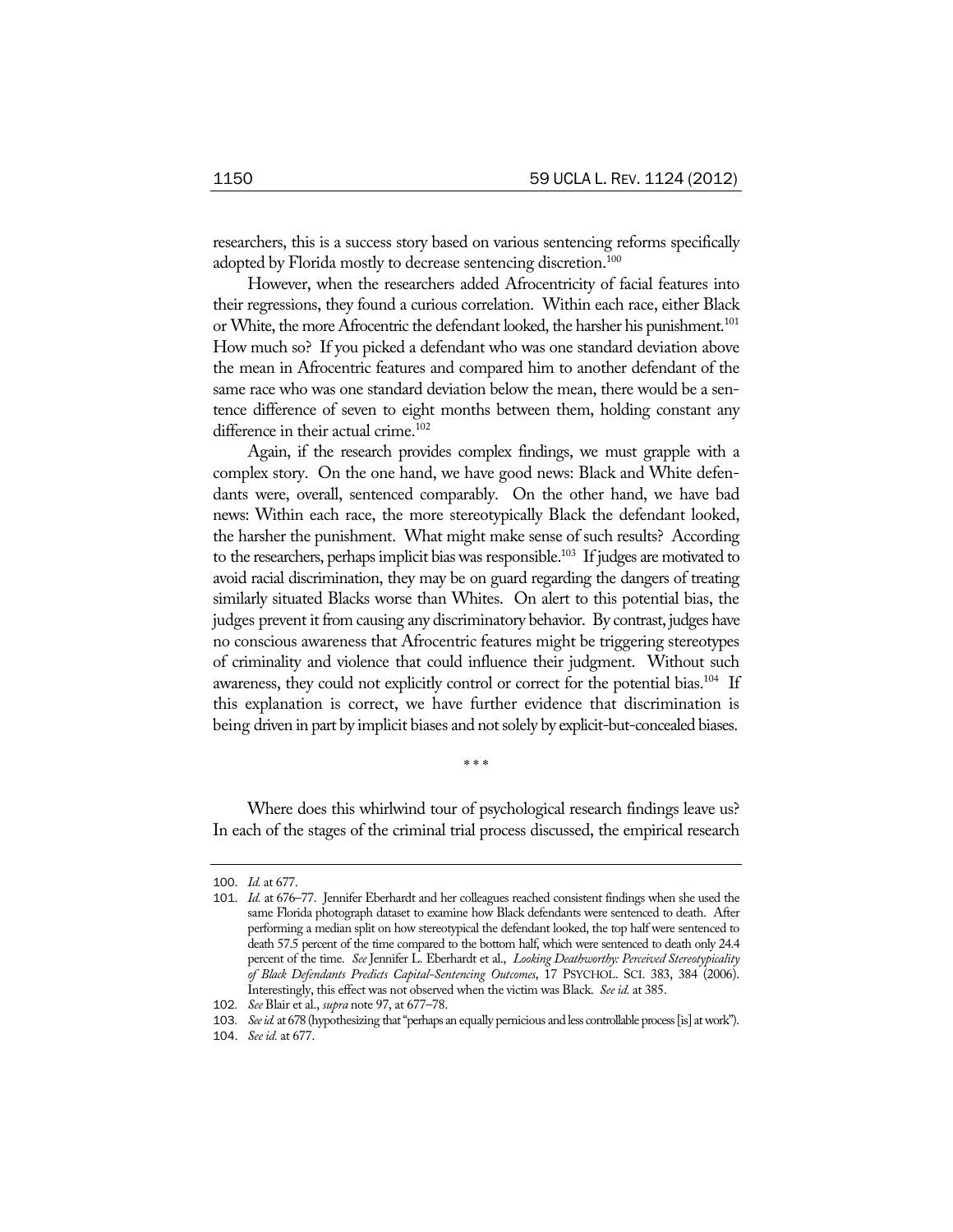gives us reason to think that implicit biases—attitudes and beliefs that we are not directly aware of and may not endorse—could influence how defendants are treated and judged. Wherever possible, in our description of the studies, we have tried to provide the magnitude of these effects. But knowing precisely how much work they really do is difficult. If we seek an estimate, reflective of an entire body of research and not any single study, one answer comes from the Greenwald meta-analysis, which found that the IAT (the most widely used, but not the only measure of implicit bias) could predict 5.6 percent of the variation of the behavior in Black–White behavioral domains.<sup>105</sup>

Should that be deemed a lot or a little? In answering this question, we should be mindful of the collective impact of such biases, integrated over time (per person) and over persons (across all defendants).<sup>106</sup> For a single defendant, these biases may surface for various decisionmakers repeatedly in policing, charging, bail, plea bargaining, pretrial motions, evidentiary motions, witness credibility, lawyer persuasiveness, guilt determination, sentencing recommendations, sentencing itself, appeal, and so on. Even small biases at each stage may aggregate into a substantial effect.

To get a more concrete sense, Anthony Greenwald has produced a simulation that models cumulating racial disparities through five sequential stages of criminal justice—arrest, arraignment, plea bargain, trial, and sentence. It supposes that the probability of arrest having committed the offense is 0.50, that the probability of conviction at trial is 0.75, and that the effect size of implicit bias is r=0.1 at each stage. Under this simulation, for a crime with a mean sentence of 5 years, and with a standard deviation of 2 years, Black criminals can expect a sentence of 2.44 years whereas White criminals can expect just  $1.40$  years.<sup>107</sup> To appreciate the full social impact, we must next aggregate this sort of disparity a second time over all defendants subject to racial bias, out of an approximate annual

<sup>105</sup>. *See* Greenwald et al., *supra* note 24, at 24 tbl.3 (showing that correlation between race attitude IAT (Black/White) and behavior in the meta-analysis is 0.236, which when squared equals 0.056, the percentage of variance explained).

<sup>106</sup>. *See* Rachlinski et al., *supra* note 86, at 1202; Jerry Kang & Mahzarin Banaji, *Fair Measures: A Behavioral Realist Revision of 'Affirmative Action*,*'* 94 CALIF.L.REV. 1063, 1073 (2006).

<sup>107</sup>. The simulation is available at *Simulation: Cumulating Racial Disparities Through 5 Sequential Stages of Criminal Justice*, http://faculty.washington.edu/agg/UCLA\_PULSE.simulation.xlsx (last visited May 15, 2012). If in the simulation the effect size of race discrimination at each step is increased from r=0.1 to r=0.2, which is less than the average effect size of race discrimination effects found in the 2009 meta-analysis, *see supra* note 105, the ratio of expected years of sentence would increase to 3.11 years (Black) to 1.01 years (White).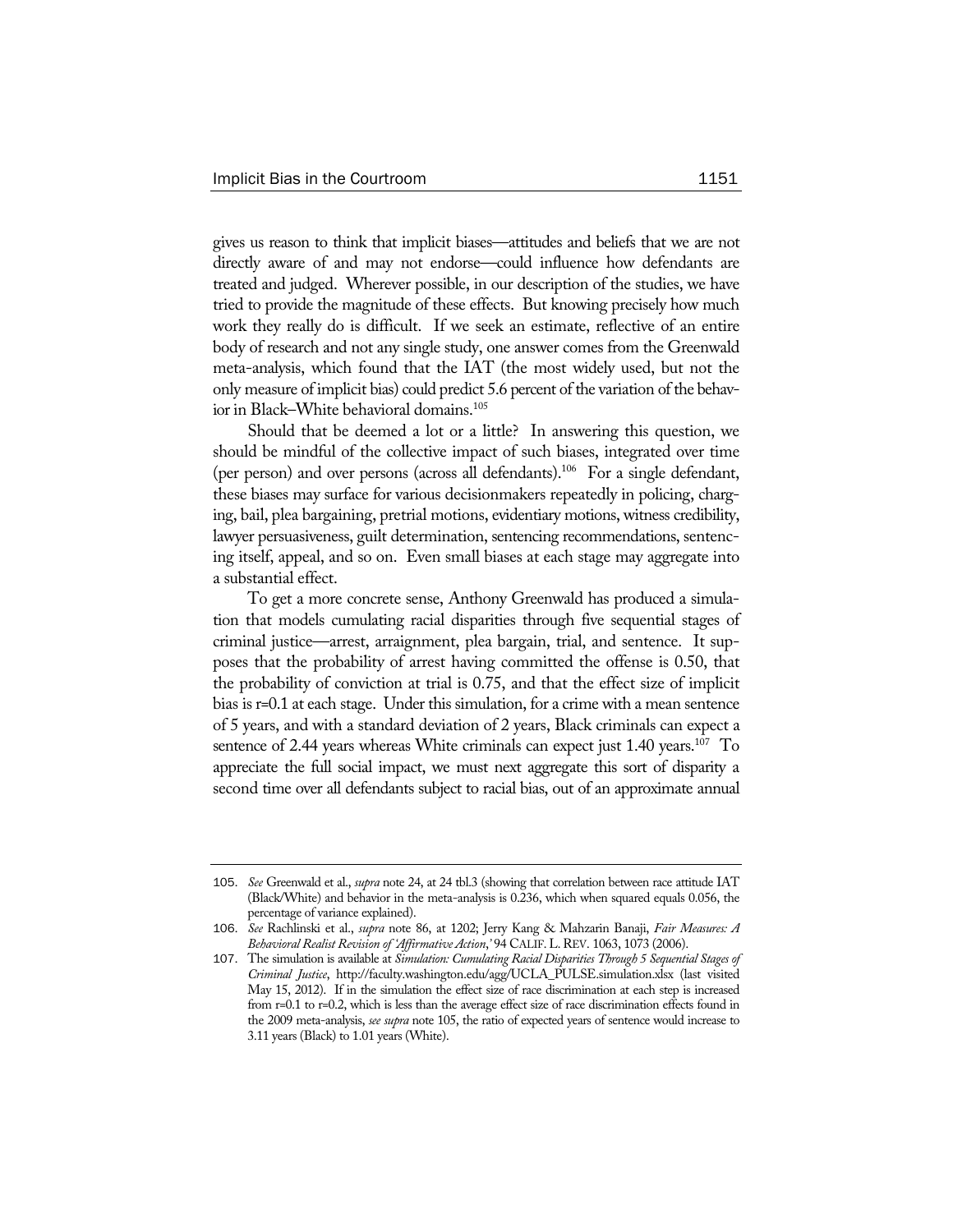total of 20.7 million state criminal cases<sup>108</sup> and 70 thousand federal criminal cases.<sup>109</sup> And, as Robert Abelson has demonstrated, even small percentages of variance explained might amount to huge impacts.<sup>110</sup>

# **B. The Civil Path**

Now, we switch from the criminal to the civil path and focus on the trajectory of an individual<sup>111</sup> bringing suit in a federal employment discrimination case—and on how implicit bias might affect this process. First, the plaintiff, who is a member of a protected class, believes that her employer has discriminated against her in some legally cognizable way.<sup>112</sup> Second, after exhausting necessary administrative remedies,113 the plaintiff sues in federal court. Third, the defendant tries to terminate the case before trial via a motion to dismiss for failure to state a claim under Federal Rule of Civil Procedure (FRCP) 12(b)(6). Fourth, should that fail, the defendant moves for summary judgment under FRCP 56. Finally, should that motion also fail, the jury renders a verdict after trial. Again, at each of these

<sup>108</sup>. *See* ROBERT C. LAFOUNTAIN ET AL., COURT STATISTICS PROJECT, EXAMINING THE WORK OF STATE COURTS: AN ANALYSIS OF 2009 STATE COURT CASELOADS 3 (2011), *available at* http://www.courtstatistics.org/FlashMicrosites/CSP/images/CSP2009.pdf.

<sup>109</sup>. *See* Rachlinski et al., *supra* note 86, at 1202.

<sup>110</sup>. *See* Robert P. Abelson, *A Variance Explanation Paradox: When a Little Is a Lot*, 97 PSYCHOL. BULL. 129, 132 (1985) (explaining that the batting average of a 0.320 hitter or a 0.220 hitter predicts only 1.4 percent of the variance explained for a single at-bat producing either a hit or no-hit). Some discussion of this appears in Kang & Lane, *supra* note 2, at 489.

<sup>111</sup>. We acknowledge that *Wal-Mart Stores, Inc. v. Dukes*, 131 S. Ct. 2541 (2011), made it much more difficult to certify large classes in employment discrimination cases. *See id.* at 2553–54 (holding that statistical evidence of gender disparities combined with a sociologist's analysis that Wal-Mart's corporate culture made it vulnerable to gender bias was inadequate to show that members of the putative class had a common claim for purposes of class certification under FED.R. CIV. P. 23(b)).

<sup>112</sup>. For example, in a Title VII cause of action for disparate *treatment*, the plaintiff must demonstrate an adverse employment action "because of" the plaintiff's "race, color, religion, sex, or national origin." 42 U.S.C. § 2000e-2(a)(1) (2006). By contrast, in a Title VII cause of action for disparate *impact*, the plaintiff challenges facially neutral policies that produce a disparate impact on protected populations. *See*  Griggs v. Duke Power Co., 401 U.S. 424, 431 (1971). We recognize that employment discrimination law is far more complex than presented here, with different elements for different state and federal causes of action.

<sup>113</sup>. The U.S. Equal Employment Opportunity Commission (EEOC) process is critical in practical terms because the failure to file a claim with the EEOC within the quite short statute of limitations (either 180 or 300 days depending on whether the jurisdiction has a state or local fair employment agency) or to timely file suit after resorting to the EEOC results in an automatic dismissal of the claim. However, neither EEOC inaction nor an adverse determination preclude private suit. *See* 2 CHARLES SULLIVAN & LAUREN WALTER, EMPLOYMENT DISCRIMINATION LAW AND PRACTICE § 12.03[B], at 672 (4th ed. 2012).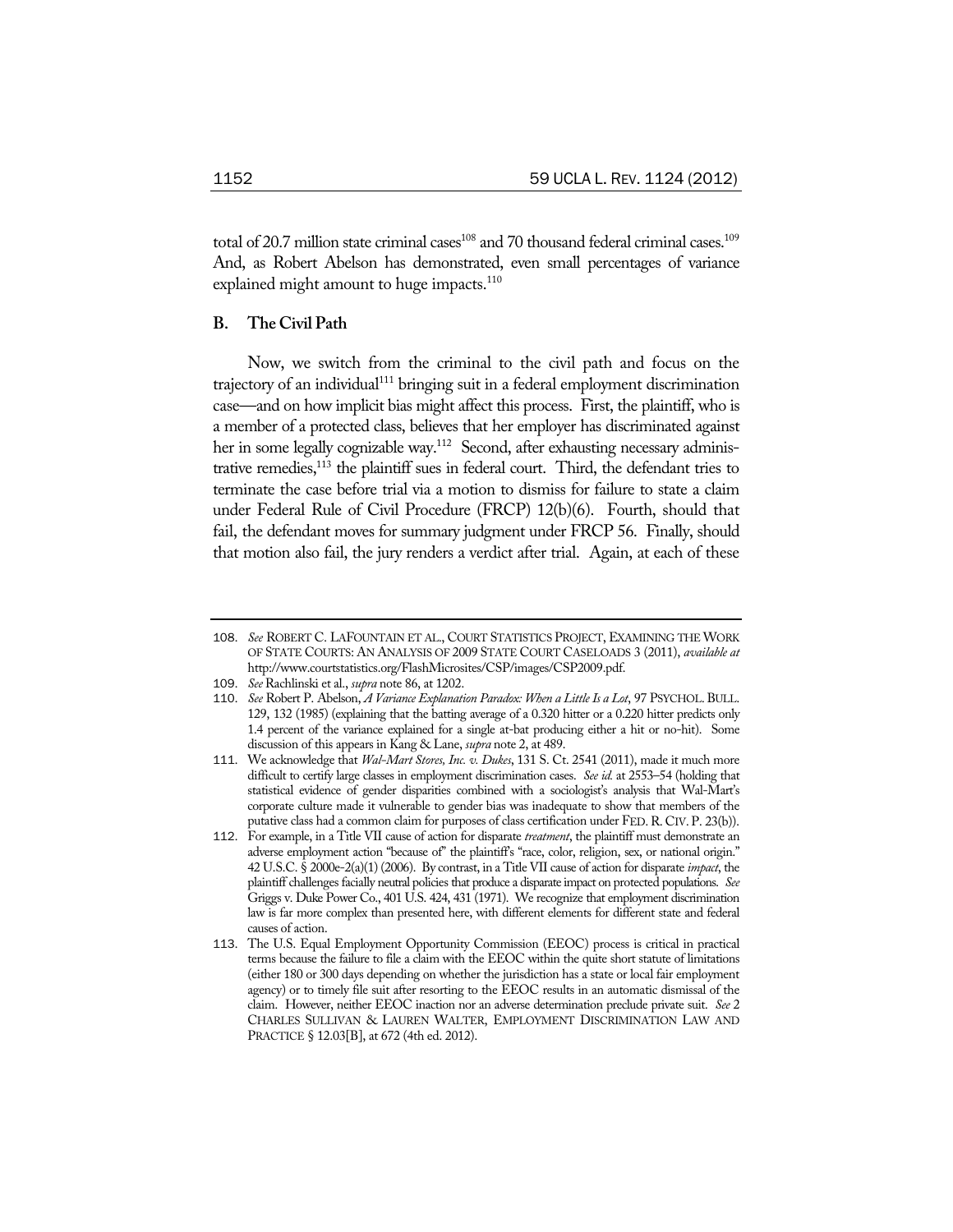stages,114 implicit biases could potentially influence the outcome. To maintain a manageable scope of analysis, we focus on employer discrimination, pretrial adjudication, and jury verdict.

### **1. Employer Discrimination**

For many, the most interesting question is whether implicit bias helped cause the employer to discriminate against the plaintiff. There are good reasons to think that some negative employment actions are indeed caused by implicit biases in what tort scholars call a "but-for" sense. This but-for causation may be legally sufficient since Title VII and most state antidiscrimination statutes require only a showing that the plaintiff was treated less favorably "because of" a protected characteristic, such as race or sex.<sup>115</sup> But our objective here is not to engage the doc- $\text{trial}^{116}$  and philosophical questions<sup>117</sup> of whether existing antidiscrimination laws do or should recognize implicit bias-actuated discrimination. We also do not address what sorts of evidence should be deemed admissible when plaintiffs attempt to make such a case at trial.<sup>118</sup> Although those questions are critically important, our

As a scientific matter, knowing that a phenomenon exists in a population does not necessarily mean that a scientist can reliably say that it was manifest in a particular case. This has led to a debate as to

<sup>114</sup>. As explained when we introduced the Criminal Path, the number of stages identified is somewhat arbitrary. We could have listed more or fewer stages.

<sup>115</sup>. Section 703(a) of Title VII of the 1964 Civil Rights Act states that "[i]t shall be an unlawful employment practice for an employer to fail or refuse to hire or to discharge any individual, or otherwise to discriminate against any individual . . . because of [an] individual's race, color, religion, sex, or national origin." 42 U.S.C. § 2000e-2(a)(1).

<sup>116</sup>. For discussion of legal implications, see Faigman, Dasgupta & Ridgeway, *supra* note 19; Linda Hamilton Krieger, *The Content of Our Categories: A Cognitive Bias Approach to Discrimination and Equal Employment Opportunity*, 47 STAN.L.REV. 1161 (1995); Krieger & Fiske, *supra* note 2.

<sup>117</sup>. For a philosophical analysis, see Patrick S. Shin, *Liability for Unconscious Discrimination? A Thought Experiment in the Theory of Employment Discrimination Law*, 62 HASTINGS L.J. 67 (2010).

<sup>118</sup>. For example, there is considerable disagreement on whether an expert should be allowed to testify that a particular case is an instance of implicit bias. This issue is part of a much larger debate regarding scientists' ability to make reasonable inferences about an individual case from group data. John Monahan and Laurens Walker first pointed out that scientific evidence often comes to court at two different levels of generality, one general and one specific. *See* Laurens Walker & John Monahan, *Social Frameworks: A New Use of Social Science in Law*, 73 VA. L. REV. 559 (1987). For instance, in a case involving the accuracy of an eyewitness identification, the general question might concern whether eyewitness identifications that are cross-racial are less reliable than same-race identifications; the specific question in the case would involve whether the cross-racial identification in this case was accurate. Interested in social science evidence, Monahan and Walker referred to this as "social framework" evidence, though their fundamental insight regarding frameworks applies to all scientific evidence. In the context of implicit biases, then, general research amply demonstrates the phenomenon in the population. However, in the courtroom, the issue typically concerns whether a particular decision or action was a product of implicit bias.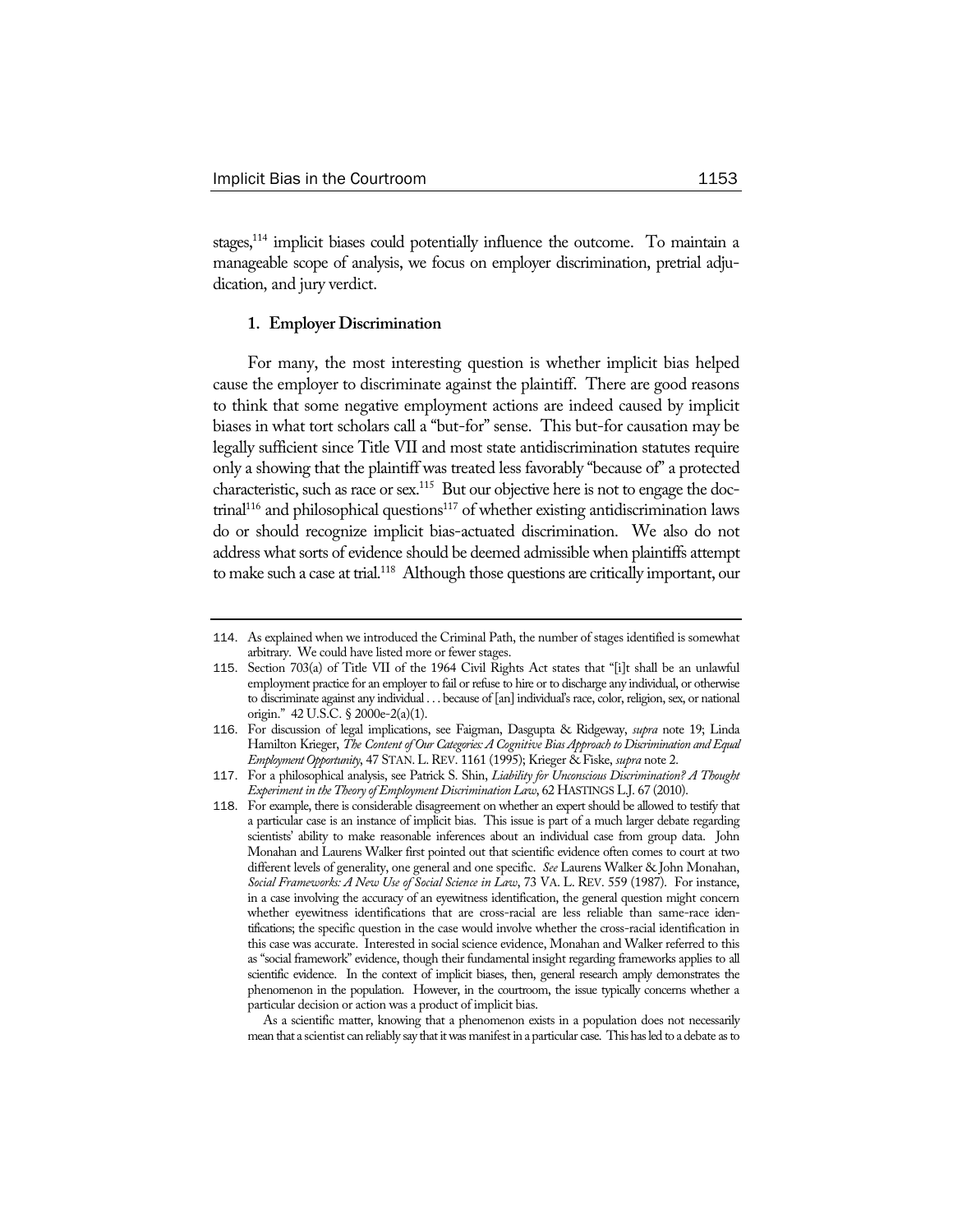task is more limited—to give an empirical account of how implicit bias may potentially influence a civil litigation trajectory.

Our belief that implicit bias causes some employment discrimination is based on the following evidence. First, tester studies in the field—which involve sending identical applicants or applications except for some trait, such as race or gender have generally uncovered discrimination. According to a summary by Mark Bendick and Ana Nunes, there have been "several dozen testing studies" in the past two decades, in multiple countries, focusing on discrimination against various demographic groups (including women, the elderly, and racial minorities).<sup>119</sup> These studies consistently reveal typical "net rates of discrimination" that range from 20–40 percent.<sup>120</sup> In other words, in 20–40 percent of cases, employers treat subordinated groups (for example, racial minorities) worse than privileged groups (for example, Whites) even though the testers were carefully controlled to be identically qualified.

Second, although tester studies do not distinguish between explicit versus implicit bias, various laboratory experiments have found implicit bias correlations with discriminatory evaluations. For example, Laurie Rudman and Peter Glick demonstrated that in certain job conditions, participants treated a self-promoting and competent woman, whom the researchers termed "agentic," worse than an

whether experts should be limited to testifying only to the general phenomenon or should be allowed to opine on whether a particular case is an instance of the general phenomenon. This is a complicated issue and scholars have weighed in on both sides. For opposition to the use of expert testimony that a specific case is an instance of implicit bias, see Faigman, Dasgupta & Ridgeway, *supra* note 19, at 1394 ("The research . . . does not demonstrate that an expert can validly determine whether implicit bias caused a specific employment decision."); and John Monahan, Laurens Walker & Gregory Mitchell, *Contextual Evidence of Gender Discrimination: The Ascendance of "Social Frameworks*,*"* 94 VA. L. REV. 1715, 1719 (2008) ("[Testimony] in which the expert witness explicitly linked general research findings on gender discrimination to specific factual conclusions . . . exceeded the limitations on expert testimony established by the Federal Rules of Evidence and by both the original and revised proposal of what constitutes 'social framework' evidence."). For advancement of allowing expert testimony that a particular case is an instance of some general phenomenon, see Susan T. Fiske & Eugene Borgida, *Standards for Using Social Psychological Evidence in Employment Discrimination Proceedings*, 83 TEMPLE L. REV. 867, 876 (2011) ("Qualified social scientists who provide general, relevant knowledge and apply ordinary scientific reasoning may offer informal opinion about the individual case, but probabilistically.").

In the end, lawyers may be able to work around this dispute by using an expert to provide social framework evidence that identifies particular attributes that exacerbate biased decisionmaking, then immediately calling up another witness who is personally familiar with the defendant's work environment and asking that witness whether each of those particular attributes exists.

<sup>119</sup>. *See* Marc Bendick, Jr. & Ana P. Nunes, *Developing the Research Basis for Controlling Bias in Hiring*, 68 J. SOC.ISSUES (forthcoming 2012), *available at* http://www.bendickegan.com/pdf/Sent\_to\_JSI\_Feb\_27\_2010.pdf.

<sup>120</sup>. *Id.* (manuscript at 15).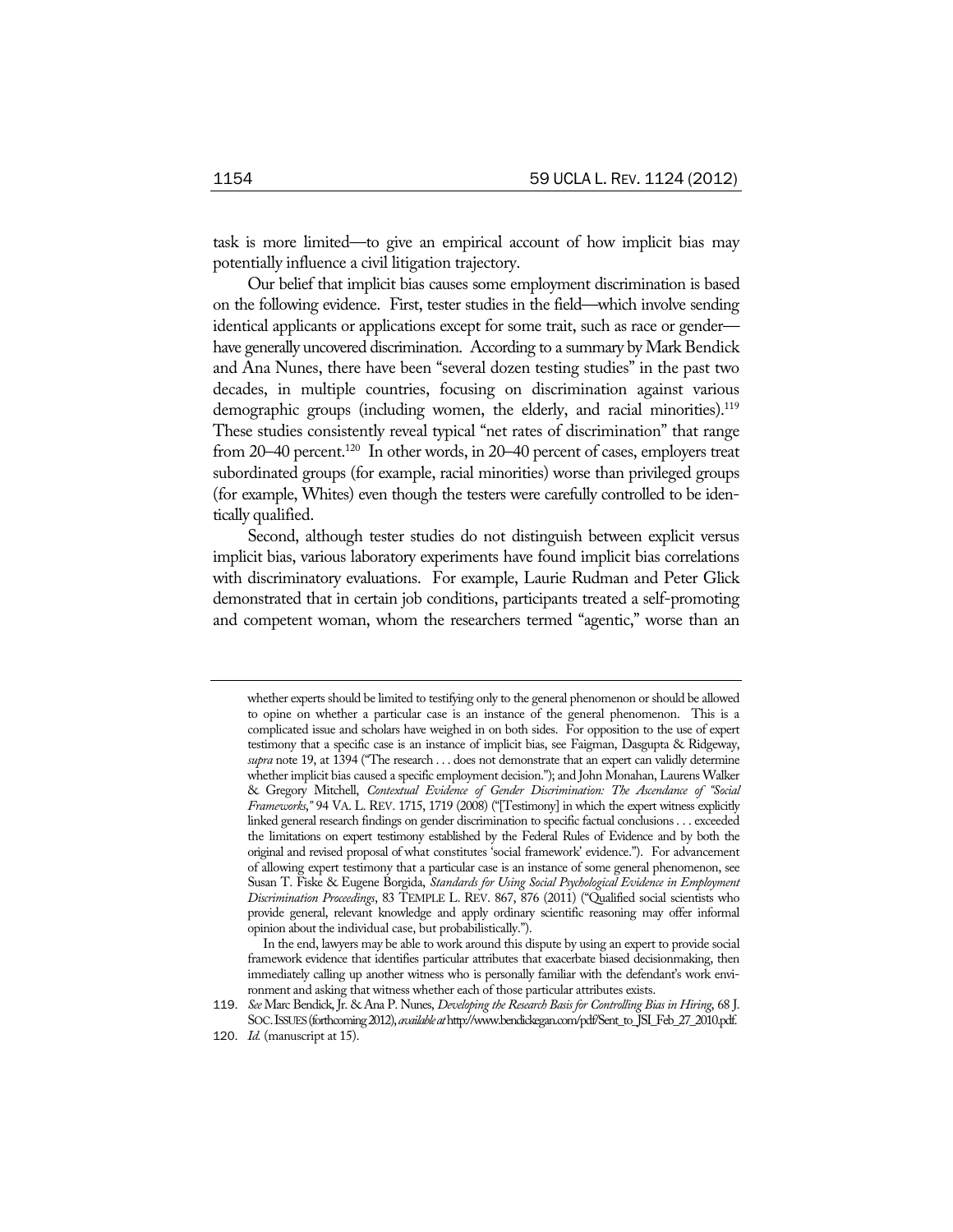equally agentic man.<sup>121</sup> When the job description explicitly required the employee to be cooperative and to work well with others, participants rated the agentic female less hirable than the equally agentic male.122 Probing deeper, the researchers identified that the participants penalized the female candidate for lack of social skills, not incompetence.<sup>123</sup> Explicit bias measures did not correlate with the rankings; however, an implicit gender stereotype (associating women as more communal than agentic)<sup>124</sup> did correlate negatively with the ratings for social skills. In other words, the higher the implicit gender stereotype, the lower the social skills evaluation.125

Third, field experiments have provided further confirmation under realworld conditions. The studies by Marianne Bertrand and Sendhil Mullainathan demonstrating discrimination in callbacks because of the names on comparable resumes have received substantial attention in the popular press as well as in law reviews.126 These studies found that for equally qualified—indeed, otherwise identical candidates, firms called back "Emily" more often than "Lakisha."127 Less attention has been paid to Dan-Olof Rooth's extensions of this work, which found similar callback discrimination but also found correlations between implicit stereotypes and the discriminatory behavior.<sup>128</sup> Rooth has found these correlations

<sup>121</sup>. Laurie A. Rudman & Peter Glick, *Prescriptive Gender Stereotypes and Backlash Toward Agentic Women*, 57 J. SOC. ISSUES 743, 757 (2001). Agentic qualities were signaled by a life philosophy essay and canned answers to a videotaped interview that emphasized self-promotion and competence. *See id.* at 748. Agentic candidates were contrasted with candidates whom the researchers labeled "androgynous"—they also demonstrated the characteristics of interdependence and cooperation. *Id.*

<sup>122</sup>. The difference was *M*=2.84 versus *M*=3.52 on a 5 point scale (p<0.05). *See id.* at 753. No gender bias was shown when the job description was ostensibly masculine and did not call for cooperative behavior. Also, job candidates that were engineered to be androgynous—in other words, to show both agentic and cooperative traits—were treated the same regardless of gender. *See id.*

<sup>123</sup>. *See id.* at 753–54.

<sup>124</sup>. The agentic stereotype was captured by word stimuli such as "independent," "autonomous," and "competitive." The communal stereotype was captured by words such as "communal," "cooperative," and "kinship." *See id.* at 750.

<sup>125</sup>. *See id.* at 756 (*r*=–0.49, *p*<0.001). For further description of the study in the law reviews, see Kang, *supra* note 46, at 1517–18.

<sup>126</sup>. Marianne Bertrand & Sendhil Mullainathan, *Are Emily and Greg More Employable Than Lakisha and Jamal? A Field Experiment on Labor Market Discrimination*, 94 AM.ECON.REV. 991 (2004). A search of the TP-ALL database in Westlaw on December 10, 2011 revealed ninety-six hits.

<sup>127</sup>. *Id.* at 992.

<sup>128</sup>. Dan-Olof Rooth, *Automatic Associations and Discrimination in Hiring: Real World Evidence*, 17 LABOUR ECON. 523 (2010) (finding that implicit stereotypes, as measured by the IAT, predicted differential callbacks of Swedish-named versus Arab-Muslim-named resumes). An increase of one standard deviation in implicit stereotype produced almost a 12 percent decrease in the probability that an Arab/Muslim candidate received an interview. *See id.*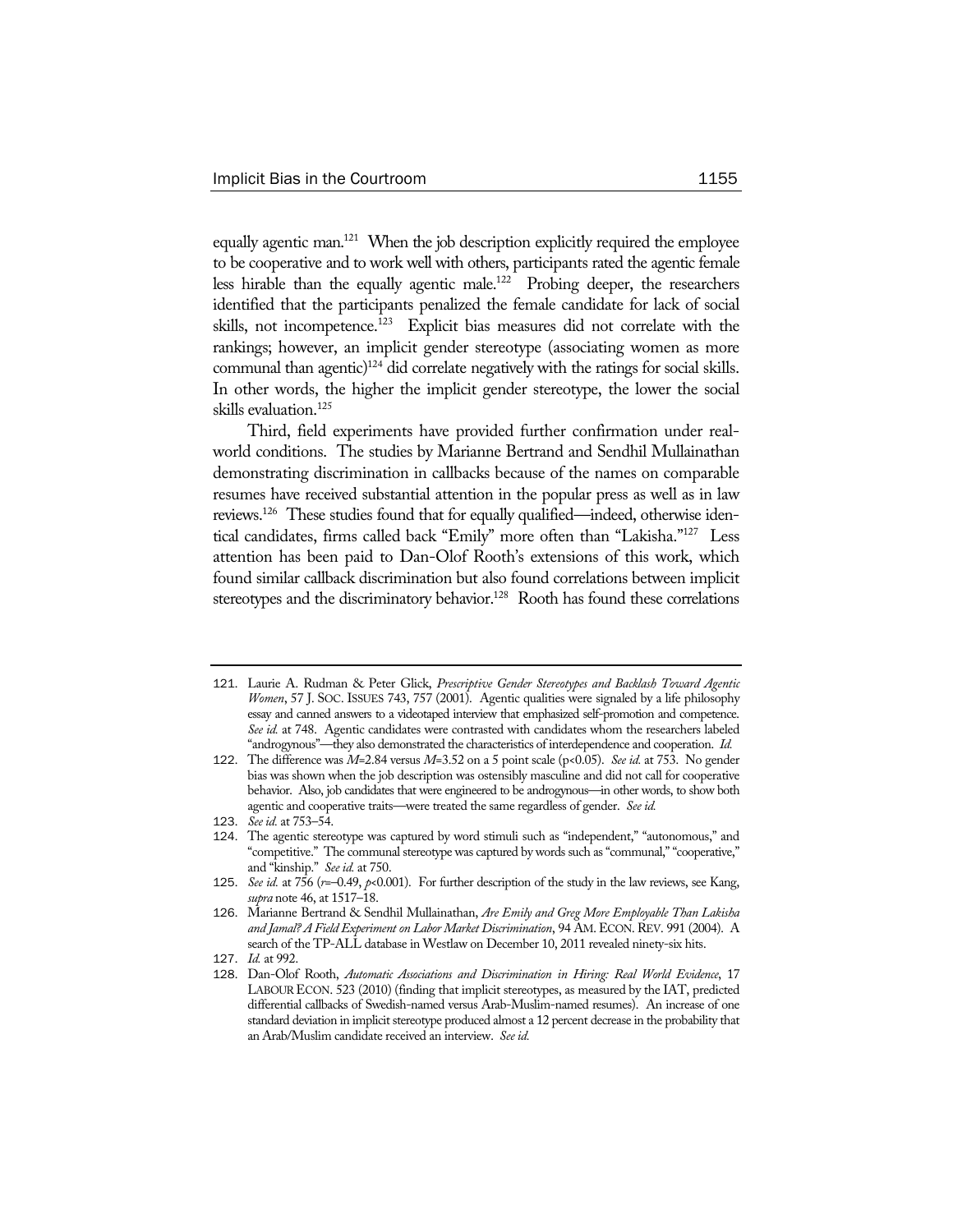with not only implicit stereotypes about ethnic groups (Swedes versus Arab-Muslims) but also implicit stereotypes about the obese.<sup>129</sup>

Because implicit bias in the *courtroom* is our focus, we will not attempt to offer a comprehensive summary of the scientific research as applied to the implicit bias in the *workplace*. 130 We do, however, wish briefly to highlight lines of research—variously called "constructed criteria," "shifting standards," or "casuistry" that emphasize the *malleability of merit*. We focus on this work because it has received relatively little coverage in the legal literature and may help explain how complex decisionmaking with multiple motivations occurs in the real world.<sup>131</sup> Moreover, this phenomenon may influence not only the defendant (accused of discrimination) but also the jurors who are tasked to judge the merits of the plaintiff's case.

Broadly speaking, this research demonstrates that people frequently engage in motivated reasoning<sup>132</sup> in selection decisions that we justify by changing merit criteria on the fly, often without conscious awareness. In other words, as between two plausible candidates that have different strengths and weaknesses, we first choose the candidate we like—a decision that may well be influenced by implicit factors and then justify that choice by molding our merit standards accordingly.

We can make this point more concrete. In one experiment, Eric Luis Uhlmann and Geoffrey Cohen asked participants to evaluate two finalists for police chief—one male, the other female.133 One candidate's profile signaled *book smart*, the other's profile signaled *streetwise*, and the experimental design varied which profile attached to the woman and which to the man. Regardless of which attributes the male candidate featured, participants favored the male candidate and articulated their hiring criteria accordingly. For example, education (book

<sup>129</sup>. Jens Agerström & Dan-Olof Rooth, *The Role of Automatic Obesity Stereotypes in Real Hiring Discrimination*, 96 J. APPLIED PSYCHOL. 790 (2011) (finding that hiring managers (N=153) holding more negative IAT-measured automatic stereotypes about the obese were less likely to invite an obese applicant for an interview).

<sup>130</sup>. Thankfully, many of these studies have already been imported into the legal literature. For a review of the science, see Kang & Lane, *supra* note 2, at 484–85 (discussing evidence of racial bias in how actual managers sort resumes and of correlations between implicit biases, as measured by the IAT, and differential callback rates).

<sup>131</sup>. One recent exception is Rich, *supra* note 25.

<sup>132</sup>. For discussion of motivated reasoning in organizational contexts, see Sung Hui Kim, *The Banality of Fraud: Re-situating the Inside Counsel as Gatekeeper*, 74 FORDHAM L. REV. 983, 1029–34 (2005). Motivated reasoning is "the process through which we assimilate information in a self-serving manner." *Id*. at 1029.

<sup>133</sup>. *See* Eric Luis Uhlmann & Geoffrey L. Cohen, *Constructed Criteria: Redefining Merit to Justify Discrimination*, 16 PSYCHOL. SCI. 474, 475 (2005).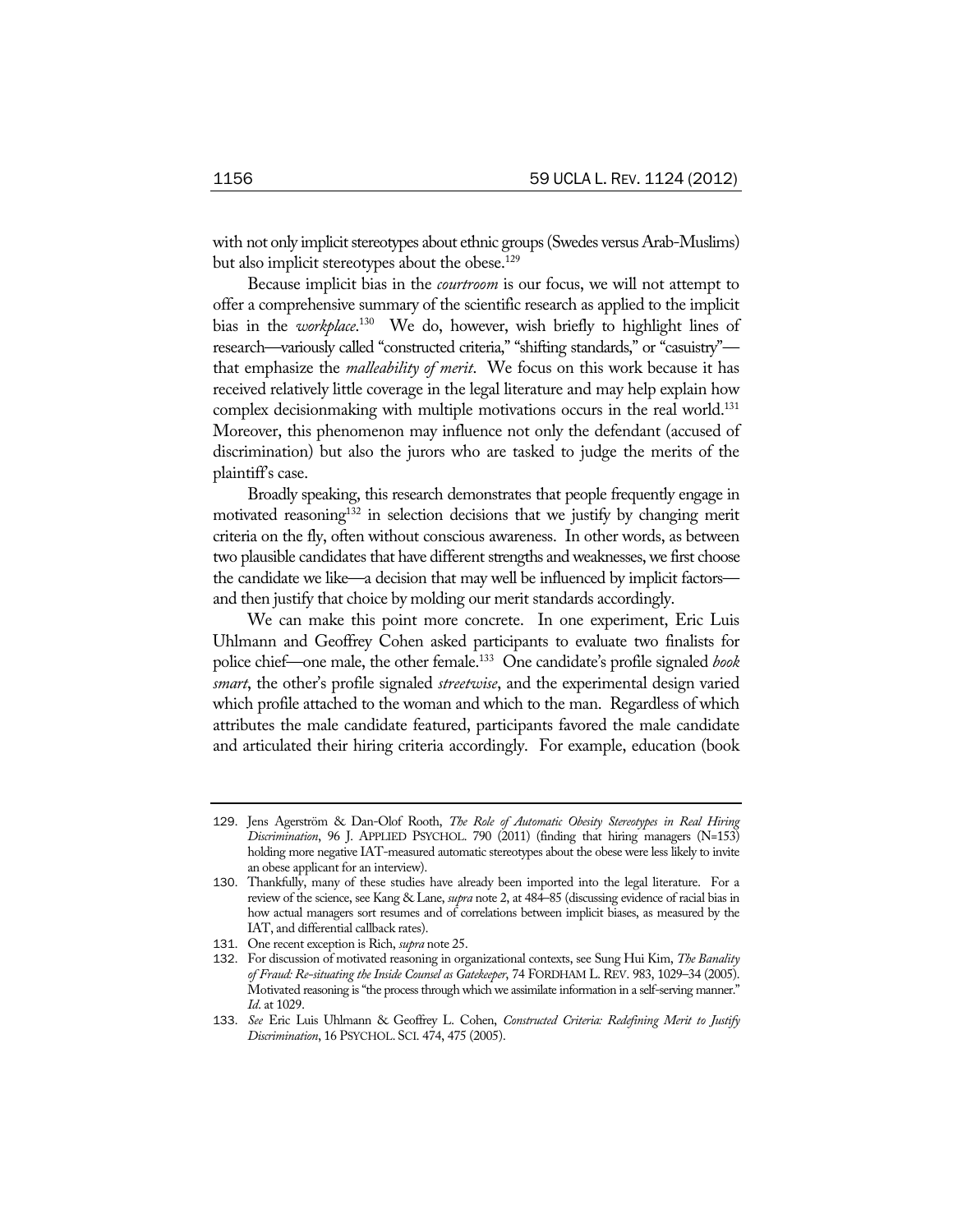smarts) was considered more important when the man had it.<sup>134</sup> Surprisingly, even the attribute of being family oriented and having children was deemed more important when the man had it.<sup>135</sup>

Michael Norton, Joseph Vandello, and John Darley have made similar findings, again in the domain of gender.<sup>136</sup> Participants were put in the role of manager of a construction company who had to hire a high-level employee. One candidate's profile signaled more education; the other's profile signaled more experience. Participants ranked these candidates (and three other filler candidates), and then explained their decisionmaking by writing down "what was most important in determining [their] decision."137

In the control condition, the profiles were given with just initials (not full names) and thus the test subjects could not assess their gender. In this condition, participants preferred the higher educated candidate 76 percent of the time.<sup>138</sup> In the two experimental conditions, the profiles were given names that signaled gender, with the man having higher education in one condition and the woman having higher education in the other. When the man had higher education, the participants preferred him 75 percent of the time. In sharp contrast, when the woman had higher education, only 43 percent of the participants preferred her.<sup>139</sup>

The discrimination itself is not as interesting as *how* the discrimination was justified. In the control condition and the man-has-more-education condition, the participants ranked education as more important than experience about half the time (48 percent and 50 percent).<sup>140</sup> By contrast, in the woman-has-moreeducation condition, only 22 percent ranked education as more important than experience.<sup>141</sup> In other words, what counted as merit was redefined, in real time, to justify hiring the man.

Was this weighting done consciously, as part of a strategy to manipulate merit in order to provide a cover story for decisionmaking caused and motivated by explicit bias? Or, was merit refactored in a more automatic, unconscious, dissonancereducing rationalization, which would be more consistent with an implicit bias story? Norton and colleagues probed this causation question in another series of

<sup>134</sup>. *See id.* (*M*=8.27 with education versus *M*=7.07 without education, on a 11 point scale; *p*=0.006; *d*=1.02).

<sup>135</sup>. *See id.* (*M*=6.21 with family traits versus 5.08 without family traits; *p*=0.05; *d*=0.86).

<sup>136</sup>. Michael I. Norton et al., *Casuistry and Social Category Bias*, 87 J. PERSONALITY & SOC. PSYCHOL. 817 (2004).

<sup>137</sup>. *Id.* at 820.

<sup>138</sup>. *Id.* at 821.

<sup>139</sup>. *Id.*

<sup>140</sup>. *Id.*

<sup>141</sup>. *Id.*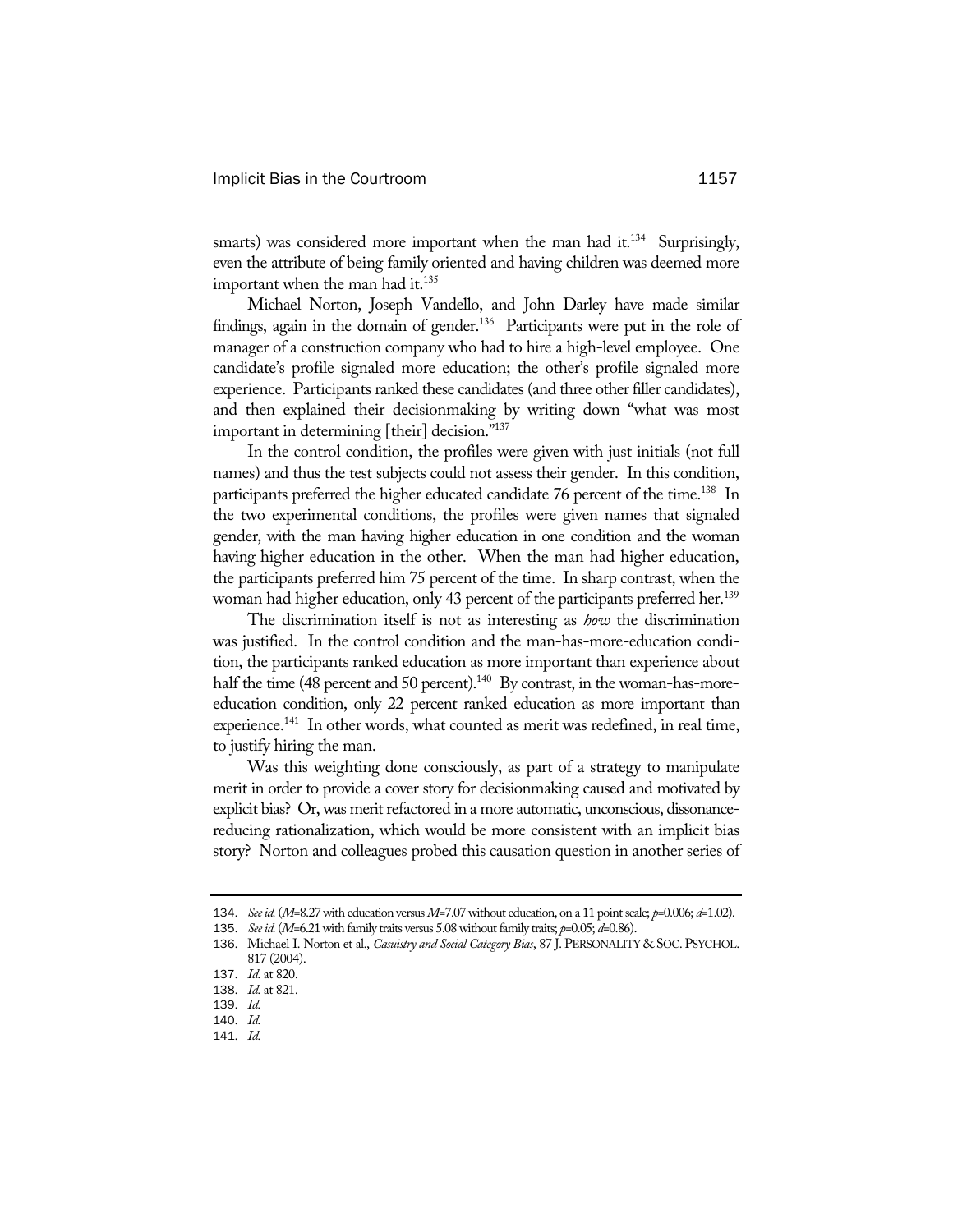experiments, in the context of race and college admissions.<sup>142</sup> In a prior study, they had found that Princeton undergraduate students shifted merit criteria—the relative importance of GPA versus the number of AP classes taken—to select the Black applicant over the White applicant who shared the same cumulative  $SAT$  score.<sup>143</sup> To see whether this casuistry was explicit and strategic or implicit and automatic, they ran another experiment in which participants merely rated admissions criteria in the abstract without selecting a candidate for admission.

Participants were simply told that they were participating in a study examining the criteria most important to college admissions decisions. They were given two sample resumes to familiarize themselves with potential criteria. Both resumes had equivalent cumulative SAT scores, but differed on GPA (4.0 versus 3.6) versus number of AP classes taken (9 versus 6). Both resumes also disclosed the applicant's race. In one condition, the White candidate had the higher GPA (and fewer AP classes); in the other condition, the African American candidate had the higher GPA (and fewer AP classes).<sup>144</sup> After reviewing the samples, the participants had to rank order eight criteria in importance, including GPA, number of AP classes, SAT scores, athletic participation, and so forth.

In the condition with the Black candidate having the higher GPA, 77 percent of the participants ranked GPA higher in importance than number of AP classes taken. By contrast, when the White candidate had the higher GPA, only 63 percent of the participants ranked GPA higher than AP classes. This change in the weighting happened even though the participants did not expect that they were going to make an admissions choice or to justify that choice. Thus, these differences could not be readily explained in purely strategic terms, as methods for justifying a subsequent decision. According to the authors,

> [t]hese results suggest not only that it is possible for people to reweight criteria deliberately to justify choices but also that decisions made under such social constraints can impact information processing even prior to making a choice. This suggests that the bias we observed is not simply post hoc and strategic but occurs as an organic part of making decisions when social category information is present.<sup>145</sup>

<sup>142</sup>. Michael I. Norton et al., *Mixed Motives and Racial Bias: The Impact of Legitimate and Illegitimate Criteria on Decision Making*, 12 PSYCHOL. PUB. POL'Y & L. 36, 42 (2006).

<sup>143</sup>. *Id.* at 44.

<sup>144</sup>. *See id.* 

<sup>145</sup>. *Id.* at 46–47. This does not, however, fully establish that these differences were the result of implicit views rather than explicit ones. Even if test subjects did not expect to have to make admissions determinations, they might consciously select criteria that they believed favored one group over another.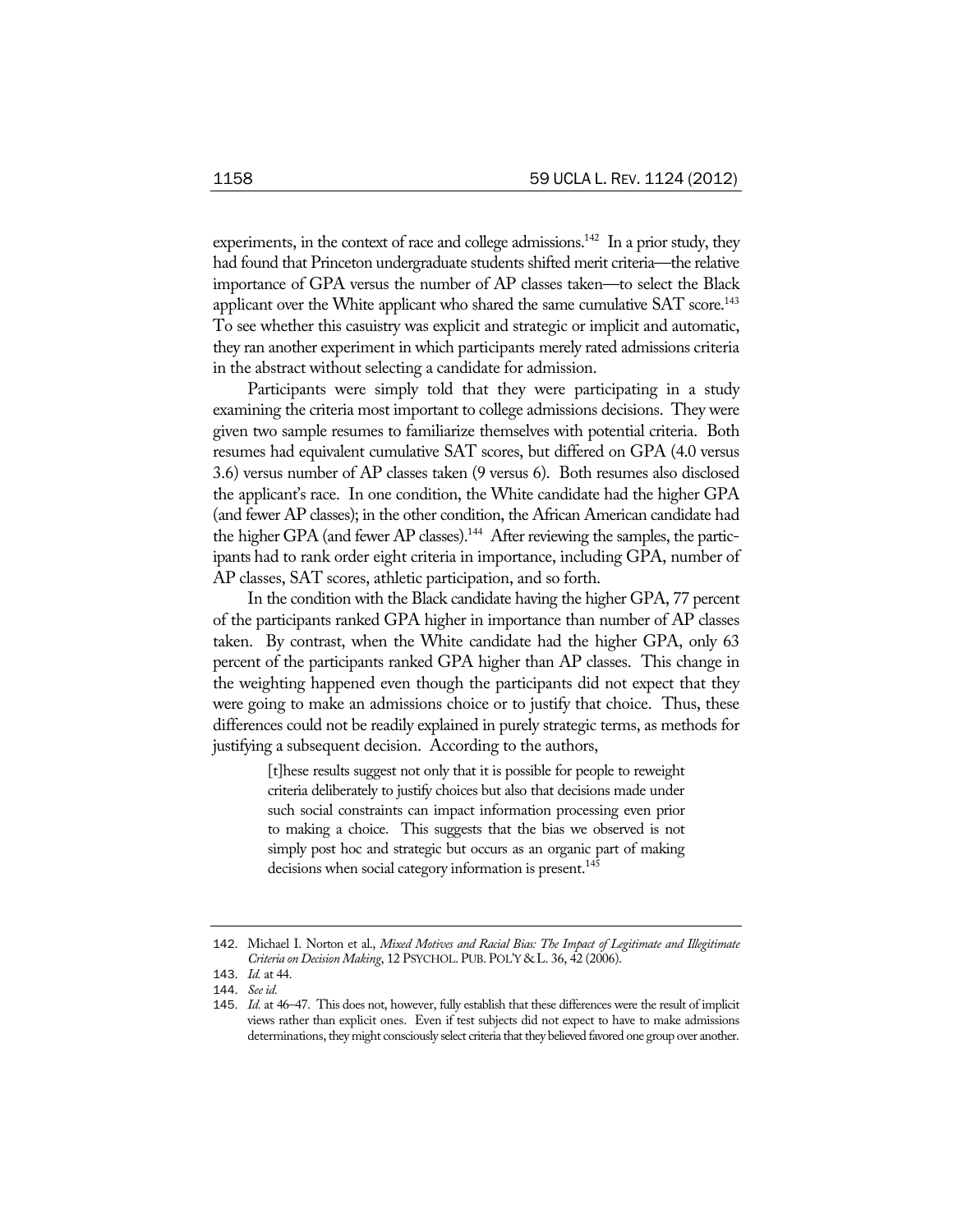The ways that human decisionmakers may subtly adjust criteria in real time to modify their judgments of merit has significance for thinking about the ways that implicit bias may potentially influence employment decisions. In effect, bias can influence decisions in ways contrary to the standard and seemingly commonsensical model. The conventional legal model describes behavior as a product of discrete and identifiable motives. This research suggests, however, that implicit motivations might influence behavior and that we then rationalize those decisions after the fact. Hence, some employment decisions might be motivated by implicit bias but rationalized post hoc based on nonbiased criteria. This process of reasoning from behavior to motives, as opposed to the folk-psychology assumption that the arrow of direction is from motives to behavior, is, in fact, consistent with a large body of contemporary psychological research.146

### **2. Pretrial Adjudication: 12(b)(6)**

As soon as a plaintiff files the complaint, the defendant will try to dismiss as many of the claims in the complaint as possible. Before recent changes in pleading, a motion to dismiss a complaint under FRCP 8 and FRCP 12(b)(6) was decided under the relatively lax standard of *Conley v. Gibson.*147 Under *Conley*, all factual allegations made in the complaint were assumed to be true. As such, the court's task was simply to ask whether "it appears beyond doubt that the plaintiff can prove no set of facts in support of his claim."148

Starting with *Bell Atlantic Corp. v. Twombly*,<sup>149</sup> which addressed complex antitrust claims of parallel conduct, and further developed in *Ashcroft v. Iqbal*, 150 which addressed civil rights actions based on racial and religious discrimination post-9/11, the U.S. Supreme Court abandoned the *Conley* standard. First, district courts must now throw out factual allegations made in the complaint if they are merely conclusory.<sup>151</sup> Second, courts must decide on the plausibility of the claim based on the information before them.152 In *Iqbal*, the Supreme Court held that

<sup>146</sup>. *See generally* TIMOTHY D.WILSON, STRANGERS TO OURSELVES:DISCOVERING THE ADAPTIVE UNCONSCIOUS (2002).

<sup>147</sup>. 355 U.S. 41 (1957).

<sup>148</sup>. *Id.* at 45–46.

<sup>149</sup>. 550 U.S. 544 (2007).

<sup>150</sup>. 129 S. Ct. 1937 (2009).

<sup>151</sup>. *Id.* at 1951.

<sup>152</sup>. *Id.* at 1950–52.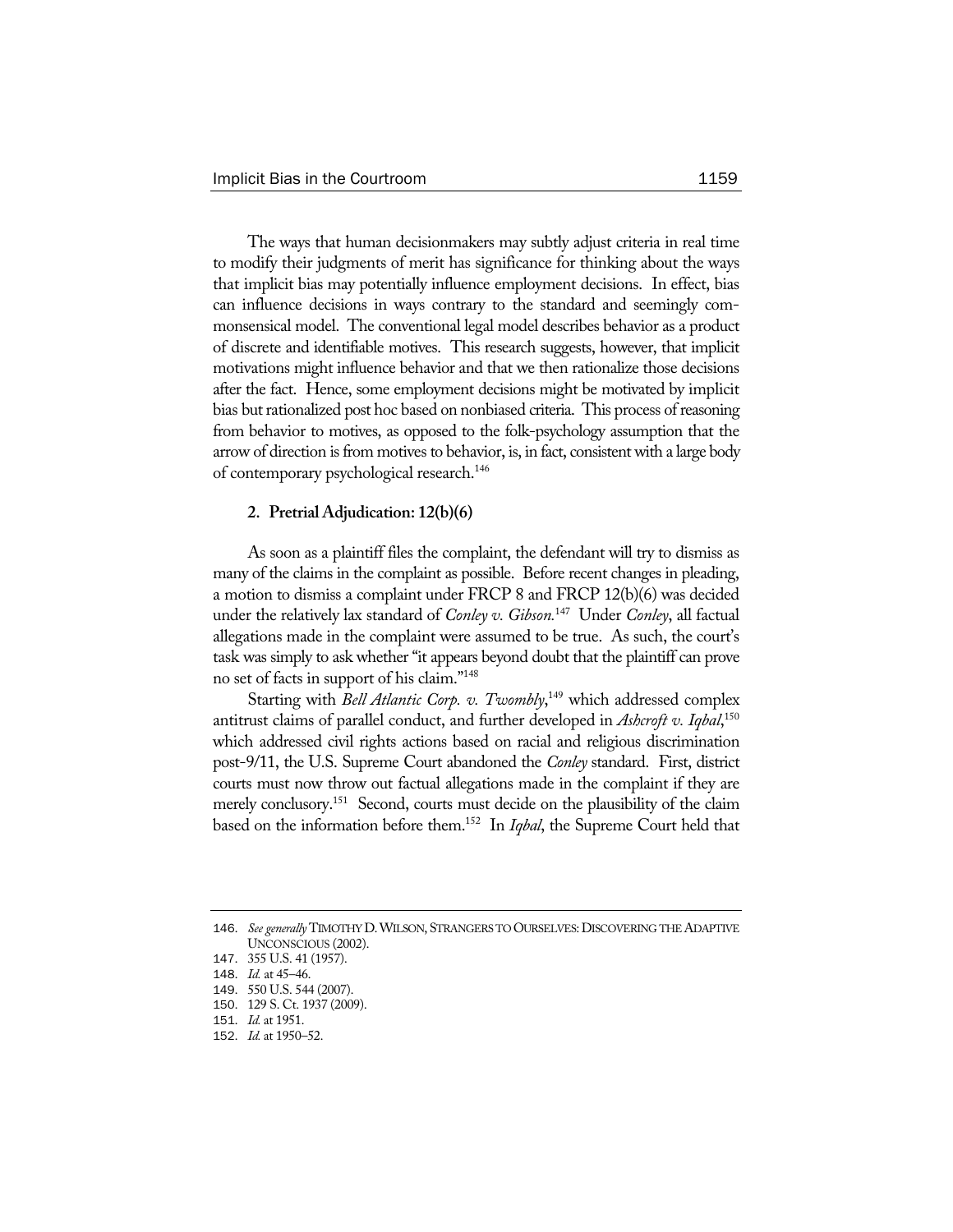because of an "obvious alternative explanation"153 of earnest national security response, purposeful racial or religious "discrimination is not a plausible conclusion."154

How are courts supposed to decide what is "Twom-bal"155 plausible when the motion to dismiss happens before discovery, especially in civil rights cases in which the defendant holds the key information? According to the Court, "[d]etermining whether a complaint states a plausible claim for relief will . . . be a context-specific task that requires the reviewing court to draw on its judicial experience and common sense."156

And when judges turn to their judicial experience and common sense, what will this store of knowledge tell them about whether some particular comment or act happened and whether such behavior evidences legally cognizable discrimination? Decades of social psychological research demonstrate that our impressions are driven by the interplay between categorical (general to the category) and individuating (specific to the member of the category) information. For example, in order to come to an impression about a Latina plaintiff, we reconcile general schemas for Latina workers with individualized data about the specific plaintiff. When we lack sufficient individuating information—which is largely the state of affairs at the motion to dismiss stage—we have no choice but to rely more heavily on our schemas.157

Moreover, consider what the directive to rely on common sense means in light of social judgeability theory.<sup>158</sup> According to this theory, there are social rules that tell us when it is appropriate to judge someone. For example, suppose your fourth grade child told you that a new kid, Hannah, has enrolled in school and that she receives free lunches. Your child then asks you whether you think she is smart. You will probably decline to answer since you do not feel entitled to make that judgment. Without more probative information, you feel that you would only be crudely stereotyping her abilities based on her socioeconomic status. But what if the next day you volunteered in the classroom and spent twelve minutes observing

<sup>153</sup>. *Id.* (quoting *Twombly*, 550 U.S. 544) (internal quotation marks omitted).

<sup>154</sup>. *Id.* at 1952.

<sup>155</sup>. *See In re* Iowa Ready-Mix Concrete Antitrust Litig., No. C 10-4038-MWB, 2011 WL 5547159, at \*1 (N.D. Iowa Nov. 9, 2011) (referring to a *Twombly*-*Iqbal* motion as "Twom-bal").

<sup>156</sup>. *Iqbal*, 129 S. Ct. at 1940.

<sup>157</sup>. These schemas also reflect cultural cognitions. *See generally* Donald Braman, *Cultural Cognition and the Reasonable Person*, 14 LEWIS & CLARK L. REV. 1455 (2010); Dan M. Kahan, David A. Hoffman & Donald Braman, *Whose Eyes Are You Going to Believe?* Scott v. Harris *and the Perils of Cognitive Illiberalism*, 122 HARV.L.REV. 837 (2009).

<sup>158</sup>. *See* Vincent Y. Yzerbyt et al., *Social Judgeability: The Impact of Meta-Informational Cues on the Use of Stereotypes*, 66 J. PERSONALITY & SOC. PSYCHOL. 48 (1994).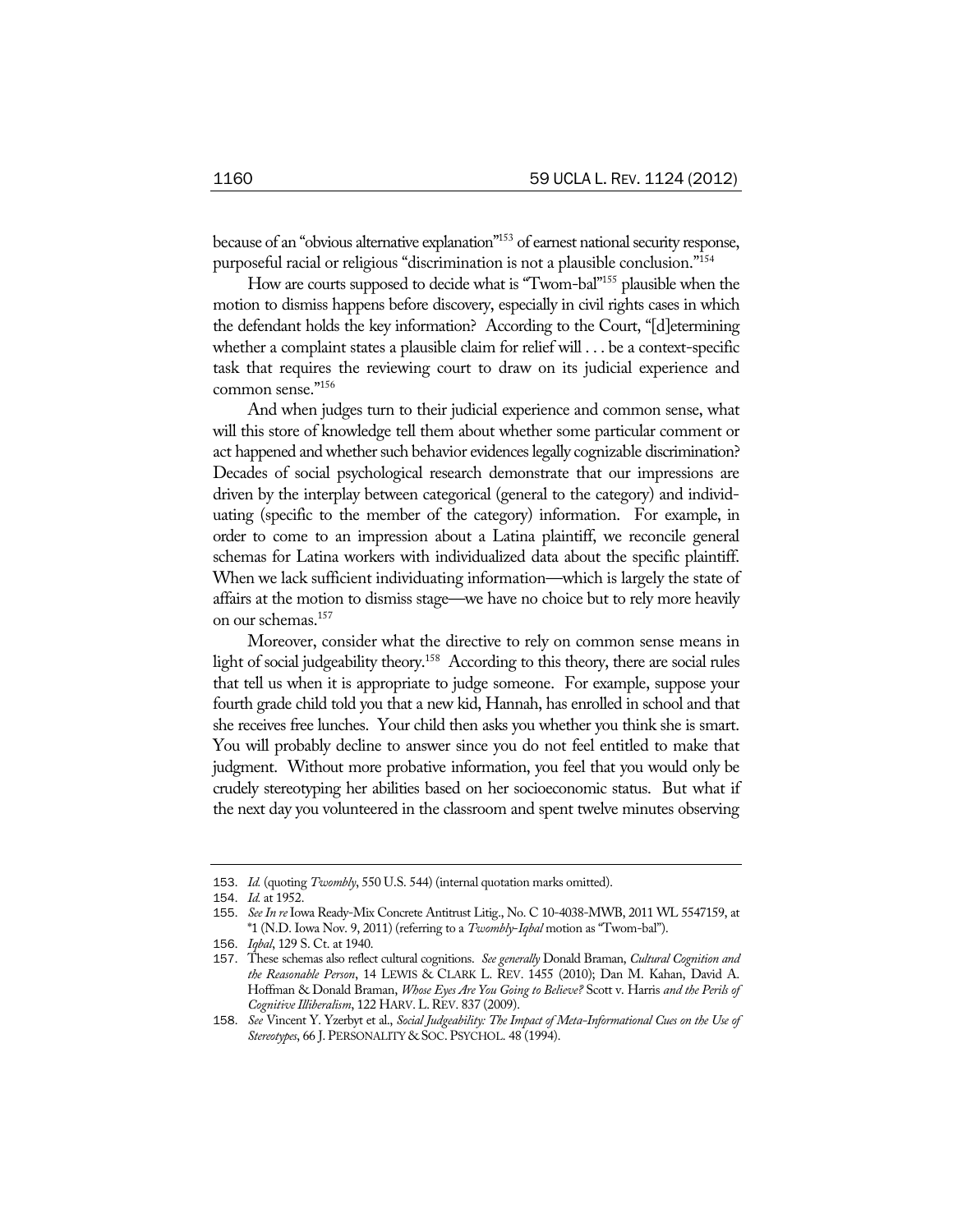Hannah interacting with a teacher trying to solve problems? Would you then feel that you had enough individuating information to come to some judgment?

This is precisely what John Darley and Paget Gross tested in a seminal experiment in 1983.<sup>159</sup> When participants only received economic status information, they declined to evaluate Hannah's intelligence as a function of her economic class. However, when they saw a twelve-minute videotape of the child answering a battery of questions, participants felt credentialed to judge the girl, and they did so in a way that was consistent with stereotypes. What they did not realize was that the individuating information in the videotape was purposefully designed to be ambiguous. So participants who were told that Hannah was rich interpreted the video as confirmation that she was smart. By contrast, participants who were told that Hannah was poor interpreted the same video as confirmation that she was not so bright.<sup>160</sup>

Vincent Yzerbyt and colleagues, who call this phenomenon "social judgeability," have produced further evidence of this effect.<sup>161</sup> If researchers told you that a person is either an archivist or a comedian and then asked you twenty questions about this person regarding their degree of extroversion with the options of "True," "False," or "I don't know," how might you answer? What if, in addition, they manufactured an illusion that you were given individuating information—information about the specific individual and not just the category he or she belongs to—even though you actually did not receive any such information?162 This is precisely what Yzerbyt and colleagues did in the lab.

They found that those operating under the illusion of individuating information were more confident in their answers in that they marked fewer questions with "I don't know."<sup>163</sup> They also found that those operating under the illusion gave more stereotype-consistent answers.<sup>164</sup> In other words, the illusion of being informed made the target judgeable. Because the participants, in fact, had received no such individuating information, they tended to judge the person in accordance with their schemas about archivists and comedians. Interestingly, "in the debriefings,

<sup>159</sup>. *See* John M. Darley & Paget H. Gross, *A Hypothesis-Confirming Bias in Labeling Effects*, 44 J. PERSONALITY & SOC. PSYCHOL. 20, 22–23 (1983).

<sup>160</sup>. *See id.* at 24–25, 27–29.

<sup>161</sup>. *See* Yzerbyt et al., *supra* note 158.

<sup>162</sup>. This illusion was created by having participants go through a listening exercise, in which they were told to focus only on one speaker (coming through one ear of a headset) and ignore the other (coming through the other). They were later told that the speaker that they were told to ignore had in fact provided relevant individuating information. The truth was, however, that no such information had been given. *See id.* at 50.

<sup>163</sup>. *See id.* at 51 (*M*=5.07 versus 10.13; *p*<0.003).

<sup>164</sup>. *See id.* (*M*=9.97 versus 6.30, out of 1 to 20 point range; *p*<0.006).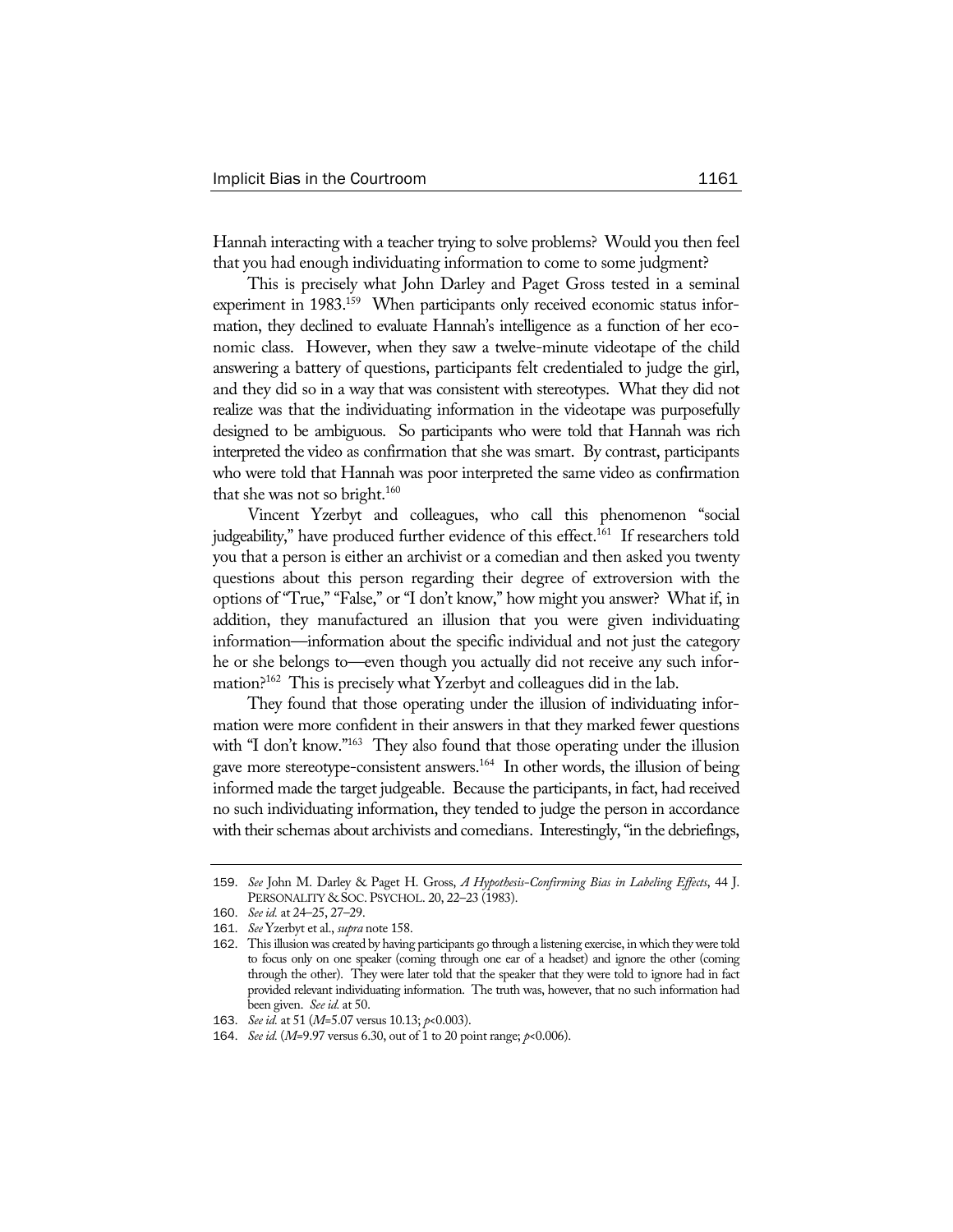subjects reported that they did not judge the target on the basis of a stereotype; they were persuaded that they had described a real person qua person."<sup>165</sup> Again, it is possible that they were concealing their explicitly embraced bias about archivists and comedians from probing researchers, but we think that it is more probable that implicit bias explains these results.

Social judgeability theory connects back to *Iqbal* in that the Supreme Court has altered the rules structuring the judgeability of plaintiffs and their complaints. Under *Conley*, judges were told not to judge without the facts and thus were supposed to allow the lawsuit to get to discovery unless no set of facts could state a legal claim. By contrast, under *Iqbal*, judges have been explicitly green-lighted to judge the plausibility of the plaintiff's claim based only on the minimal facts that can be alleged before discovery—and this instruction came in the context of a racial discrimination case. In other words, our highest court has entitled district court judges to make this judgment based on a quantum of information that may provide enough facts to render the claim socially judgeable but not enough facts to ground that judgment in much more than the judge's schemas. Just as Yzerbyt's illusion of individuating information entitled participants to judge in the laboratory, the express command of the Supreme Court may entitle judges to judge in the courtroom when they lack any well-developed basis to do so.

There are no field studies to test whether biases, explicit or implicit, influence how actual judges decide motions to dismiss actual cases. It is not clear that researchers could ever collect such information. All that we have are some preliminary data about dismissal rates before and after *Iqbal* that are consistent with our analysis. Again, since *Iqbal* made dismissals easier, we should see an increase in dismissal rates across the board.<sup>166</sup> More relevant to our hypothesis is whether certain types of cases experienced differential changes in dismissal rates. For instance, we would expect *Iqbal* to generate greater increases in dismissal rates for race discrimination claims than, say, contract claims. There are a number of potential reasons for this: One reason is that judges are likely to have stronger biases that plaintiffs in the former type of case have less valid claims than those in the latter. Another reason is that we might expect some kinds of cases

<sup>165</sup>. *Id.*

<sup>166</sup>. In the first empirical study of *Iqbal*, Hatamyar sampled 444 cases under *Conley* (from May 2005 to May 2007) and 173 cases under *Iqbal* (from May 2009 to August 2009). *See* Patricia W. Hatamyar, *The Tao of Pleading: Do* Twombly *and* Iqbal *Matter Empirically?*, 59 AM. U. L.REV. 553, 597 (2010). She found that the general rate of complaint dismissal rose from 46 percent to 56 percent. *See id.* at 602 tbl.2. However, this finding was not statistically significant under a Pearson chi-squared distribution test examining the different dismissal rates for *Conley*, *Twombly*, and *Iqbal* for three results: grant, mixed, and deny.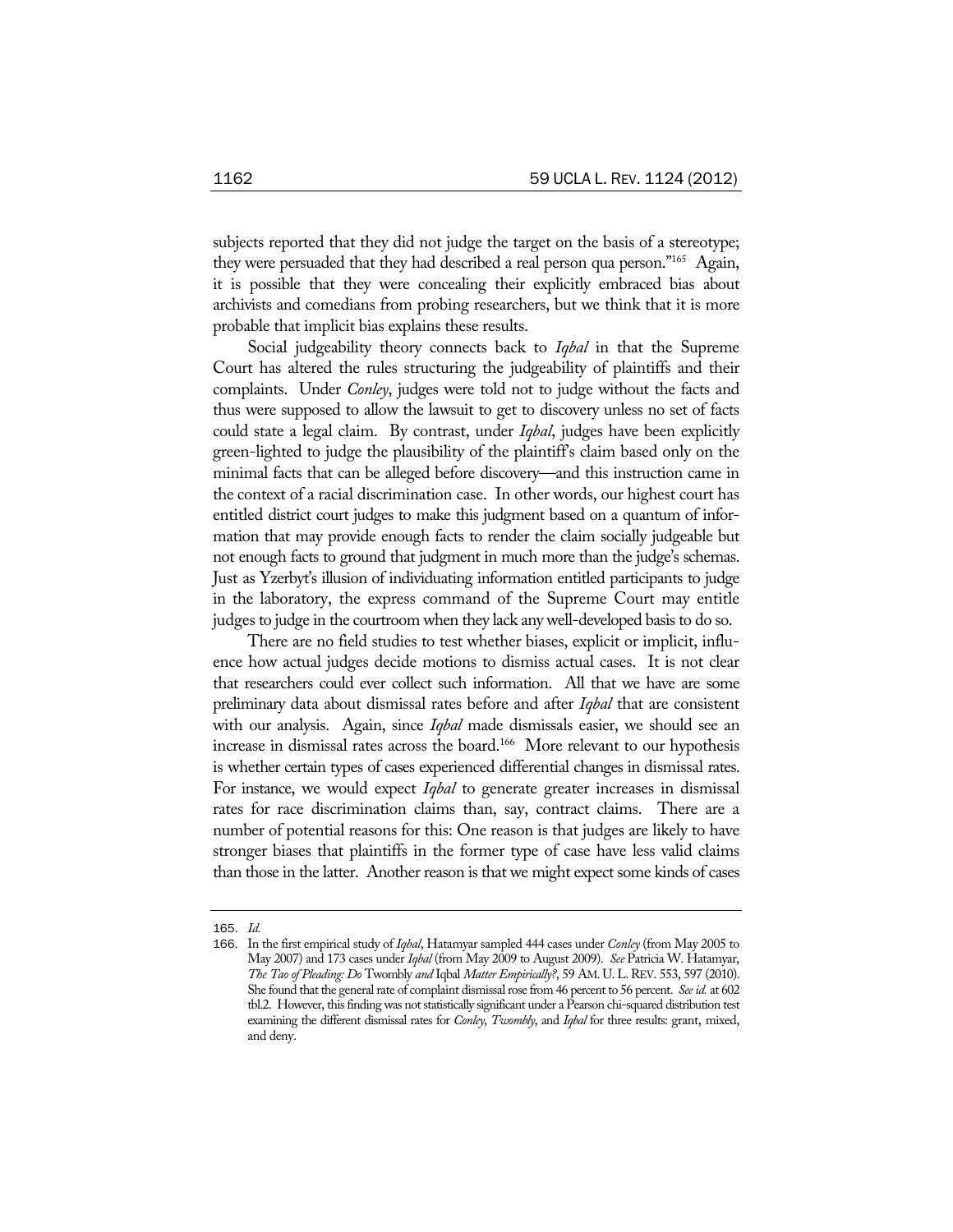to raise more significant concerns about asymmetric information than do others. In contracts disputes, both parties may have good information about most of the relevant facts even prior to discovery. In employment discrimination cases, plaintiffs may have good hunches about how they have been discriminated against, but prior to discovery they may not have access to the broad array of information in the employer's possession that may be necessary to turn the hunch into something a judge finds plausible. Moreover, these two reasons potentially interact: the more gap filling and inferential thinking that a judge has to engage in, the more room there may be for explicit and implicit biases to structure the judge's assessment in the absence of a well-developed evidentiary record.

Notwithstanding the lack of field studies on these issues, there is some evidentiary support for these differential changes in dismissal rates. For example, Patricia Hatamayr sorted a sample of cases before and after *Iqbal* into six major categories: contracts, torts, civil rights, labor, intellectual property, and all other statutory cases.<sup>167</sup> She found that in contract cases, the rate of dismissal did not change much from *Conley* (32 percent) to *Iqbal* (32 percent).168 By contrast, for Title VII cases, the rate of dismissal increased from 42 percent to 53 percent.<sup>169</sup> Victor Quintanilla has collected more granular data by counting not Title VII cases generally but federal employment discrimination cases filed specifically by Black plaintiffs both before and after *Iqbal*. 170 He found an even larger jump. Under the *Conley* regime, courts granted only 20.5 percent of the motions to dismiss such cases. By contrast, under the *Iqbal* regime, courts granted 54.6 percent of them.<sup>171</sup> These data lend themselves to multiple interpretations and suffer from various confounds. So at this point, we can make only modest claims. We merely suggest that the dismissal rate data are consistent with our hypothesis that *Iqbal*'s plausibility standard poses a risk of increasing the impact of implicit biases at the 12(b)(6) stage.

If, notwithstanding the plausibility-based pleading requirements, the case gets past the motion to dismiss, then discovery will take place, after which defendants will seek summary judgment under FRCP 56. On the one hand, this procedural posture is less subject to implicit biases than the motion to dismiss because more individuating information will have surfaced through discovery. On the

<sup>167</sup>. *See id.* at 591–93.

<sup>168</sup>. *See id.* at 630 tbl.D.

<sup>169</sup>. *See id.*

<sup>170</sup>. *See* Victor D. Quintanilla, *Beyond Common Sense: A Social Psychological Study of* Iqbal*'s Effect on Claims*  of Race Discrimination, 17 MICH. J. RACE & L. 1 (2011). Quintanilla counted both Title VII and 42 U.S.C. § 1981 cases.

<sup>171</sup>. *See id.* at 36 tbl.1 (*p*<0.000).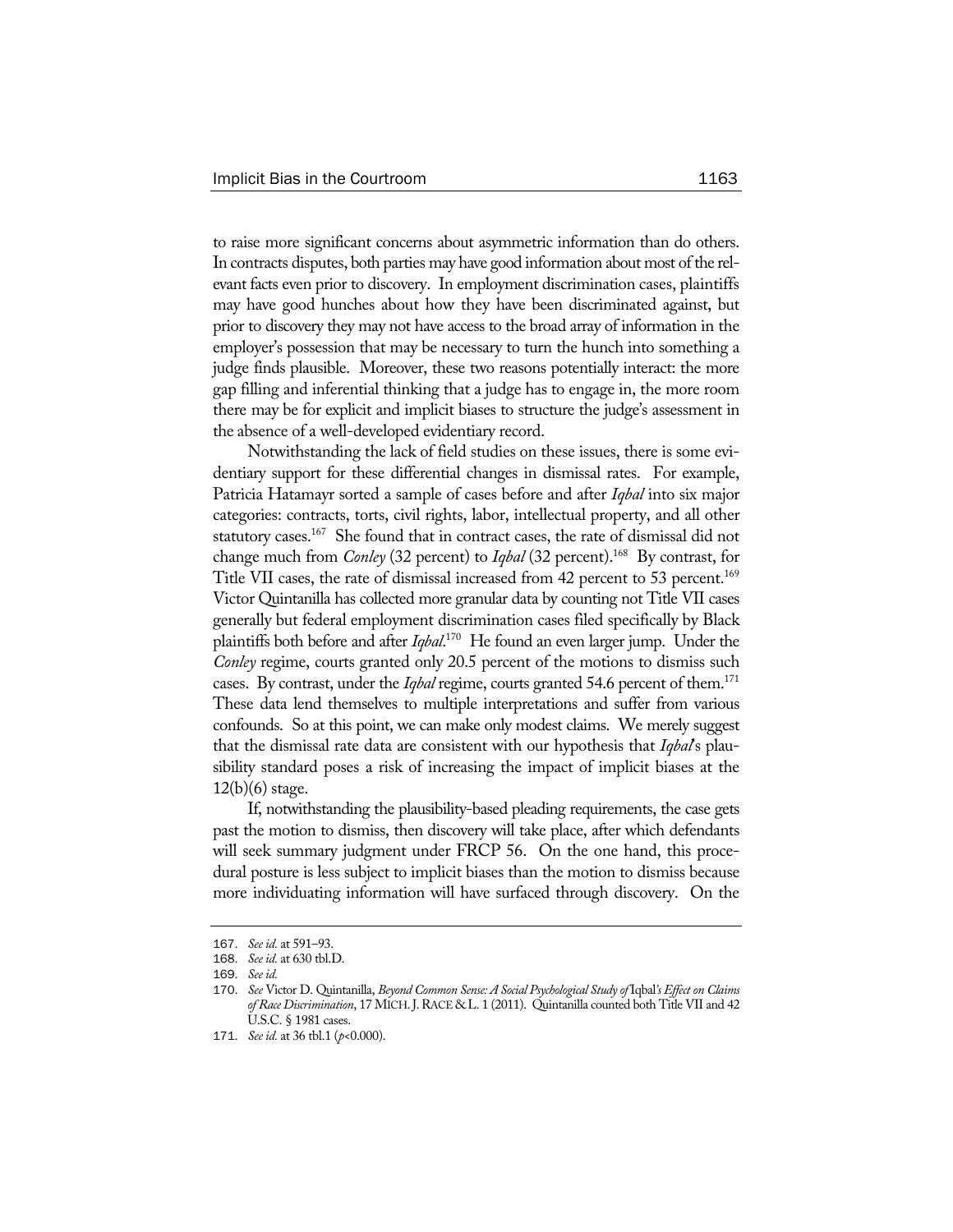other hand, the judge still has to make a judgment call on whether any "genuine dispute as to any material fact"<sup>172</sup> remains. Similar decisionmaking dynamics are likely to be in play as we saw in the pleading stage, for a significant quantum of discretion remains. Certainly the empirical evidence that demonstrates how poorly employment discrimination claims fare on summary judgment is not inconsistent with this view, though, to be sure, myriad other explanations of these differences are possible (including, for example, doctrinal obstacles to reaching a jury).<sup>173</sup>

### **3. Jury Verdict**

If the case gets to trial, the parties will introduce evidence on the merits of the claim. Sometimes the evidence will be physical objects, such as documents, emails, photographs, voice recordings, evaluation forms, and the like. The rest of it will be witness or expert testimony, teased out and challenged by lawyers on both sides. Is there any reason to think that jurors might interpret the evidence in line with their biases? In the criminal trajectory, we already learned of juror bias via meta-analyses as well as correlations with implicit biases. Unfortunately, we lack comparable studies in the civil context. What we offer are two sets of related arguments and evidence that speak to the issue: motivation to shift standards and performer preference.

# **a. Motivation to Shift Standards**

Above, we discussed the potential malleability of merit determinations when judgments permit discretion and reviewed how employer defendants might shift standards and reweight criteria when evaluating applicants and employees. Here, we want to recognize that a parallel phenomenon may affect juror decisionmaking. Suppose that a particular juror is White and that he identifies strongly with his Whiteness. Suppose further that the defendant is White and is being sued by a racial minority. The accusation of illegal and immoral behavior threatens the

<sup>172</sup>. FED R. CIV. P. 56(a).

<sup>173</sup>. *See, e.g.*, Charlotte L. Lanvers, *Different Federal Court, Different Disposition: An Empirical Comparison of ADA, Title VII Race and Sex, and ADEA Employment Discrimination Dispositions in the Eastern District of Pennsylvania and the Northern District of Georgia*, 16 CORNELL J.L. & POL'Y 381, 395 (2007); Theodore Eisenberg & Charlotte Lanvers, *Summary Judgment Rates Over Time, Across Case Categories, and Across Districts: An Empirical Study of Three Large Federal Districts* (Cornell Law Sch. Research Paper No. 08-022, 2008), *available at* http://ssrn.com/abstract=1138373 (finding that civil rights cases, and particularly employment discrimination cases, have a consistently higher summary judgment rate than non–civil rights cases).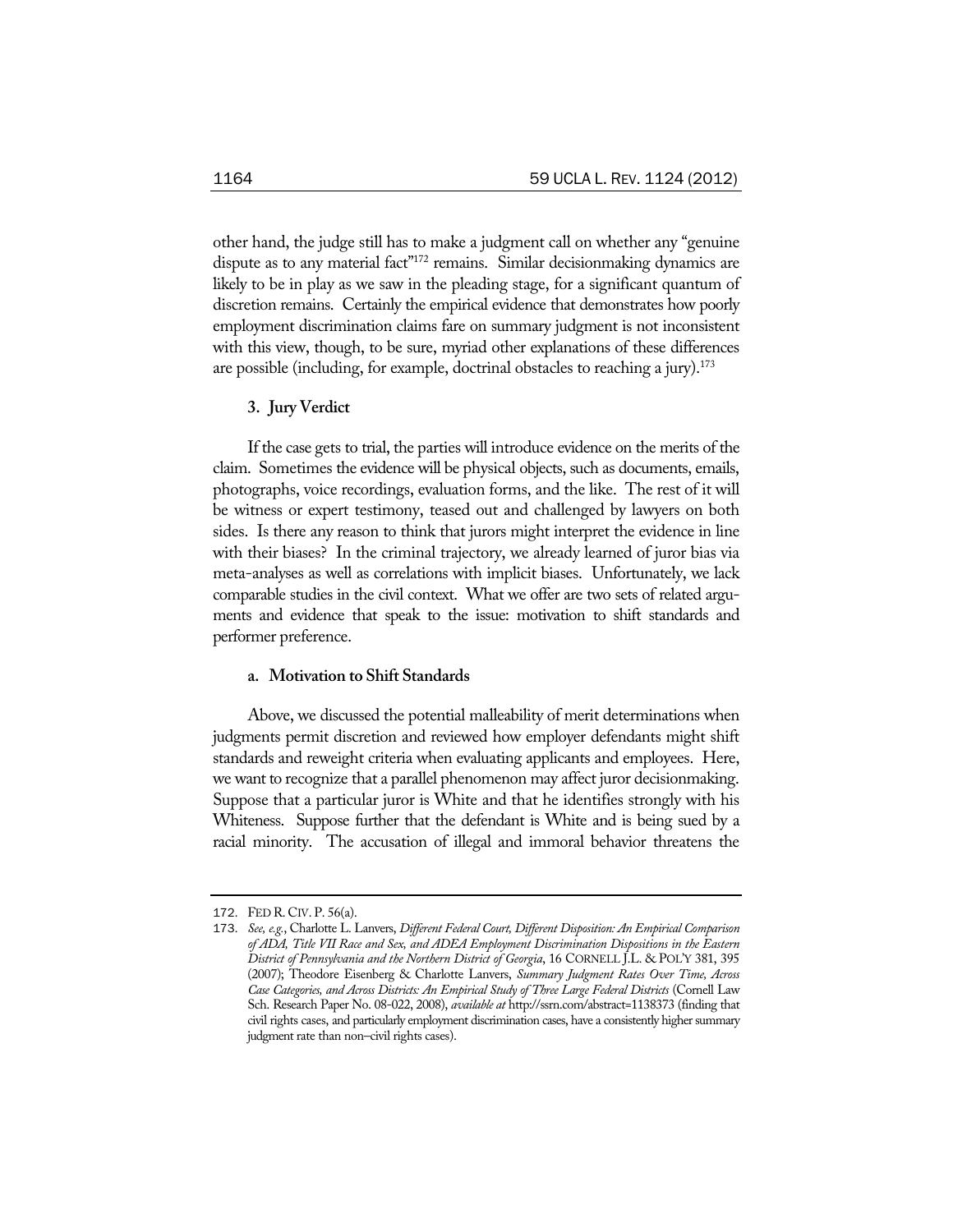status of the juror's racial ingroup. Anca Miron, Nyla Branscombe, and Monica Biernat have demonstrated that this threat to the ingroup can motivate people to shift standards in a direction that shields the ingroup from ethical responsibility.<sup>174</sup>

Miron and colleagues asked White undergraduates at the University of Kansas to state how strongly they identified with America.<sup>175</sup> Then they were asked various questions about America's relationship to slavery and its aftermath. These questions clumped into three categories (or constructs): judgments of harm done to Blacks,<sup>176</sup> standards of injustice,<sup>177</sup> and collective guilt.<sup>178</sup> Having measured these various constructs, the researchers looked for relationships among them. Their hypothesis was that the greater the self-identification with America, the higher the standards would be before being willing to call America racist or otherwise morally blameworthy (that is, the participants would set higher confirmatory standards). They found that White students who strongly identified as American set higher standards for injustice (that is, they wanted more evidence before calling America unjust);<sup>179</sup> they thought less harm was done by slavery;<sup>180</sup> and, as a result, they felt less collective guilt compared to other White students who identified less with America.<sup>181</sup> In other words, their attitudes toward America were correlated with the quantum of evidence they required to reach a judgment that America had been unjust.

In a subsequent study, Miron et al. tried to find evidence of causation, not merely correlation. They did so by experimentally manipulating national identification by asking participants to recount situations in which they felt similar to other Americans (evoking greater identification with fellow Americans) or different from other Americans (evoking less identification with fellow Americans).<sup>182</sup>

<sup>174</sup>. Anca M. Miron, Nyla R. Branscombe & Monica Biernat, *Motivated Shifting of Justice Standards*, 36 PERSONALITY SOC. PSYCHOL. BULL. 768, 769 (2010).

<sup>175</sup>. The participants were all American citizens. The question asked was, "I feel strong ties with other Americans." *Id.* at 771.

<sup>176</sup>. A representative question was, "How much damage did Americans cause to Africans?" on a "very little" (1) to "very much" (7) Likert scale. *Id.* at 770.

<sup>177</sup>. "Please indicate what percentage of Americans would have had to be involved in causing harm to Africans for you to consider the past United States a racist nation" on a scale of 0–10 percent, 10–25 percent, up to 90–100 percent. *Id.* at 771.

<sup>178</sup>. "I feel guilty for my nation's harmful past actions toward African Americans" on a "strongly disagree" (1) to "strongly agree" (9) Likert scale. *Id.*

<sup>179</sup>. *See id.* at 772 tbl.I (*r*=0.26, *p*<0.05).

<sup>180</sup>. *See id.* (*r*=–0.23, *p*<0.05).

<sup>181.</sup> *See id.* ( $r=-0.21$ ,  $p<0.05$ ). Using structural equation modeling, the researchers found that standards of injustice fully mediated the relationship between group identification and judgments of harm; also, judgments of harm fully mediated the effect of standards on collective guilt. *See id.* at 772–73.

<sup>182</sup>. The manipulation was successful. *See id.* at 773 (*p*<0.05, *d*=0.54.).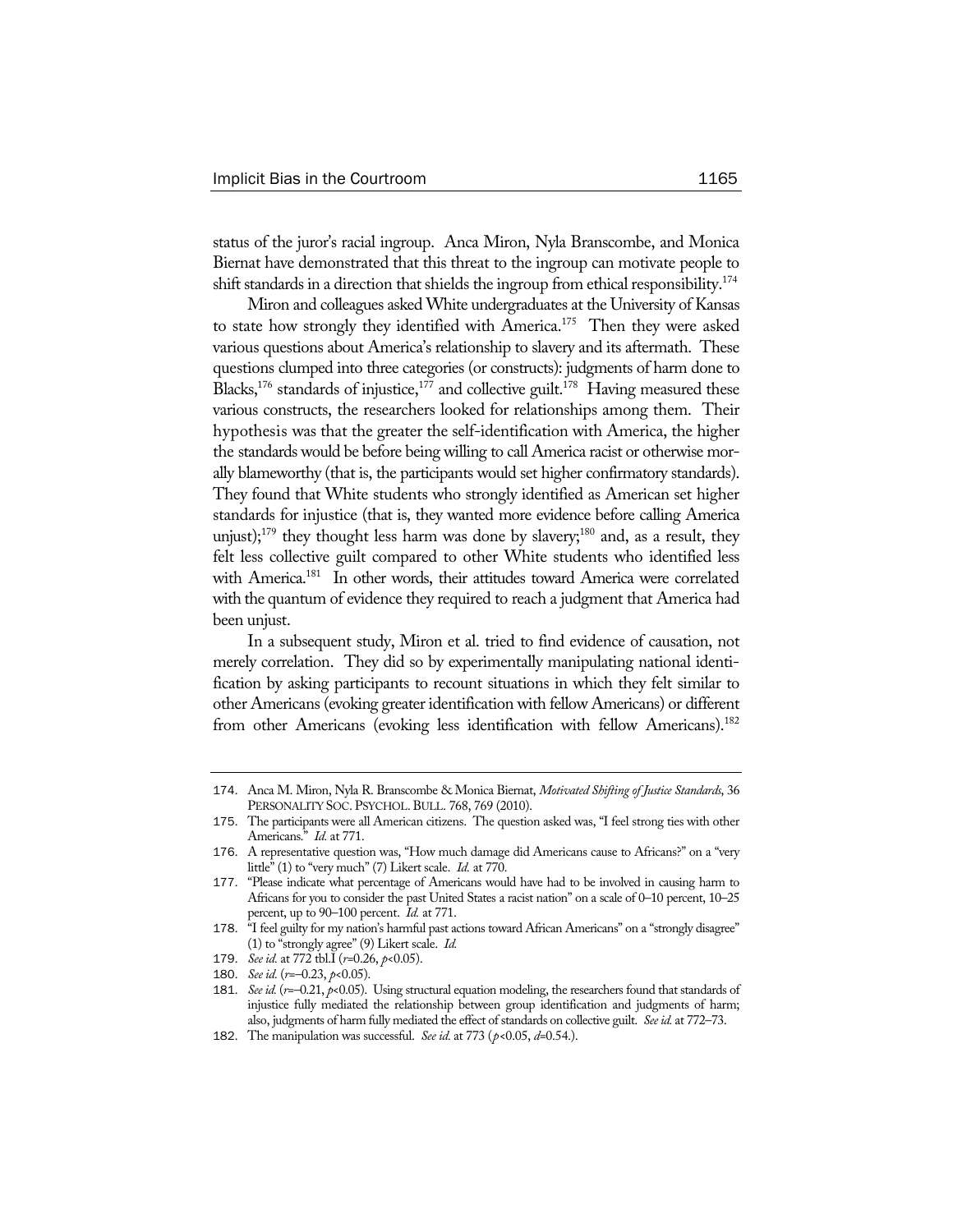Those who were experimentally made to feel *less* identification with America subsequently reported very different standards of justice and collective guilt compared to others made to feel *more* identification with America. Specifically, participants in the low identification condition set lower standards for calling something unjust, they evaluated slavery's harms as higher, and they felt more collective guilt. By contrast, participants in the high identification condition set higher standards for calling something unjust (that is, they required more evidence), they evaluated slavery's harms as less severe, and they felt less guilt.<sup>183</sup> In other words, by experimentally manipulating how much people identified with their ingroup (in this case, American), researchers could shift the justice standard that participants deployed to judge their own ingroup for harming the outgroup.

Evidentiary standards for jurors are specifically articulated (for example, "preponderance of the evidence") but substantively vague. The question is how a juror operationalizes that standard—just how much evidence does she require for believing that this standard has been met? These studies show how our assessments of evidence—of how much is enough—are themselves potentially malleable. One potential source of malleability is, according to this research, a desire (most likely implicit) to protect one's ingroup status. If a juror strongly identifies with the defendant employer as part of the same ingroup—racially or otherwise—the juror may shift standards of proof upwards in response to attack by an outgroup plaintiff. In other words, jurors who implicitly perceive an ingroup threat may require more evidence to be convinced of the defendant's harmful behavior than they would in an otherwise identical case that did not relate to their own ingroup. Ingroup threat is simply an example of this phenomenon; the point is that implicit biases may influence jurors by affecting how they implement ambiguous decision criteria regarding both the quantum of proof and how they make inferences from ambiguous pieces of information.

#### **b. Performer Preference**

Jurors will often receive evidence and interpretive cues from performers at trial, by which we mean the cast of characters in the courtroom who jurors see, such as the judge, lawyers, parties, and witnesses. These various performers are playing roles of one sort or another. And, it turns out that people tend to have stereotypes about the ideal employee or worker that vary depending on the segment of the labor

<sup>183</sup>. In standards for injustice, *M*=2.60 versus 3.39; on judgments of harm, *M*=5.82 versus 5.42; on collective guilt, *M*=6.33 versus 4.60. All differences were statistically significant at *p*=0.05 or less. *See id.*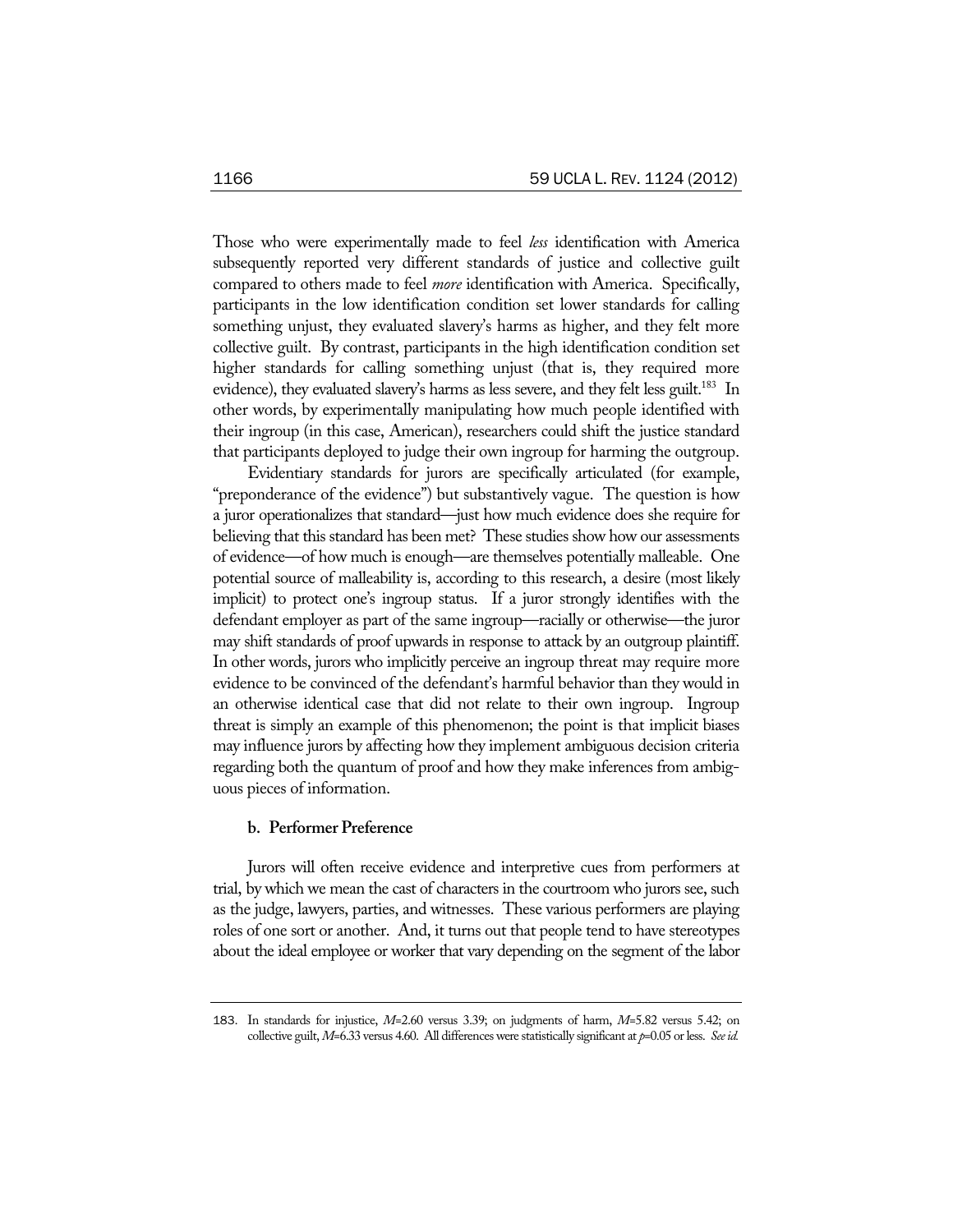market. For example, in high-level professional jobs and leadership roles, the supposedly ideal employee is often a White man.<sup>184</sup> When the actual performer does not fit the ideal type, people may evaluate the performance more negatively.

One study by Jerry Kang, Nilanjana Dasgupta, Kumar Yogeeswaran, and Gary Blasi found just such performer preference with respect to lawyers, as a function of race.185 Kang and colleagues measured the explicit and implicit beliefs about the ideal lawyer held by jury-eligible participants from Los Angeles. The researchers were especially curious whether participants had implicit stereotypes linking the ideal litigator with particular racial groups (White versus Asian American). In addition to measuring their biases, the researchers had participants evaluate two depositions, which they heard via headphones and simultaneously read on screen. At the beginning of each deposition, participants were shown for five seconds a picture of the litigator conducting the deposition on a computer screen accompanied by his name. The race of the litigator was varied by name and photograph. Also, the deposition transcript identified who was speaking, which meant that participants repeatedly saw the attorneys' last names.<sup>186</sup>

The study discovered the existence of a moderately strong implicit stereotype associating litigators with Whiteness (IAT  $D=0.45$ );<sup>187</sup> this stereotype correlated with more favorable evaluations of the White lawyer (ingroup favoritism since 91% of the participants were White) in terms of his competence (r=0.32, p<0.01), likeability (r=0.31, p<0.01), and hireability (r=0.26, p<0.05).<sup>188</sup> These results were confirmed through hierarchical regressions. To appreciate the magnitude of the effect sizes, imagine a juror who has no explicit stereotype but a large implicit stereotype (IAT D=1) that the ideal litigator is White. On a 7-point scale, this juror would favor a White lawyer over an identical Asian American

<sup>184</sup>. *See, e.g.*, Alice H. Eagly & Steven J. Karau, *Role Congruity Theory of Prejudice Toward Female Leaders*, 109 PSYCHOL.REV. 573 (2002); Alice H. Eagly, Steven J. Karau & Mona G. Makhijani, *Gender and the Effectiveness of Leaders: A Meta-Analysis*, 117 PSYCHOL.BULL. 125 (1995); *see also* JOAN WILLIAMS, UNBENDING GENDER:WHY FAMILY AND WORK CONFLICT AND WHAT TO DO ABOUT IT 213–17 (2000) (discussing how conceptions of merit are designed around masculine norms); Shelley J. Correll et al., *Getting a Job: Is There a Motherhood Penalty?*, 112 AM.J. SOC. 1297 (2007).

<sup>185</sup>. *See* Jerry Kang et al., *Are Ideal Litigators White? Measuring the Myth of Colorblindness*, 7 J. EMPIRICAL LEGAL STUD. 886 (2010).

<sup>186</sup>. *See id.* at 892–99 (describing method and procedure, and identifying attorney names as "William Cole" or "Sung Chang").

<sup>187</sup>. *See id.* at 900. They also found strong negative implicit attitudes against Asian Americans (IAT D=0.62). *See id.* 

<sup>188</sup>. *Id.* at 901 tbl.3.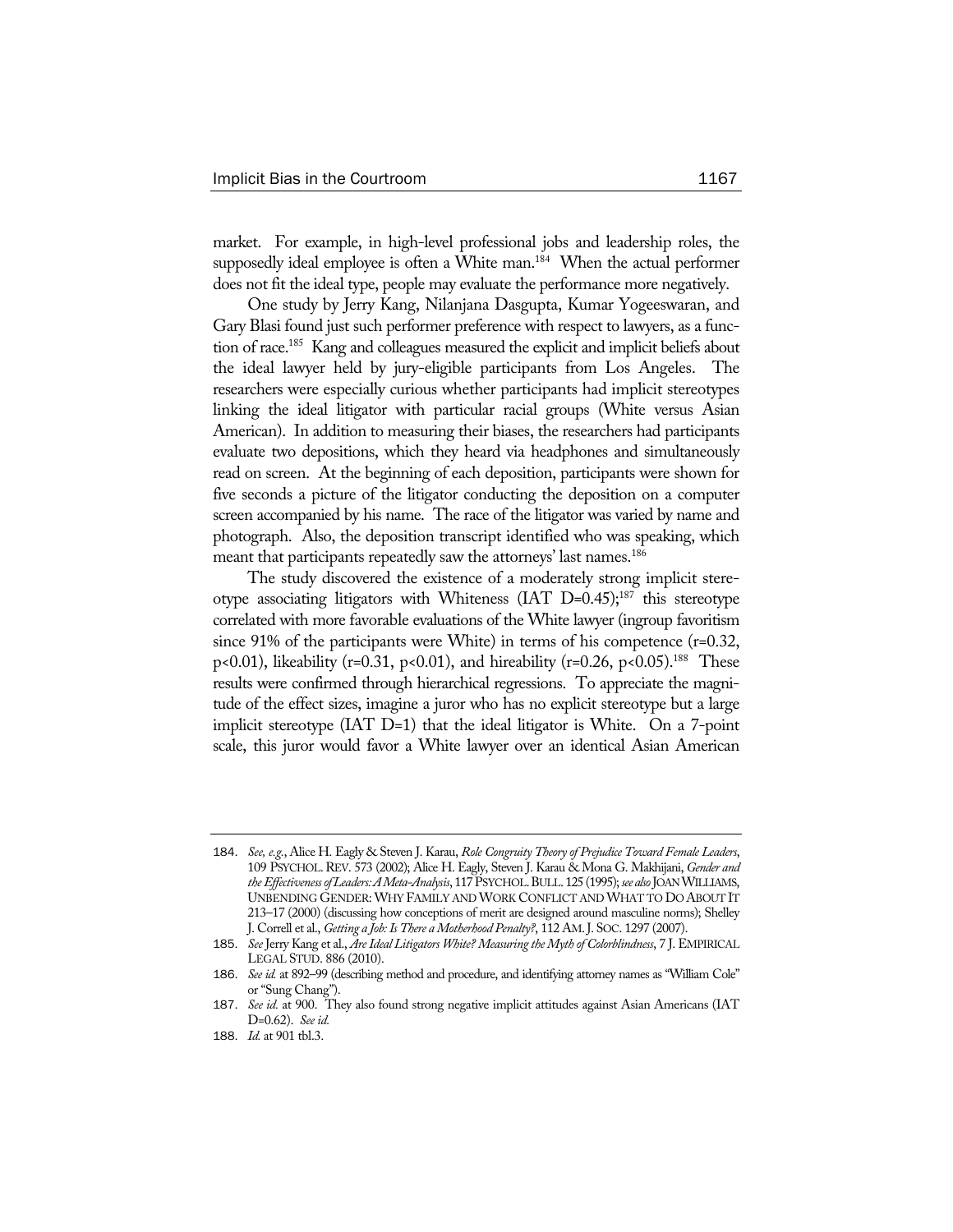lawyer 6.01 to 5.65 in terms of competence, 5.57 to 5.27 in terms of likability, and 5.65 to 4.92 in terms of hireability.189

This study provides some evidence that potential jurors' implicit stereotypes cause racial discrimination in judging attorney performance of basic depositions. What does this have to do with how juries might decide employment discrimination cases? Of course, minority defendants do not necessarily hire minority attorneys. That said, it is possible that minorities do hire minority attorneys at somewhat higher rates than nonminorities. But even more important, we hypothesize that similar processes might take place with how jurors evaluate not only attorneys but also both parties and witnesses, as they perform their various roles at trial. To be sure, this study does not speak directly to credibility assessments, likely to be of special import at trial, but it does at least suggest that implicit stereotypes may affect judgment of performances in the courtroom.

We concede that our claims about implicit bias influencing jury decisionmaking in civil cases are somewhat speculative and not well quantified. Moreover, in the real world, certain institutional processes may make both explicit and implicit biases less likely to translate into behavior. For example, jurors must deliberate with other jurors, and sometimes the jury features significant demographic diversity, which seems to deepen certain types of deliberation.<sup>190</sup> Jurors also feel accountable<sup>191</sup> to the judge, who reminds them to adhere to the law and the merits. That said, for reasons already discussed, it seems implausible to think that current practices within the courtroom somehow magically burn away all jury biases, especially implicit biases of which jurors and judges are unaware. That is why we seek improvements based on the best understanding of how people actually behave.

Thus far, we have canvassed much of the available evidence describing how implicit bias may influence decisionmaking processes in both criminal and civil cases. On the one hand, the research findings are substantial and robust. On the other hand, they provide only imperfect knowledge, especially about what is actually happening in the real world. Notwithstanding this provisional and limited knowledge, we strongly believe that these studies, in aggregate, suggest that implicit bias in the trial process is a problem worth worrying about. What, then, can be done? Based on what we know, how might we intervene to improve the trial process and potentially vaccinate decisionmakers against, or at least reduce, the influence of implicit bias?

<sup>189</sup>. These figures were calculated using the regression equations in *id.* at 902 n.25, 904 n.27.

<sup>190</sup>. *See infra* text accompanying notes 241–245.

<sup>191</sup>. *See, e.g.*, Jennifer S. Lerner & Philip E. Tetlock, *Accounting for the Effects of Accountability*, 125 PSYCHOL.BULL. 255, 267–70 (1999).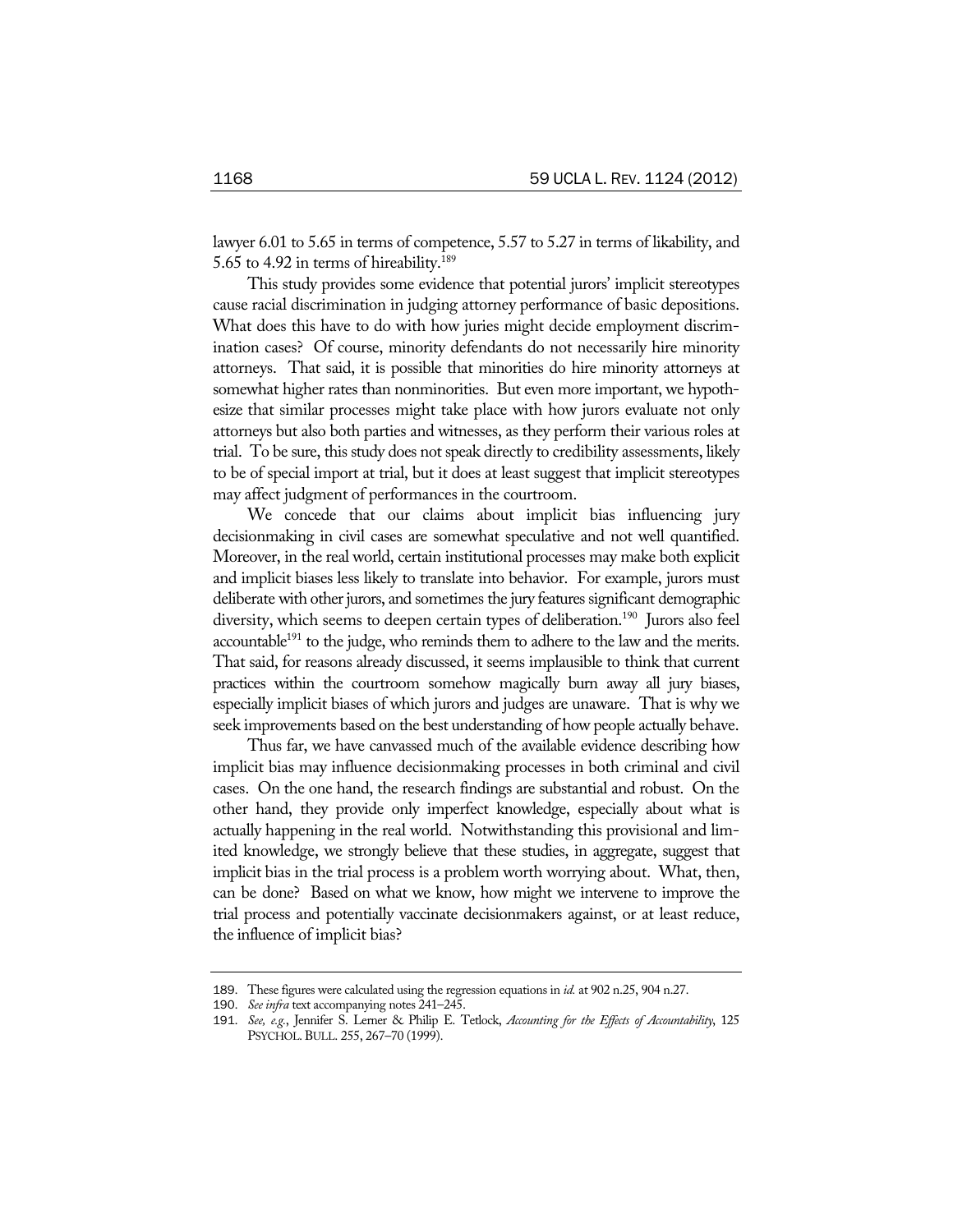### **III. INTERVENTIONS**

Before we turn explicitly to interventions, we reiterate that there are many causes of unfairness in the courtroom, and our focus on implicit bias is not meant to deny other causes. In Part II, we laid out the empirical case for why we believe that implicit biases influence both criminal and civil case trajectories. We now identify interventions that build on an overlapping scientific and political consensus. If there are cost-effective interventions that are likely to decrease the impact of implicit bias in the courtroom, we believe they should be adopted at least as forms of experimentation.

We are mindful of potential costs, including implementation and even overcorrection costs. But we are hopeful that these costs can be safely minimized. Moreover, the potential benefits of these improvements are both substantive and expressive. Substantively, the improvements may increase actual fairness by decreasing the impact of implicit biases; expressively, they may increase the appearance of fairness by signaling the judiciary's thoughtful attempts to go beyond cosmetic compliance.<sup>192</sup> Effort is not always sufficient, but it ought to count for something.

### **A. Decrease the Implicit Bias**

If implicit bias causes unfairness, one intervention strategy is to decrease the implicit bias itself. It would be delightful if explicit refutation would suffice. But abstract, global self-commands to "Be fair!" do not much change implicit social cognitions. How then might we alter implicit attitudes or stereotypes about various social groups?193 One potentially effective strategy is to expose ourselves to countertypical associations. In rough terms, if we have a negative attitude toward some group, we need exposure to members of that group to whom we would have a positive attitude. If we have a particular stereotype about some group, we need exposure to members of that group that do not feature those particular attributes.

<sup>192</sup>. In a 1999 survey by the National Center for State Courts, 47 percent of the American people doubted that African Americans and Latinos receive equal treatment in state courts; 55 percent doubted that non–English speaking people receive equal treatment. The appearance of fairness is a serious problem. *See* NAT'L CTR. FOR STATE COURTS, HOW THE PUBLIC VIEWS THE STATE COURTS: A 1999 NATIONAL SURVEY 37 (1999), *available at* http://www.ncsconline.org/WC/Publications/ Res\_AmtPTC\_PublicViewCrtsPub.pdf. The term "cosmetic compliance" comes from Kimberly D. Krawiec, *Cosmetic Compliance and the Failure of Negotiated Governance*, 81 WASH.U.L.Q. 487 (2003).

<sup>193</sup>. For analysis of the nature versus nurture debate regarding implicit biases, see Jerry Kang, *Bits of Bias*, *in* IMPLICIT RACIAL BIAS ACROSS THE LAW 132 (Justin D. Levinson & Robert J. Smitheds., 2012).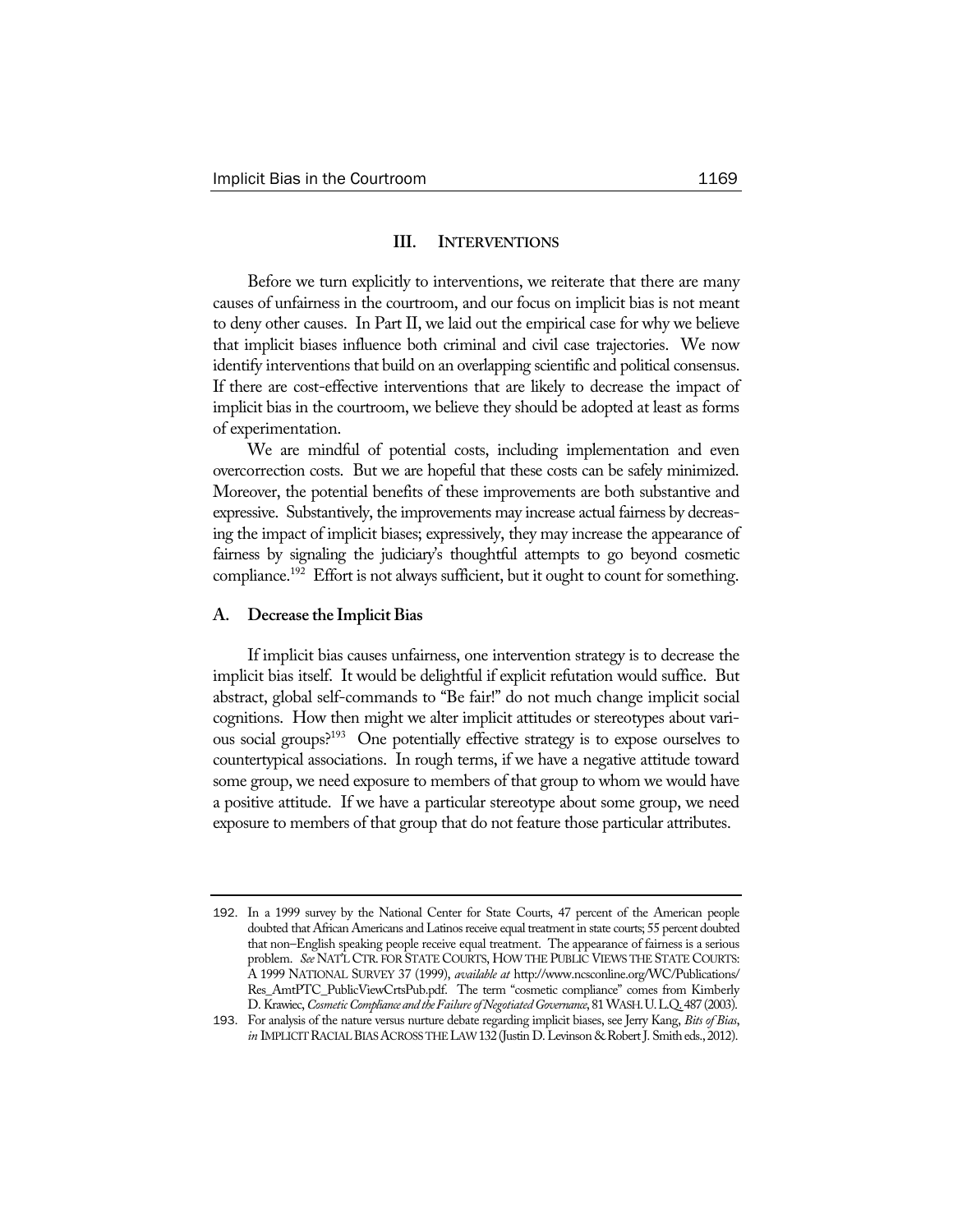These exposures can come through direct contact with countertypical people. For example, Nilanjana Dasgupta and Shaki Asgari tracked the implicit gender stereotypes held by female subjects both before and after a year of attending college.194 One group of women attended a year of coed college; the other group attended a single-sex college. At the start of their college careers, the two groups had comparable amounts of implicit stereotypes against women. However, one year later, those who attended the women's college on average expressed no gender bias, whereas the average bias of those who attended the coed school increased.<sup>195</sup> By carefully examining differences in the two universities' environments, the researchers learned that it was exposure to countertypical women in the role of professors and university administrators that altered the implicit gender stereotypes of female college students.196

Nilanjana Dasgupta and Luis Rivera also found correlations between participants' self-reported numbers of gay friends and their negative implicit attitudes toward gays.<sup>197</sup> Such evidence gives further reason to encourage intergroup social contact by diversifying the bench, the courtroom (staff and law clerks), our residential neighborhoods, and friendship circles. That said, any serious diversification of the bench, the bar, and staff would take enormous resources, both economic and political. Moreover, these interventions might produce only modest results. For instance, Rachlinski et al. found that judges from an eastern district that featured approximately half White judges and half Black judges had "only slightly smaller" implicit biases than the judges of a western jurisdiction, which contained only two Black judges (out of forty-five total district court judges, thirty-six of them being White).<sup>198</sup> In addition, debiasing exposures would have to compete against the other daily real-life exposures in the courtroom that rebias. For instance, Joshua Correll found that police officers who worked in areas with high minority demographics and violent crime showed more shooter bias.<sup>199</sup>

If increasing direct contact with a diverse but countertypical population is not readily feasible, what about vicarious contact, which is mediated by images,

<sup>194</sup>. *See* Nilanjana Dasgupta & Shaki Asgari, *Seeing Is Believing: Exposure to Counterstereotypic Women Leaders and Its Effect on the Malleability of Automatic Gender Stereotyping*, 40 J. EXPERIMENTAL SOC. PSYCHOL. 642, 649–54 (2004).

<sup>195</sup>. *See id.* at 651.

<sup>196</sup>. *See id*. at 651–53.

<sup>197</sup>. *See* Nilanjana Dasgupta & Luis M. Rivera, *From Automatic Antigay Prejudice to Behavior: The Moderating Role of Conscious Beliefs About Gender and Behavioral Control*, 91 J.PERSONALITY & SOC. PSYCHOL. 268, 270 (2006).

<sup>198</sup>. *See* Rachlinski et al., *supra* note 86, at 1227.

<sup>199</sup>. *See* Correll et al., *supra* note 51, at 1014 ("We tentatively suggest that these environments may reinforce cultural stereotypes, linking Black people to the concept of violence.").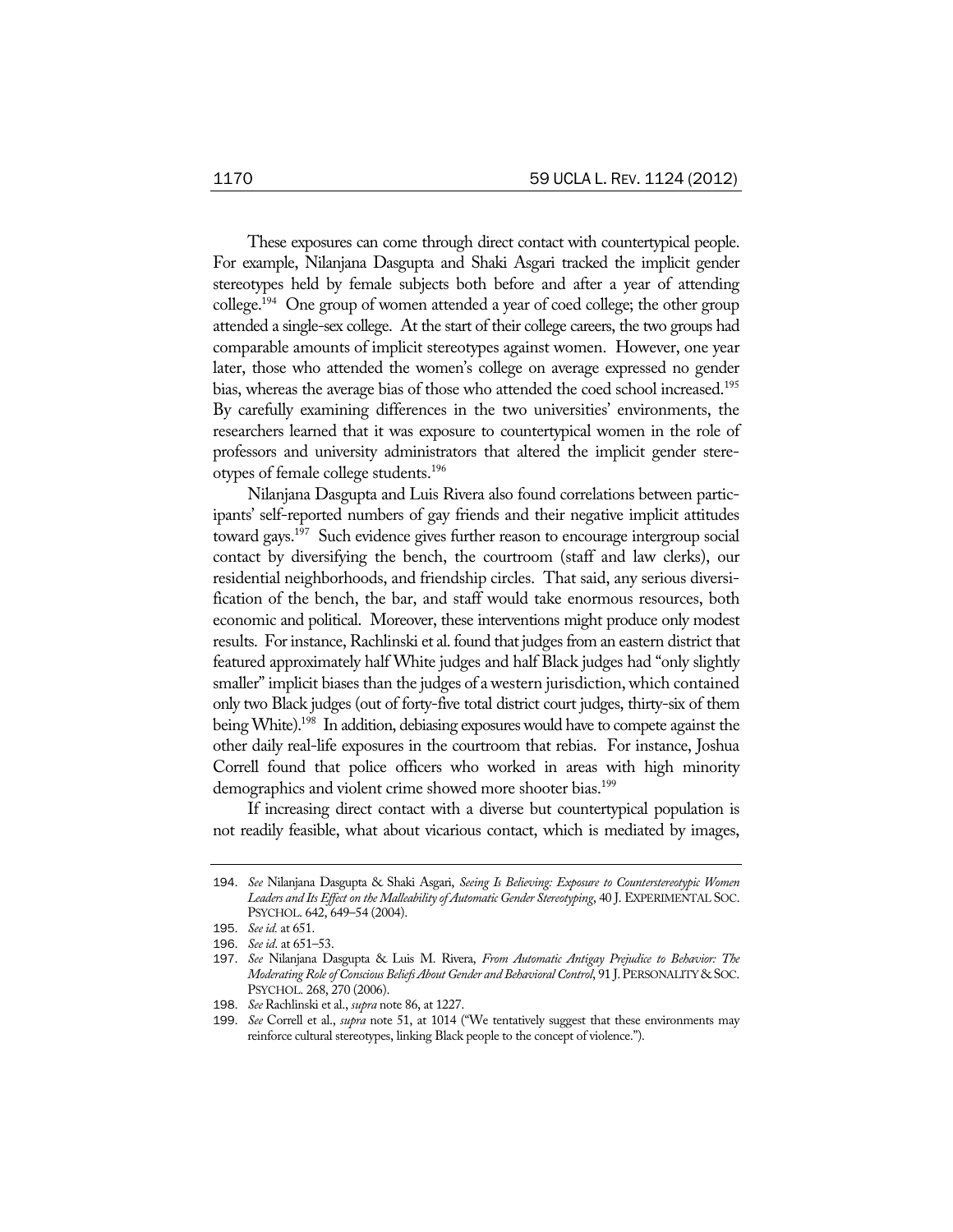videos, simulations, or even imagination and which does not require direct faceto-face contact?<sup>200</sup> Actually, the earliest studies on the malleability of implicit bias pursued just these strategies. For instance, Nilanjana Dasgupta and Anthony Greenwald showed that participants who were exposed vicariously to countertypical exemplars in a history questionnaire (for example, Black figures to whom we tend to have positive attitudes, such as Martin Luther King Jr., and White figures to whom we tend to have negative attitudes, such as Charles Manson) showed a substantial decrease in negative implicit attitudes toward African Americans.<sup>201</sup> These findings are consistent with work done by Irene Blair, who has demonstrated that brief mental visualization exercises can also change scores on the IAT.<sup>202</sup>

In addition to exposing people to famous countertypical exemplars, implicit biases may be decreased by juxtaposing ordinary people with countertypical settings. For instance, Bernard Wittenbrink, Charles Judd, and Bernadette Park examined the effects of watching videos of African Americans situated either at a convivial outdoor barbecue or at a gang-related incident.<sup>203</sup> Situating African Americans in a positive setting produced lower implicit bias scores.<sup>204</sup>

There are, to be sure, questions about whether this evidence directly translates into possible improvements for the courtroom.<sup>205</sup> But even granting numerous caveats, might it not be valuable to engage in some experimentation? In chambers and the courtroom buildings, photographs, posters, screen savers, pamphlets, and decorations ought to be used that bring to mind countertypical exemplars or associations for participants in the trial process. Since judges and jurors are differently situated, we can expect both different effects and implementation strategies. For example, judges would be exposed to such vicarious displays regularly as a feature of their workplace environment. By contrast, jurors would be exposed only

<sup>200</sup>. *See* Jerry Kang, *Cyber-Race*, 113 HARV. L. REV. 1130, 1166–67 (2000) (comparing vicarious with direct experiences).

<sup>201</sup>. Nilanjana Dasgupta & Anthony G. Greenwald, *On the Malleability of Automatic Attitudes: Combating Automatic Prejudice With Images of Admired and Disliked Individuals*, 81 J. PERSONALITY & SOC. PSYCHOL. 800, 807 (2001). The IAT effect changed nearly 50 percent as compared to the control (IAT effect *M*=78ms versus 174ms, *p*=0.01) and remained for over twenty-four hours.

<sup>202</sup>. Irene V. Blair, Jennifer E. Ma & Alison P. Lenton, *Imagining Stereotypes Away: The Moderation of Implicit Stereotypes Through Mental Imagery*, 81 J. PERSONALITY & SOC. PSYCHOL. 828 (2001). *See generally* Irene V. Blair, *The Malleability of Automatic Stereotypes and Prejudice*, 6 PERSONALITY & SOC. PSYCHOL. REV. 242 (2002) (literature review).

<sup>203</sup>. *See* Bernd Wittenbrink et al., *Spontaneous Prejudice in Context: Variability in Automatically Activated Attitudes*, 81 J. PERSONALITY & SOC. PSYCHOL. 815, 818–19 (2001).

<sup>204</sup>. *Id.* at 819.

<sup>205</sup>. How long does the intervention last? How immediate does it have to be? How much were the studies able to ensure focus on the positive countertypical stimulus as opposed to in a courtroom where these positives would be amidst the myriad distractions of trial?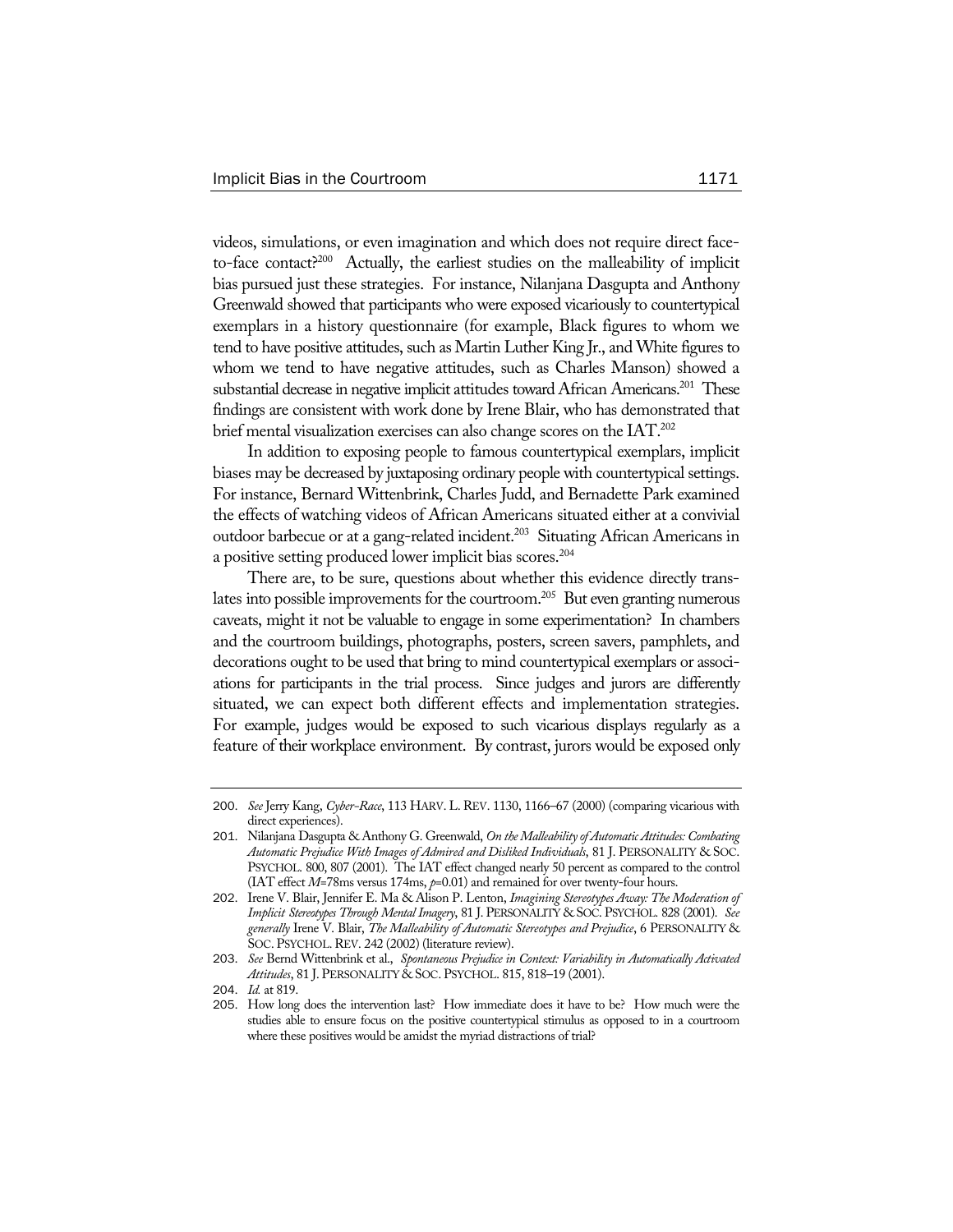during their typically brief visit to the court.<sup>206</sup> Especially for jurors, then, the goal is not anything as ambitious as fundamentally changing the underlying structure of their mental associations. Instead, the hope would be that by reminding them of countertypical associations, we might momentarily activate different mental patterns while in the courthouse and reduce the impact of implicit biases on their decisionmaking.207

To repeat, we recognize the limitations of our recommendation. Recent research has found much smaller debiasing effects from vicarious exposure than originally estimated.208 Moreover, such exposures must compete against the flood of typical, schema-consistent exposures we are bombarded with from mass media. That said, we see little costs to these strategies even if they appear cosmetic. There is no evidence, for example, that these exposures will be so powerful that they will overcorrect and produce net bias against Whites.

### **B. Break the Link Between Bias and Behavior**

Even if we cannot remove the bias, perhaps we can alter decisionmaking processes so that these biases are less likely to translate into behavior. In order to keep this Article's scope manageable, we focus on the two key players in the courtroom: judges and jurors.<sup>209</sup>

### **1. Judges**

### **a. Doubt One's Objectivity**

Most judges view themselves as objective and especially talented at fair decisionmaking. For instance, Rachlinski et al. found in one survey that 97 percent of judges (thirty-five out of thirty-six) believed that they were in the top quartile in "avoid[ing] racial prejudice in decisionmaking"<sup>210</sup> relative to other judges attending the same conference. That is, obviously, mathematically impossible.

<sup>206</sup>. *See* Kang, *supra* note 46, at 1537 (raising the possibility of "debiasing booths" in lobbies for waiting jurors). 207. Rajees Sritharan & Bertram Gawronski, *Changing Implicit and Explicit Prejudice: Insights From the* 

*Associative-Propositional Evaluation Model*, 41 SOC. PSYCHOL. 113, 118 (2010). 208. *See* Jennifer A. Joy-Gaba & Brian A. Nosek, *The Surprisingly Limited Malleability of Implicit Racial* 

*Evaluations*, 41 SOC. PSYCHOL. 137, 141 (2010) (finding an effect size that was approximately 70 percent smaller than the original Dasgupta and Greenwald findings, *see supra* note 201).

<sup>209</sup>. Other important players obviously include staff, lawyers, and police. For a discussion of the training literature on the police and shooter bias, see Adam Benforado, *Quick on the Draw: Implicit Bias and the Second Amendment*, 89 OR.L.REV. 1, 46–48 (2010).

<sup>210</sup>. *See* Rachlinski et al., *supra* note 86, at 1225.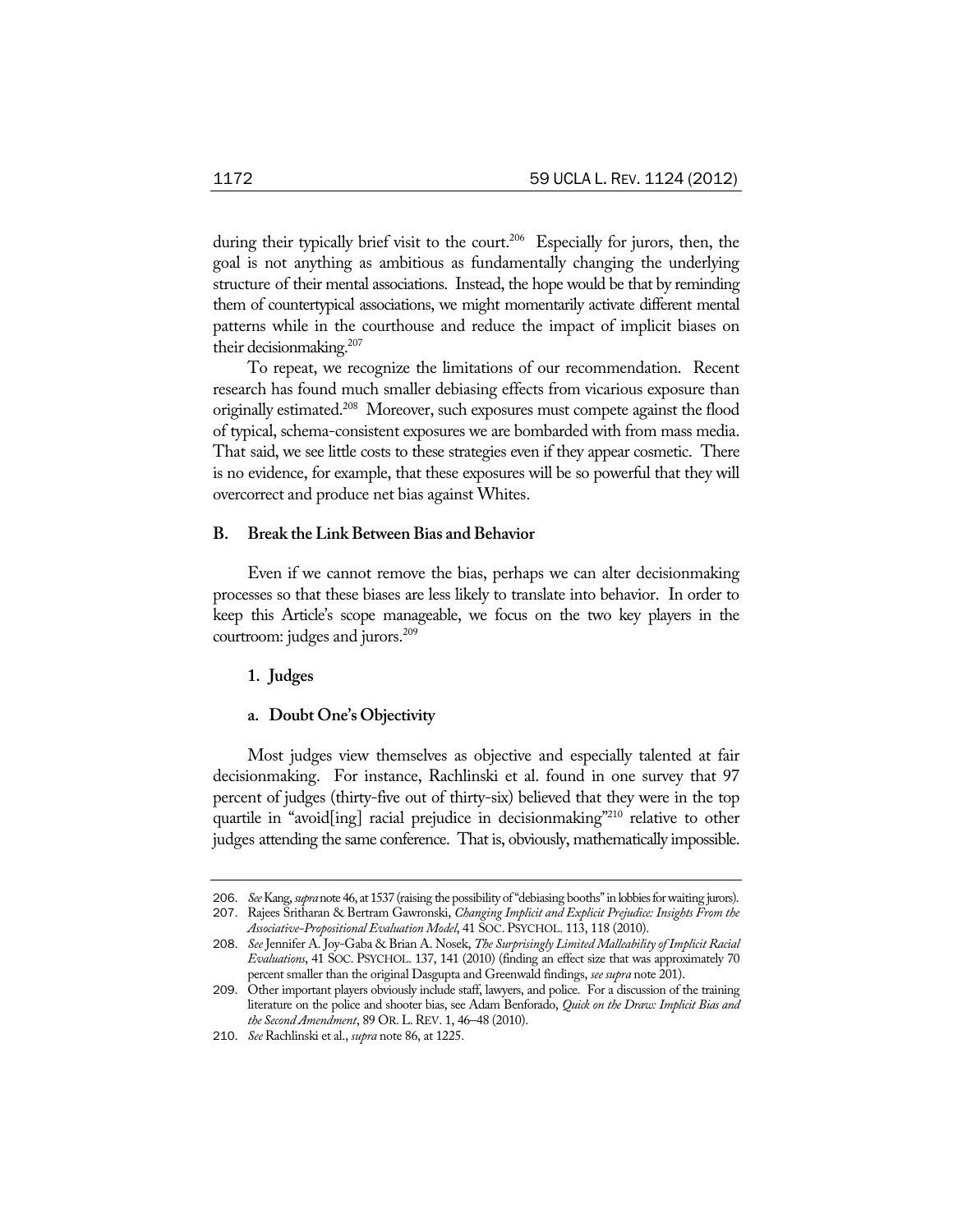(One is reminded of Lake Wobegon, where all of the children are above average.) In another survey, 97.2 percent of those administrative agency judges surveyed put themselves in the top half in terms of avoiding bias, again impossible.<sup>211</sup> Unfortunately, there is evidence that believing ourselves to be objective puts us at particular risk for behaving in ways that belie our self-conception.

Eric Uhlmann and Geoffrey Cohen have demonstrated that when a person believes himself to be objective, such belief licenses him to act on his biases. In one study, they had participants choose either the candidate profile labeled "Gary" or the candidate profile labeled "Lisa" for the job of factory manager. Both candidate profiles, comparable on all traits, unambiguously showed strong organization skills but weak interpersonal skills.<sup>212</sup> Half the participants were primed to view themselves as objective.<sup>213</sup> The other half were left alone as control.

Those in the control condition gave the male and female candidates statistically indistinguishable hiring evaluations.<sup>214</sup> But those who were manipulated to think of themselves as objective evaluated the male candidate higher (M=5.06 versus 3.75, p=0.039,  $d=0.76$ ).<sup>215</sup> Interestingly, this was not due to a malleability of merit effect, in which the participants reweighted the importance of either organizational skills or interpersonal skills in order to favor the man. Instead, the discrimination was caused by straight-out disparate evaluation, in which the Gary profile was rated as more interpersonally skilled than the Lisa profile by those primed to think themselves objective (M=3.12 versus 1.94, p=0.023, d=0.86).<sup>216</sup> In short, thinking oneself to be objective seems ironically to lead one to be less objective and more susceptible to biases. Judges should therefore remind themselves that they are human and fallible, notwithstanding their status, their education, and the robe.

But is such a suggestion based on wishful thinking? Is there any evidence that education and reminders can actually help? There is some suggestive evidence from Emily Pronin, who has carefully studied the bias blindspot—the belief

<sup>211</sup>. *See* Chris Guthrie, Jeffrey J. Rachlinski & Andrew J. Wistrich, *The "Hidden Judiciary": An Empirical Examination of Executive Branch Justice*, 58 DUKE L.J. 1477, 1519 (2009).

<sup>212</sup>. *See* Eric Luis Uhlmann & Geoffrey L. Cohen, *"I Think It, Therefore It's True": Effects of Self-Perceived Objectivity on Hiring Discrimination*, 104 ORGANIZATIONAL BEHAV.&HUM.DECISION PROCESSES 207, 210–11 (2007).

<sup>213</sup>. This was done simply by asking participants to rate their own objectivity. Over 88 percent of the participants rated themselves as above average on objectivity. *See id.* at 209. The participants were drawn from a lay sample (not just college students).

<sup>214</sup>. *See id.* at 210–11 (*M*=3.24 for male candidate versus 4.05 for female candidate, *p*=0.21).

<sup>215</sup>. *See id.* at 211.

<sup>216</sup>. *See id.* Interestingly, the gender of the participants mattered. Female participants did not show the objectivity priming effect. *See id.*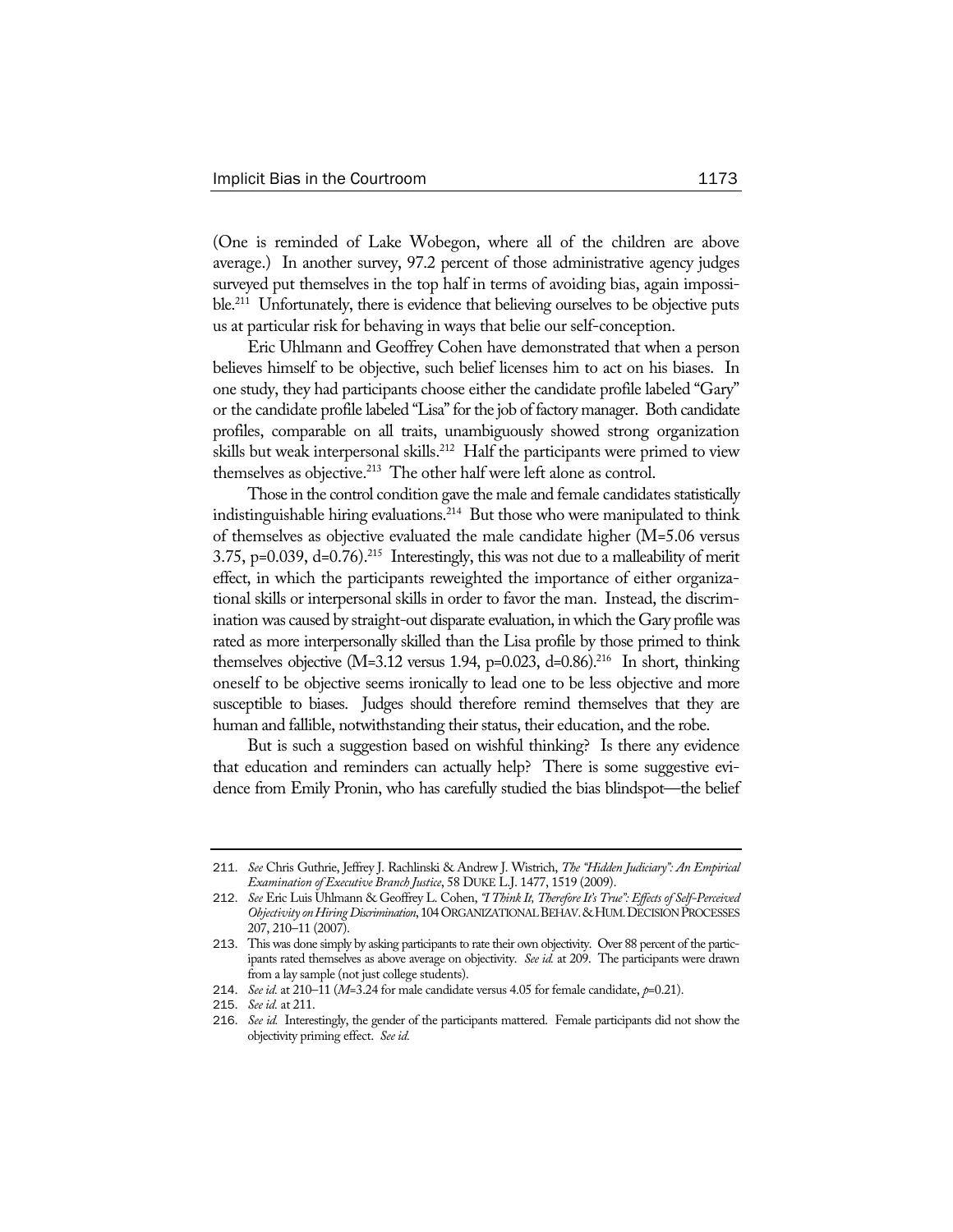that others are biased but we ourselves are not.<sup>217</sup> In one study, Emily Pronin and Matthew Kugler had a control group of Princeton students read an article from *Nature* about environmental pollution. By contrast, the treatment group read an article allegedly published in *Science* that described various nonconscious influences on attitudes and behaviors.<sup>218</sup> After reading an article, the participants were asked about their own objectivity as compared to their university peers. Those in the control group revealed the predictable bias blindspot and thought that they suffered from less bias than their peers.<sup>219</sup> By contrast, those in the treatment group did not believe that they were more objective than their peers; moreover, their more modest self-assessments differed from those of the more confident control group.220 These results suggest that learning about nonconscious thought processes can lead people to be more skeptical about their own objectivity.

### **b. Increase Motivation**

Tightly connected to doubting one's objectivity is the strategy of increasing one's motivation to be fair.221 Social psychologists generally agree that motivation is an important determinant of checking biased behavior.<sup>222</sup> Specific to implicit bias, Nilanjana Dasgupta and Luis Rivera found that participants who were consciously motivated to be egalitarian did not allow their antigay implicit attitudes to translate into biased behavior toward a gay person. By contrast, for those lacking such motivation, strong antigay implicit attitudes predicted more biased behavior.<sup>223</sup>

A powerful way to increase judicial motivation is for judges to gain actual scientific knowledge about implicit social cognitions. In other words, judges should be internally persuaded that a genuine problem exists. This education and

<sup>217</sup>. *See generally* Emily Pronin, *Perception and Misperception of Bias in Human Judgment*, 11 TRENDS COGNITIVE SCI. 37 (2007).

<sup>218</sup>. *See* Emily Pronin & Matthew B. Kugler, *Valuing Thoughts, Ignoring Behavior: The Introspection Illusion as a Source of the Bias Blind Spot*, 43 J. EXPERIMENTAL SOC.PSYCHOL. 565, 574 (2007). The intervention article was 1643 words long, excluding references. *See id.* at 575.

<sup>219</sup>. *See id.* at 575 (M=5.29 where 6 represented the same amount of bias as peers).

<sup>220.</sup> See id. For the treatment group, their self-evaluation of objectivity was M=5.88, not statistically significantly different from the score of 6, which, as noted previously, meant having the same amount of bias as peers. Also, the self-reported objectivity of the treatment group (M=5.88) differed from the control group (M=5.29) in a statistically significant way, *p=*0.01. *See id.* 

<sup>221</sup>. For a review, see Margo J. Monteith et al., *Schooling the Cognitive Monster: The Role of Motivation in the Regulation and Control of Prejudice*, 3 SOC. &PERSONALITY PSYCHOL.COMPASS 211 (2009).

<sup>222</sup>. *See* Russell H. Fazio & Tamara Towles-Schwen, *The MODE Model of Attitude–Behavior Processes*, *in* DUAL-PROCESS THEORIES IN SOCIAL PSYCHOLOGY 97 (Shelly Chaiken & Yaacov Trope eds., 1999).

<sup>223</sup>. *See* Dasgupta & Rivera, *supra* note 197, at 275.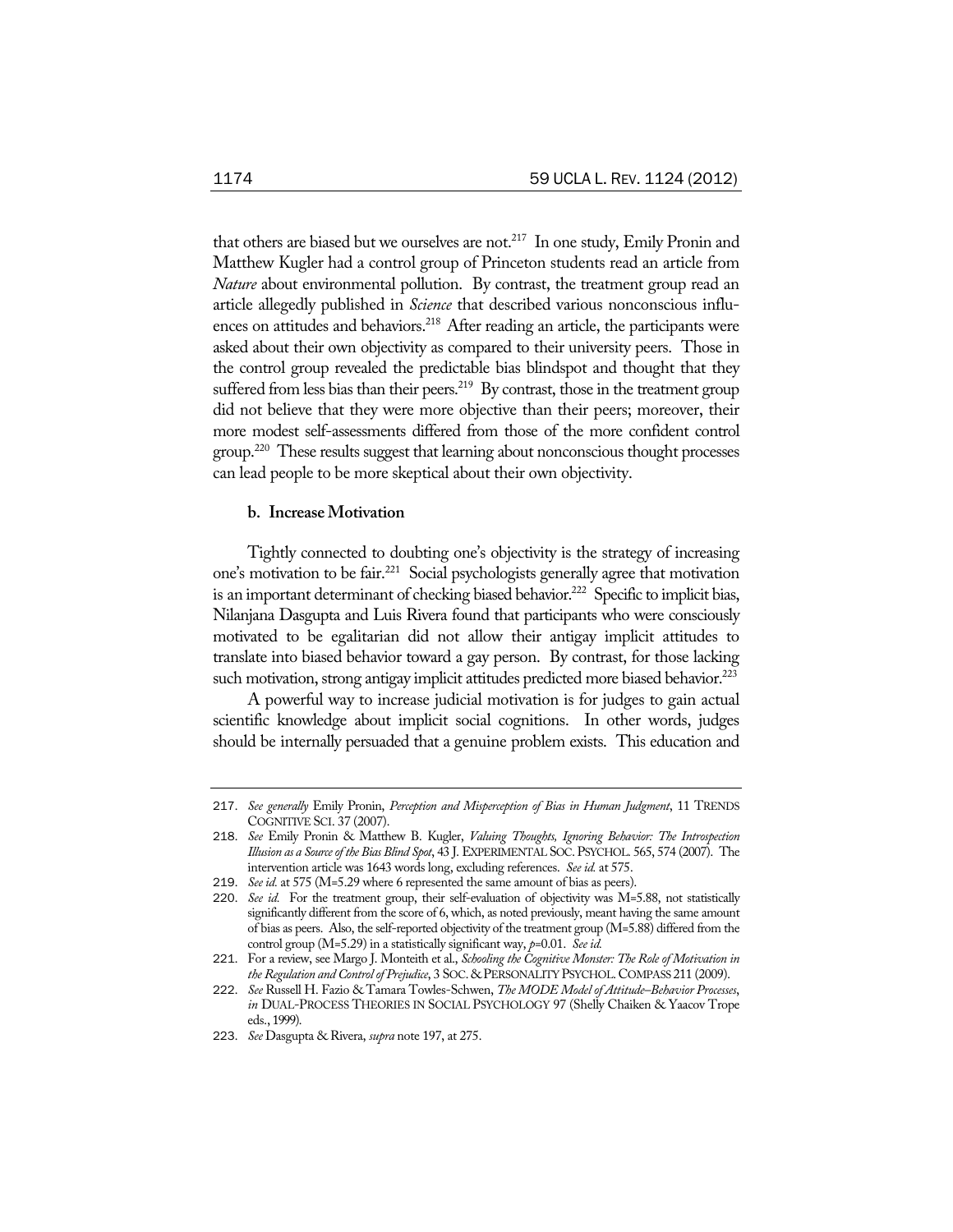awareness can be done through self-study as well as more official judicial education. Such education is already taking place, although mostly in an ad hoc fashion.<sup>224</sup> The most organized intervention has come through the National Center for State Courts (NCSC). The NCSC organized a three-state pilot project in California, Minnesota, and North Dakota to teach judges and court staff about implicit bias.<sup>225</sup> It used a combination of written materials, videos, resource websites, Implicit Association Tests, and online lectures from subject-matter experts to provide the knowledge. Questionnaires completed before and after each educational intervention provided an indication of program effectiveness.

Although increased knowledge of the underlying science is a basic objective of an implicit bias program, the goal is not to send judges back to college for a crash course in Implicit Psychology 101. Rather, it is to persuade judges, on the merits, to recognize implicit bias as a potential problem, which in turn should increase motivation to adopt sensible countermeasures. Did the NCSC projects increase recognition of the problem and encourage the right sorts of behavioral changes? The only evidence we have is limited: voluntary self-reports subject to obvious selection biases.

For example, in California, judicial training emphasized a documentary on the neuroscience of bias.<sup>226</sup> Before and after watching the documentary, participants were asked to what extent they thought "a judge's decisions and court staff's interaction with the public can be unwittingly influenced by unconscious bias toward racial/ethnic groups."<sup>227</sup> Before viewing the documentary, approximately 16 percent chose "rarely-never," 55 percent chose "occasionally," and 30 percent chose "mostall." After viewing the documentary, 1 percent chose "rarely-never," 20 percent chose "occasionally," and 79 percent chose "most-all."228

Relatedly, participants were asked whether they thought implicit bias could have an impact on behavior even if a person lacked explicit bias. Before viewing the documentary, approximately 9 percent chose "rarely-never," 45 percent chose "occasionally," and 45 percent chose "most-all." After viewing the documentary, 1 percent chose "rarely-never," 14 percent chose "occasionally," and 84 percent

<sup>224</sup>. Several of the authors of this Article have spoken to judges on the topic of implicit bias.

<sup>225</sup>. *See* PAMELA M. CASEY ET AL., NAT'L CTR. FOR STATE COURTS, HELPING COURTS ADDRESS IMPLICIT BIAS:RESOURCES FOR EDUCATION (2012), *available at* http://www.ncsc.org/IBReport. 226. The program was broadcast on the Judicial Branch's cable TV station and made available streaming

on the Internet. *See The Neuroscience and Psychology of Decisionmaking*, ADMIN. OFF. COURTS EDUC. DIV. (Mar. 29, 2011), http://www2.courtinfo.ca.gov/cjer/aoctv/dialogue/neuro/index.htm.

<sup>227</sup>. *See* CASEY ET AL., *supra* note 225, at 12 fig.2.

<sup>228</sup>. *See id.*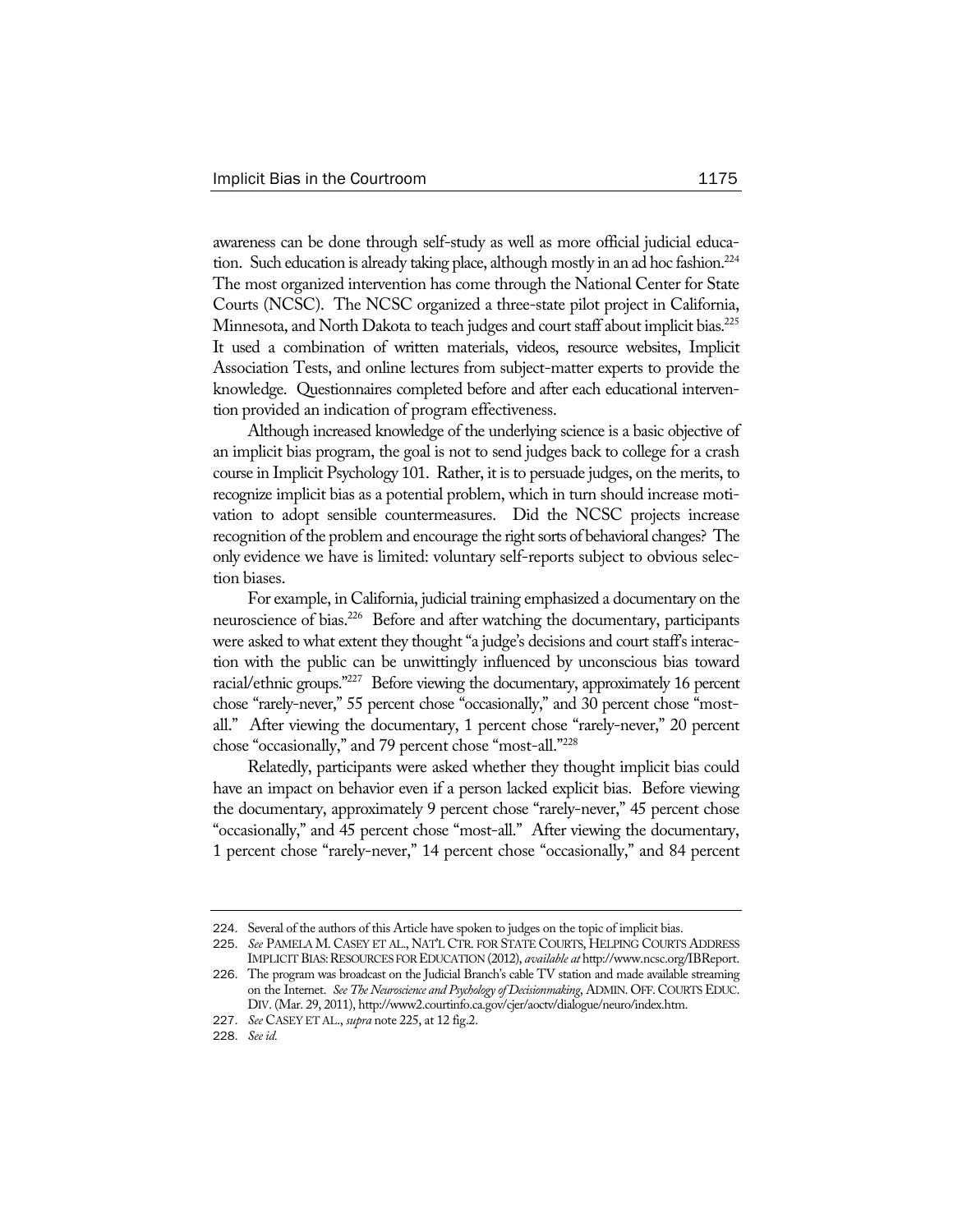chose "most-all."229 These statistics provide some evidence that the California documentary increased awareness of the problem of implicit bias. The qualitative data, in the form of write-in comments<sup>230</sup> support this interpretation.

What about the adoption of behavioral countermeasures? Because no specific reforms were recommended at the time of training, there was no attempt to measure behavioral changes. All that we have are self-reports that speak to the issue. For instance, participants were asked to agree or disagree with the statement, "I will apply the course content to my work." In California, 90 percent (N=60) reported that they agreed or strongly agreed.<sup>231</sup> In North Dakota (N=32), 97 percent reported that they agreed or strongly agreed.<sup>232</sup> Three months later, there was a follow-up survey given to the North Dakota participants, but only fourteen participants replied. In that survey, 77 percent of those who responded stated that they had made efforts to reduce the potential impact of implicit bias.<sup>233</sup> In sum, the findings across all three pilot programs suggest that education programs can increase motivation and encourage judges to engage in some behavioral modifications. Given the limitations of the data (for example, pilot projects with small numbers of participants, self-reports, self-selection, and limited follow-up results), additional research is needed to confirm these promising but preliminary results.

From our collective experience, we also recommend the following tactics. First, training should commence early, starting with new-judge orientation when individuals are likely to be most receptive. Second, training should not immediately put judges on the defensive, for instance, by accusing them of concealing explicit bias. Instead, trainers can start the conversation with other types of decisionmaking errors and cognitive biases, such as anchoring, or less-threatening biases, such as the widespread preference for the youth over the elderly that IATs reveal. Third, judges should be encouraged to take the IAT or other measures of implicit

<sup>229</sup>. *Id.* at 12 fig.3.

<sup>230</sup>. Comments included: "raising my awareness of prevalence of implicit bias," "enlightened me on the penetration of implicit bias in everyday life, even though I consciously strive to be unbiased and assume most people try to do the same," and "greater awareness—I really appreciated the impressive panel of participants; I really learned a lot, am very interested." *See* CASEY ET AL., *supra* note 225, at 11.

<sup>231</sup>. *See id.* at 10.

<sup>232</sup>. *See id.* at 18. Minnesota answered a slightly different question: 81 percent gave the program's applicability a medium high to high rating.

<sup>233.</sup> See id. at 20. The strategies that were identified included: "concerted effort to be aware of bias," "I more carefully review my reasons for decisions, likes, dislikes, and ask myself if there may be bias underlying my determination," "Simply trying to think things through more thoroughly," "Reading and learning more about other cultures," and "I have made mental notes to myself on the bench to be more aware of the implicit bias and I've re-examined my feelings to see if it is because of the party and his/her actions vs. any implicit bias on my part."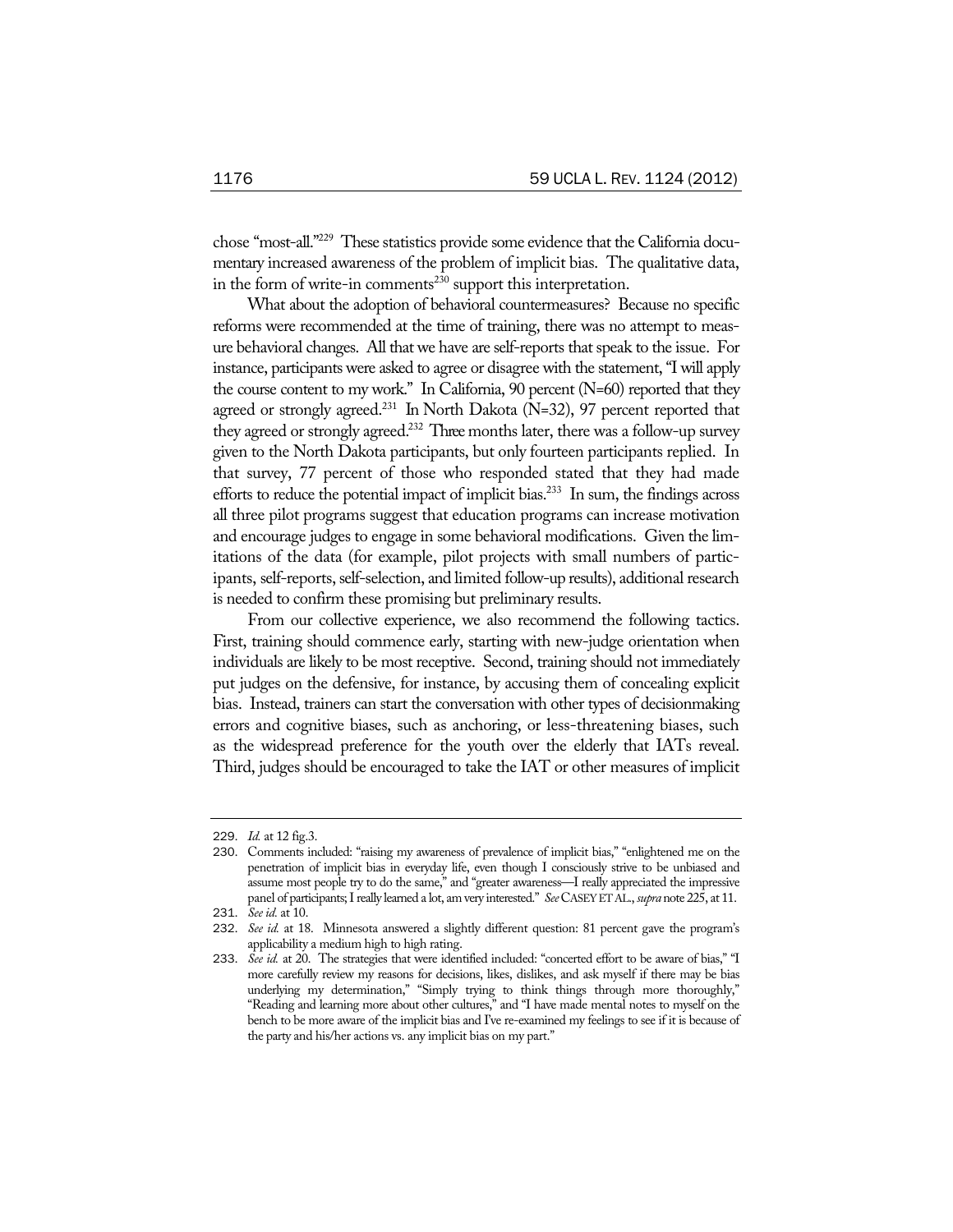bias. Numerous personal accounts have reported how the discomfiting act of taking the IAT alone motivates action. And researchers are currently studying the specific behavioral and social cognitive changes that take place through such selfdiscovery. That said, we do not recommend that such tests be mandatory because the feeling of resentment and coercion is likely to counter the benefits of increased self-knowledge. Moreover, judges should never be expected to disclose their personal results.

### **c. Improve Conditions of Decisionmaking**

Implicit biases function automatically. One way to counter them is to engage in effortful, deliberative processing.<sup>234</sup> But when decisionmakers are short on time or under cognitive load, they lack the resources necessary to engage in such deliberation. Accordingly, we encourage judges to take special care when they must respond quickly and to try to avoid making snap judgments whenever possible. We recognize that judges are under enormous pressures to clear ever-growing dockets. That said, it is precisely under such work conditions that judges need to be especially on guard against their biases.

There is also evidence that certain elevated emotional states, either positive or negative, can prompt more biased decisionmaking. For example, a state of happiness seems to increase stereotypic thinking,<sup>235</sup> which can be countered when individuals are held accountable for their judgments. Of greater concern might be feelings of anger, disgust, or resentment toward certain social categories. If the emotion is consistent with the stereotypes or anticipated threats associated with that social category, then those negative emotions are likely to exacerbate implicit biases.<sup>236</sup>

<sup>234</sup>. There are also ways to deploy more automatic countermeasures. In other words, one can teach one's mind to respond not reflectively but reflexively, by automatically triggering goal-directed behavior through internalization of certain if-then responses. These countermeasures function implicitly and even under conditions of cognitive load. *See generally* Saaid A. Mendoza et al., *Reducing the Expression of Implicit Stereotypes: Reflexive Control Through Implementation Intentions*, 36 PERSONALITY & SOC. PSYCHOL. BULL. 512, 514–15, 520 (2010); Monteith et al., *supra* note 221, at 218–21 (discussing bottom-up correction versus top-down).

<sup>235</sup>. *See* Galen V. Bodenhausen et al., *Happiness and Stereotypic Thinking in Social Judgment*, 66 J. PERSONALITY & SOC. PSYCHOL. 621 (1994).

<sup>236</sup>. *See* Nilanjana Dasgupta et al., *Fanning the Flames of Prejudice: The Influence of Specific Incidental Emotions on Implicit Prejudice*, 9 EMOTION 585 (2009). The researchers found that implicit bias against gays and lesbians could be increased more by making participants feel disgust than by making participants feel anger. *See id.* at 588. Conversely, they found that implicit bias against Arabs could be increased more by making participants feel angry rather than disgusted. *See id.* at 589; *see also* David DeSteno et al., *Prejudice From Thin Air: The Effect of Emotion on Automatic Intergroup Attitudes*, 15 PSYCHOL.SCI. 319 (2004).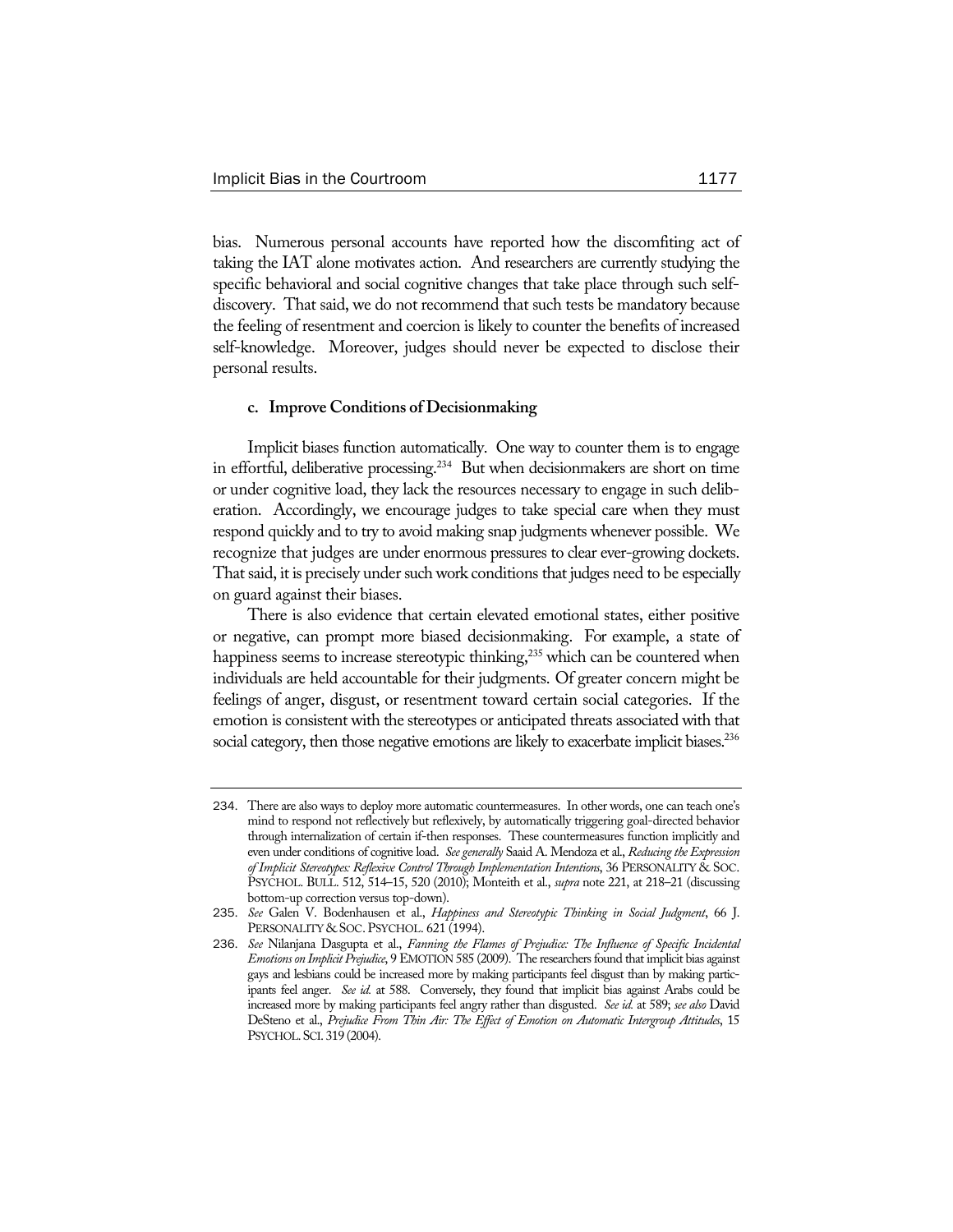In sum, judges should try to achieve the conditions of decisionmaking that allow them to be mindful and deliberative and thus avoid huge emotional swings.

### **d. Count**

Finally, we encourage judges and judicial institutions to count. Increasing accountability has been shown to decrease the influence of bias and thus has frequently been offered as a mechanism for reducing bias. But, how can the behavior of trial court judges be held accountable if biased decisionmaking is itself difficult to detect? If judges do not seek out the information that could help them see their own potential biases, those biases become more difficult to correct. Just as trying to lose or gain weight without a scale is challenging, judges should engage in more quantified self-analysis and seek out and assess patterns of behavior that cannot be recognized in single decisions. Judges need to count.

The comparison we want to draw is with professional umpires and referees. Statistical analyses by behavioral economists have discovered various biases, including ingroup racial biases, in the decisionmaking of professional sports judges. Joseph Price and Justin Wolfers found racial ingroup biases in National Basketball Association (NBA) referees' foul calling;<sup>237</sup> Christopher Parsons and colleagues found ingroup racial bias in Major League Baseball (MLB) umpires' strike calling.238 These discoveries were only possible because professional sports leagues count performance, including referee performance, in a remarkably granular and comprehensive manner.

Although NBA referees and MLB umpires make more instantaneous calls than judges, judges do regularly make quick judgments on motions, objections, and the like. In these contexts, judges often cannot slow down. So, it makes sense

<sup>237</sup>. Joseph Price & Justin Wolfers, *Racial Discrimination Among NBA Referees*, 125 Q. J. ECON. 1859, 1885 (2010) ("We find that players have up to 4% fewer fouls called against them and score up to 2½% more points on nights in which their race matches that of the refereeing crew. Player statistics that one might think are unaffected by referee behavior [for example, free throw shooting] are uncorrelated with referee race. The bias in foul-calling is large enough so that the probability of a team winning is noticeably affected by the racial composition of the refereeing crew assigned to the game.").

<sup>238</sup>. Christopher A. Parsons et al., *Strike Three: Discrimination, Incentives, and Evaluation*, 101 AM.ECON. REV. 1410, 1433 (2011) ("Pitches are slightly more likely to be called strikes when the umpire shares the race/ethnicity of the starting pitcher, an effect that is observable only when umpires' behavior is not well monitored. The evidence also suggests that this bias has substantial effects on pitchers' measured performance and games' outcomes. The link between the small and large effects arises, at least in part, because pitchers alter their behavior in potentially discriminatory situations in ways that ordinarily would disadvantage themselves (such as throwing pitches directly over the plate).").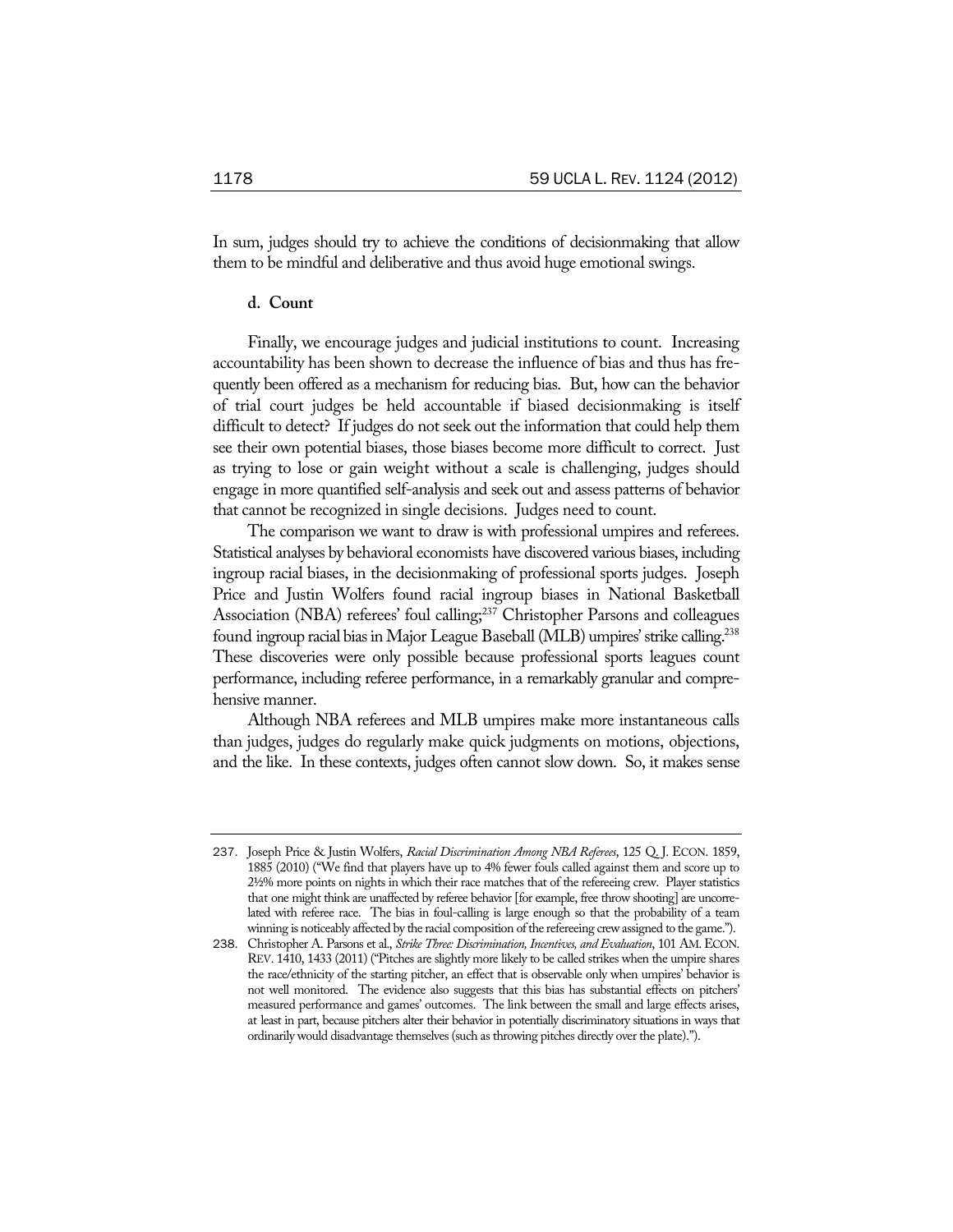to count their performances in domains such as bail, probable cause, and preliminary hearings.

We recognize that such counting may be difficult for individual judges who lack both the quantitative training and the resources to track their own performance statistics. That said, even amateur, basic counting, with data collection methods never intended to make it into a peer-reviewed journal, might reveal surprising outcomes. Of course, the most useful information will require an institutional commitment to counting across multiple judges and will make use of appropriately sophisticated methodologies. The basic objective is to create a negative feedback loop in which individual judges and the judiciary writ large are given the corrective information necessary to know how they are doing and to be motivated to make changes if they find evidence of biased performances. It may be difficult to correct biases even when we do know about them, but it is virtually impossible to correct them if they remain invisible.

# **2. Jurors**

### **a. Jury Selection and Composition**

*Individual screen*. One obvious way to break the link between bias and unfair decisions is to keep biased persons off the jury. Since everyone has implicit biases of one sort or another, the more precise goal would be to screen out those with excessively high biases that are relevant to the case at hand. This is, of course, precisely one of the purposes of voir dire, although the interrogation process was designed to ferret out concealed explicit bias, not implicit bias.

One might reasonably ask whether potential jurors should be individually screened for implicit bias via some instrument such as the IAT. But the leading scientists in implicit social cognition recommend against using the test as an individually diagnostic measure. One reason is that although the IAT has enough testretest reliability to provide useful research information about human beings generally, its reliability is sometimes below what we would like for individual assessments.<sup>239</sup> Moreover, real-word diagnosticity for individuals raises many more issues than just test-retest reliability. Finally, those with implicit biases need not

<sup>239</sup>. The test-retest reliability between a person's IAT scores at two different times has been found to be 0.50. For further discussion, see Kang & Lane, *supra* note 2, at 477–78. Readers should understand that "the IAT's properties approximately resemble those of sphygmomanometer blood pressure (BP) measures that are used to assess hypertension." *See* Anthony G. Greenwald & N. Sriram, *No Measure Is Perfect, but Some Measures Can Be Quite Useful: Response to Two Comments on the Brief Implicit Association Test*, 57 EXPERIMENTAL PSYCHOL. 238, 240 (2010).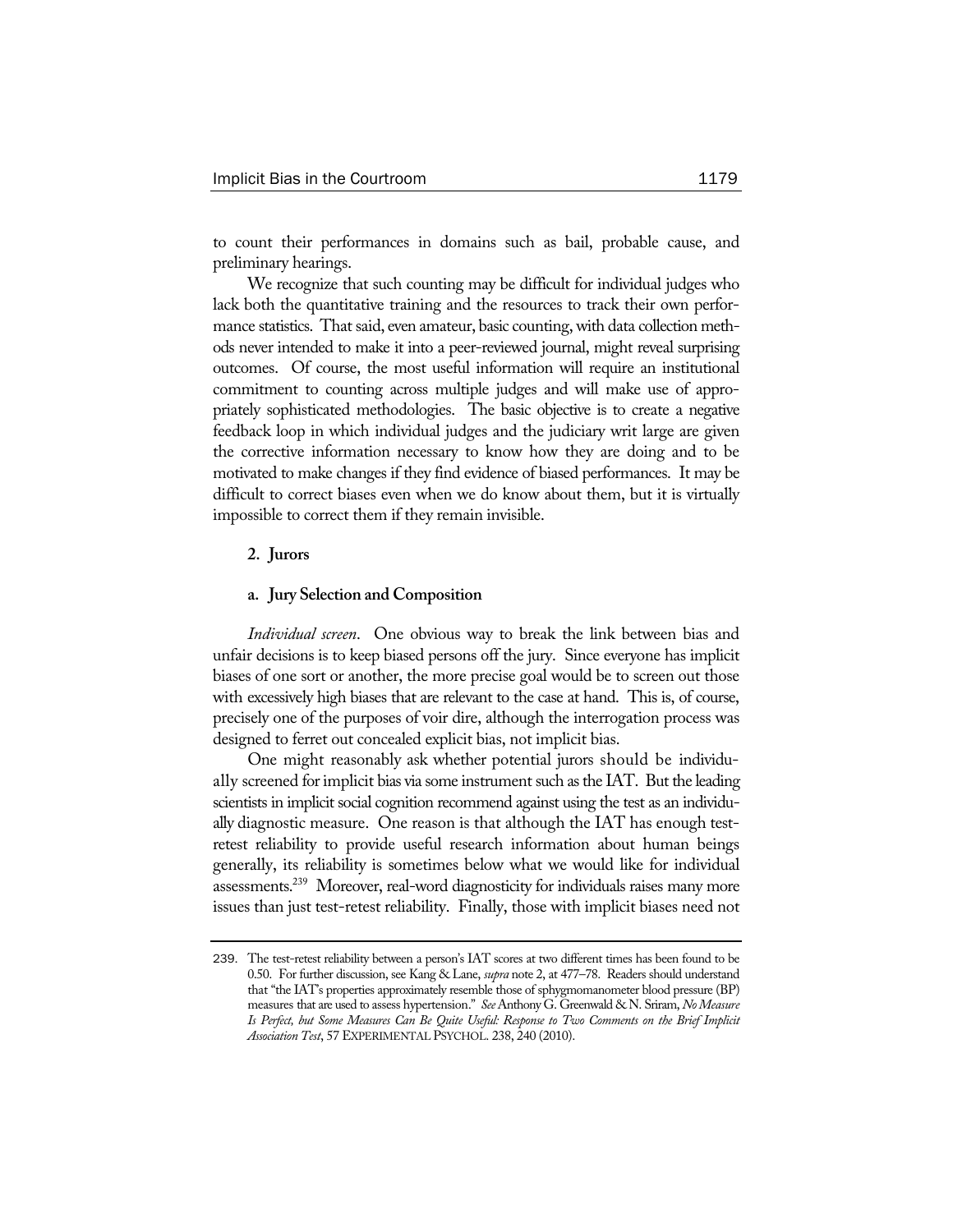be regarded as incapable of breaking the causal chain from implicit bias to judgment. Accordingly, we maintain this scientifically conservative approach and recommend against using the IAT for individual juror selection.<sup>240</sup>

*Jury diversity*. Consider what a White juror wrote to Judge Janet Bond Arterton about jury deliberations during a civil rights complaint filed by Black plaintiffs:

> During deliberations, matter-of-fact expressions of bigotry and broadbrush platitudes about "those people" rolled off the tongues of a vocal majority as naturally and unabashedly as if they were discussing the weather. Shocked and sickened, I sat silently, rationalizing to myself that since I did agree with the product, there was nothing to be gained by speaking out against the process (I now regret my inaction). *Had just one African-American been sitting in that room, the content of discussion would have been quite different.* And had the case been more balanced one that hinged on fine distinction or subtle nuances—a more diverse jury might have made a material difference in the outcome.

> I pass these thoughts onto you in the hope that the jury system can some day be improved.<sup>241</sup>

This anecdote suggests that a second-best strategy to striking potential jurors with high implicit bias is to increase the demographic diversity of juries<sup>242</sup> to get a broader distribution of biases, some of which might cancel each other out. This is akin to a diversification strategy for an investment portfolio. Moreover, in a more diverse jury, people's willingness to express explicit biases might be muted, and the very existence of diversity might even affect the operation of implicit biases as well.

In support of this approach, Sam Sommers has confirmed that racial diversity in the jury alters deliberations. In a mock jury experiment, he compared the deliberation content of all-White juries with that of racially diverse juries.<sup>243</sup> Racially diverse juries processed information in a way that most judges and lawyers would consider desirable: They had longer deliberations, greater focus on the actual evidence, greater discussion of missing evidence, fewer inaccurate statements, fewer

<sup>240</sup>. For legal commentary in agreement, see, for example, Anna Roberts, *(Re)forming the Jury: Detection and Disinfection of Implicit Juror Bias*, 44 CONN.L.REV. 827, 856–57 (2012). Roberts suggests using the IAT during orientation as an educational tool for jurors instead. *Id.* at 863–66.

<sup>241</sup>. Janet Bond Arterton, *Unconscious Bias and the Impartial Jury*, 40 CONN. L. REV. 1023, 1033 (2008) (quoting letter from anonymous juror) (emphasis added).

<sup>242</sup>. For a structural analysis of why juries lack racial diversity, see Samuel R. Sommers, *Determinants and Consequences of Jury Racial Diversity: Empirical Findings, Implications, and Directions for Future Research*, 2 SOC.ISSUES & POL'Y REV. 65, 68–71 (2008).

<sup>243</sup>. The juries labeled "diverse" featured four White and two Black jurors.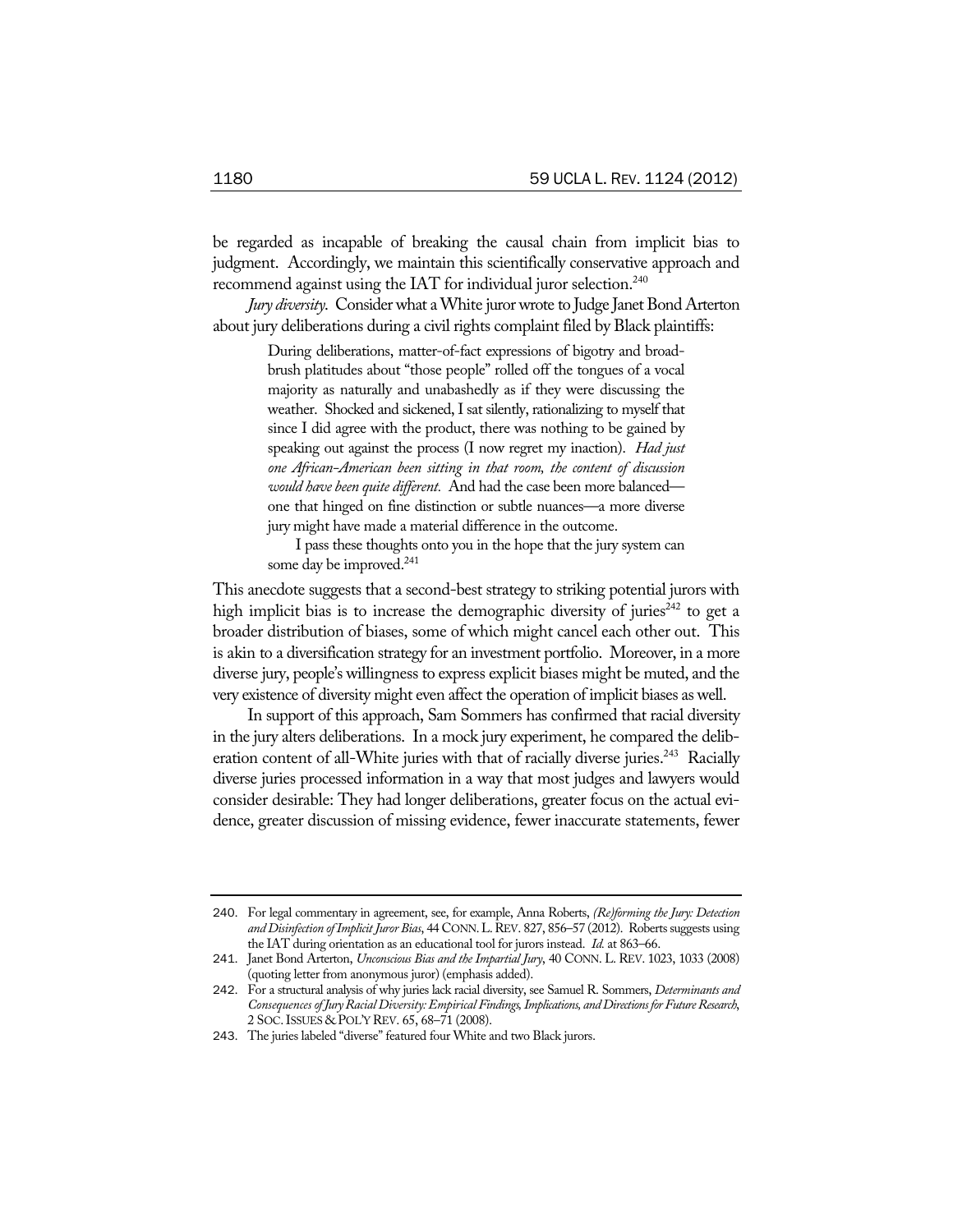uncorrected statements, and greater discussion of race-related topics.<sup>244</sup> In addition to these information-based benefits, Sommers found interesting predeliberation effects: Simply by knowing that they would be serving on diverse juries (as compared to all-White ones), White jurors were less likely to believe, at the conclusion of evidence but before deliberations, that the Black defendant was guilty.<sup>245</sup>

Given these benefits,<sup>246</sup> we are skeptical about peremptory challenges, which private parties deploy to decrease racial diversity in precisely those cases in which diversity is likely to matter most.<sup>247</sup> Accordingly, we agree with the recommendation by various commentators, including Judge Mark Bennett, to curtail substantially the use of peremptory challenges.<sup>248</sup> In addition, we encourage consideration of restoring a 12-member jury size as "the most effective approach" to maintain juror representativeness.<sup>249</sup>

### **b. Jury Education About Implicit Bias**

In our discussion of judge bias, we recommended that judges become skeptical of their own objectivity and learn about implicit social cognition to become motivated to check against implicit bias. The same principle applies to jurors, who must be educated and instructed to do the same in the course of their jury service. This education should take place early and often. For example, Judge

<sup>244</sup>. Samuel R. Sommers, *On Racial Diversity and Group Decision Making: Identifying Multiple Effects of Racial Composition on Jury Deliberations*, 90 J. PERSONALITY & SOC. PSYCHOL. 597 (2006).

<sup>245</sup>. *See* Sommers, *supra* note 242, at 87.

<sup>246</sup>. Other benefits include promoting public confidence in the judicial system. *See id.* at 82–88 (summarizing theoretical and empirical literature).

<sup>247</sup>. *See* Michael I. Norton, Samuel R. Sommers & Sara Brauner, *Bias in Jury Selection: Justifying Prohibited Peremptory Challenges*, 20 J. BEHAV. DECISION MAKING 467 (2007); Samuel R. Sommers & Michael I. Norton, *Race and Jury Selection: Psychological Perspectives on the Peremptory Challenge Debate*, 63 AM.PSYCHOLOGIST 527 (2008) (reviewing literature); Samuel R. Sommers & Michael I. Norton, *Race-Based Judgments, Race-Neutral Justifications: Experimental Examination of Peremptory Use and the* Batson *Challenge Procedure*, 31 LAW & HUM.BEHAV. 261 (2007) (finding that race influences the exercise of peremptory challenges in participant populations that include college students, law students, and practicing attorneys and that participants effectively justified their use of challenges in race-neutral terms).

<sup>248</sup>. *See, e.g.*, Bennett, *supra* note 85, at 168–69 (recommending the tandem solution of increased lawyer participation in voir dire and the banning of peremptory challenges); Antony Page, Batson*'s Blind-Spot: Unconscious Stereotyping and the Peremptory Challenge*, 85 B.U.L.REV. 155 (2005).

<sup>249</sup>. Shari Seidman Diamond et al., *Achieving Diversity on the Jury: Jury Size and the Peremptory Challenge*, 6 J. EMPIRICAL LEGAL STUD. 425, 427 (2009).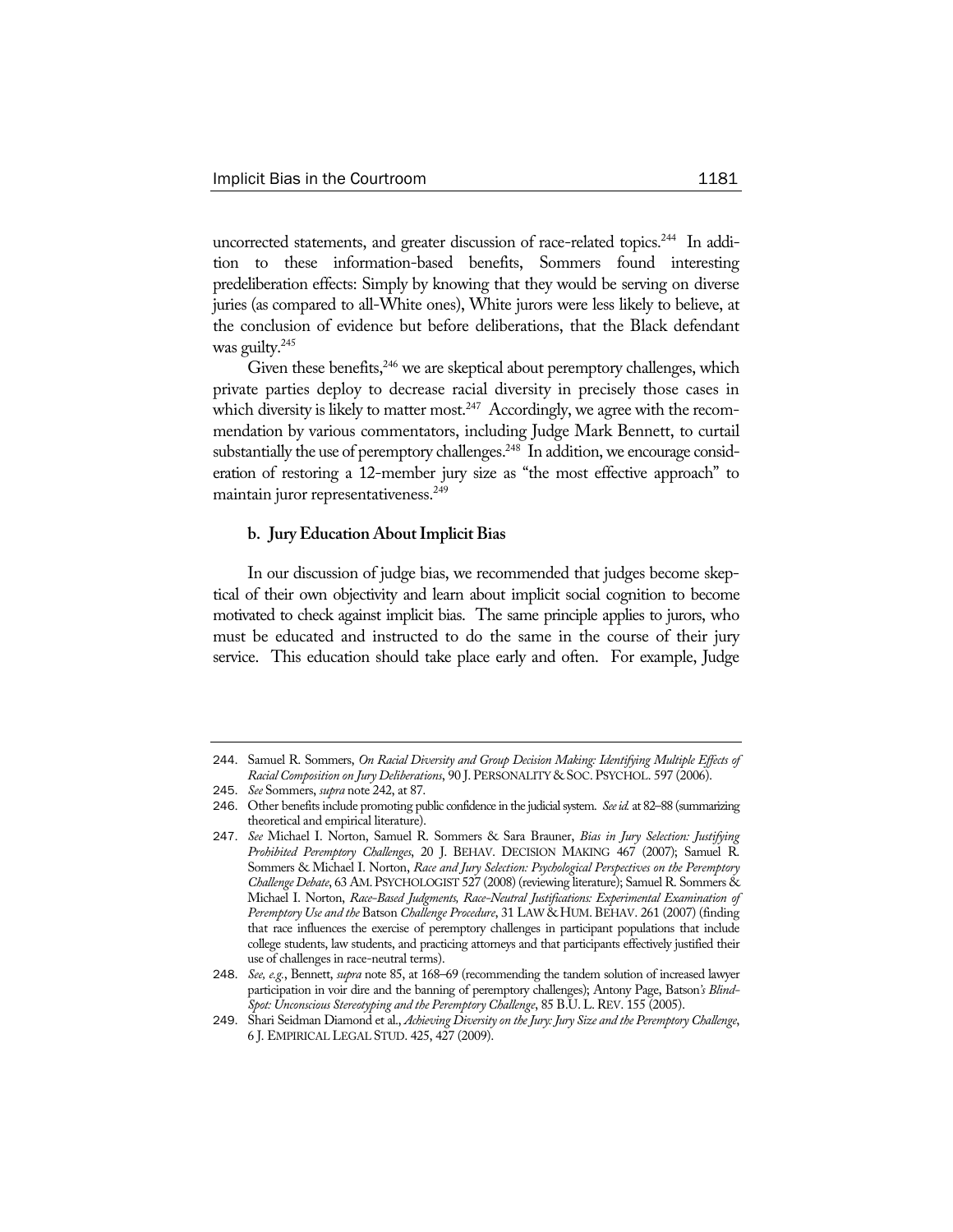Bennett spends approximately twenty-five minutes discussing implicit bias during jury selection.<sup>250</sup>

At the conclusion of jury selection, Judge Bennett asks each potential juror to take a pledge, which covers various matters including a pledge against bias:

 $I$  pledge  $\dddot{\hspace{0.1cm}}$ :

I will not decide this case based on biases. This includes gut feelings, prejudices, stereotypes, personal likes or dislikes, sympathies or generalizations.<sup>251</sup>

He also gives a specific jury instruction on implicit biases before opening statements:

> Do not decide the case based on "implicit biases." As we discussed in jury selection, everyone, including me, has feelings, assumptions, perceptions, fears, and stereotypes, that is, "implicit biases," that we may not be aware of. These hidden thoughts can impact what we see and hear, how we remember what we see and hear, and how we make important decisions. Because you are making very important decisions in this case, I strongly encourage you to evaluate the evidence carefully and to resist jumping to conclusions based on personal likes or dislikes, generalizations, gut feelings, prejudices, sympathies, stereotypes, or biases. The law demands that you return a just verdict, based solely on the evidence, your individual evaluation of that evidence, your reason and common

<sup>250</sup>. Judge Bennett starts with a clip from *What Would You Do?*, an ABC show that uses hidden cameras to capture bystanders' reactions to a variety of staged situations. This episode—a brilliant demonstration of bias—opens with a bike chained to a pole near a popular bike trail on a sunny afternoon. First, a young White man, dressed in jeans, a t-shirt, and a baseball cap, approaches the bike with a hammer and saw and begins working on the chain (and even gets to the point of pulling out an industrial-strength bolt cutter). Many people pass by without saying anything; one asks him if he lost the key to his bike lock. Although many others show concern, they do not interfere. After those passersby clear, the show stages its next scenario: a young Black man, dressed the same way, approaches the bike with the same tools and attempts to break the chain. Within seconds, people confront him, wanting to know whether the bike is his. Quickly, a crowd congregates, with people shouting at him that he cannot take what does not belong to him and some even calling the police. Finally, after the crowd moves on, the show stages its last scenario: a young White woman, attractive and scantily clad, approaches the bike with the same tools and attempts to saw through the chain. Several men ride up and ask if they can help her break the lock! Potential jurors immediately see how implicit biases can affect what they see and hear. *What Would You Do?* (ABC television broadcast May 7, 2010), *available at* http://www.youtube.com/watch?v=ge7i60GuNRg.

<sup>251</sup>. Mark W. Bennett, Jury Pledge Against Implicit Bias (2012) (unpublished manuscript) (on file with authors). In addition, Judge Bennett has a framed poster prominently displayed in the jury room that repeats the language in the pledge.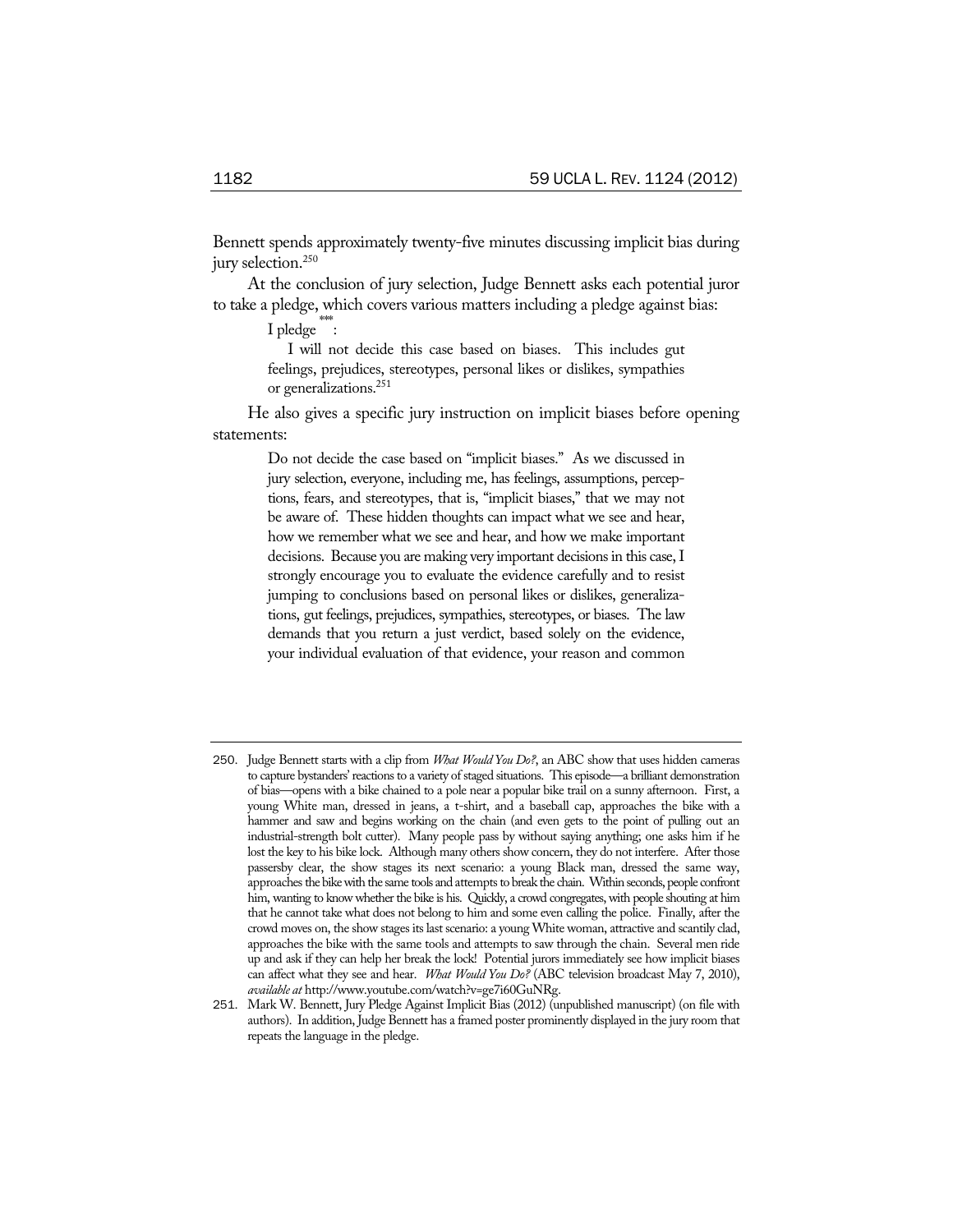sense, and these instructions. Our system of justice is counting on you to render a fair decision based on the evidence, not on biases.<sup>252</sup>

Juror research suggests that jurors respond differently to instructions depending on the persuasiveness of each instruction's rationale. For example, jurors seem to comply more with an instruction to ignore inadmissible evidence when the *reason* for inadmissibility is potential unreliability, not procedural irregularity.<sup>253</sup> Accordingly, the implicit bias instructions to jurors should be couched in accurate, evidence-based, and scientific terms. As with the judges, the juror's education and instruction should not put them on the defensive, which might make them less receptive. Notice how Judge Bennett's instruction emphasizes the near universality of implicit biases, including in the judge himself, which decreases the likelihood of insult, resentment, or backlash from the jurors.

To date, no empirical investigation has tested a system like Judge Bennett's—although we believe there are good reasons to hypothesize about its benefits. For instance, Regina Schuller, Veronica Kazoleas, and Kerry Kawakami demonstrated that a particular type of reflective voir dire, which required individuals to answer an open-ended question about the possibility of racial bias,

Reach your verdict without discrimination. In reaching your verdict, you must not consider the defendant's race, color, religious beliefs, national origin, or sex. You are not to return a verdict for or against the defendant unless you would return the same verdict without regard to his race, color, religious beliefs, national origin, or sex. To emphasize the importance of this requirement, the verdict form contains a certification statement. Each of you should carefully read that statement, then sign your name in the appropriate place in the signature block, if the statement accurately reflects how you reached your verdict.

<sup>252</sup>. *Id.* In all criminal cases, Judge Bennett also instructs on explicit biases using an instruction that is borrowed from a statutory requirement in federal death penalty cases:

You must follow certain rules while conducting your deliberations and returning your verdict: \* \* \*

The certification statement, contained in a final section labeled "Certification" on the Verdict Form, states the following:

By signing below, each juror certifies that consideration of the race, color, religious beliefs, national origin, or sex of the defendant was not involved in reaching his or her individual decision, and that the individual juror would have returned the same verdict for or against the defendant on the charged offense regardless of the race, color, religious beliefs, national origin, or sex of the defendant.

This certification is also shown to all potential jurors in jury selection, and each is asked if they will be able to sign it.

<sup>253</sup>. *See, e.g.*, Saul M. Kassin & Samuel R. Sommers, *Inadmissible Testimony, Instructions to Disregard, and the Jury: Substantive Versus Procedural Considerations*, 23 PERSONALITY & SOC. PSYCHOL. BULL. 1046 (1997) (finding evidence that mock jurors responded differently to wiretap evidence that was ruled inadmissible either because it was illegally obtained or unreliable).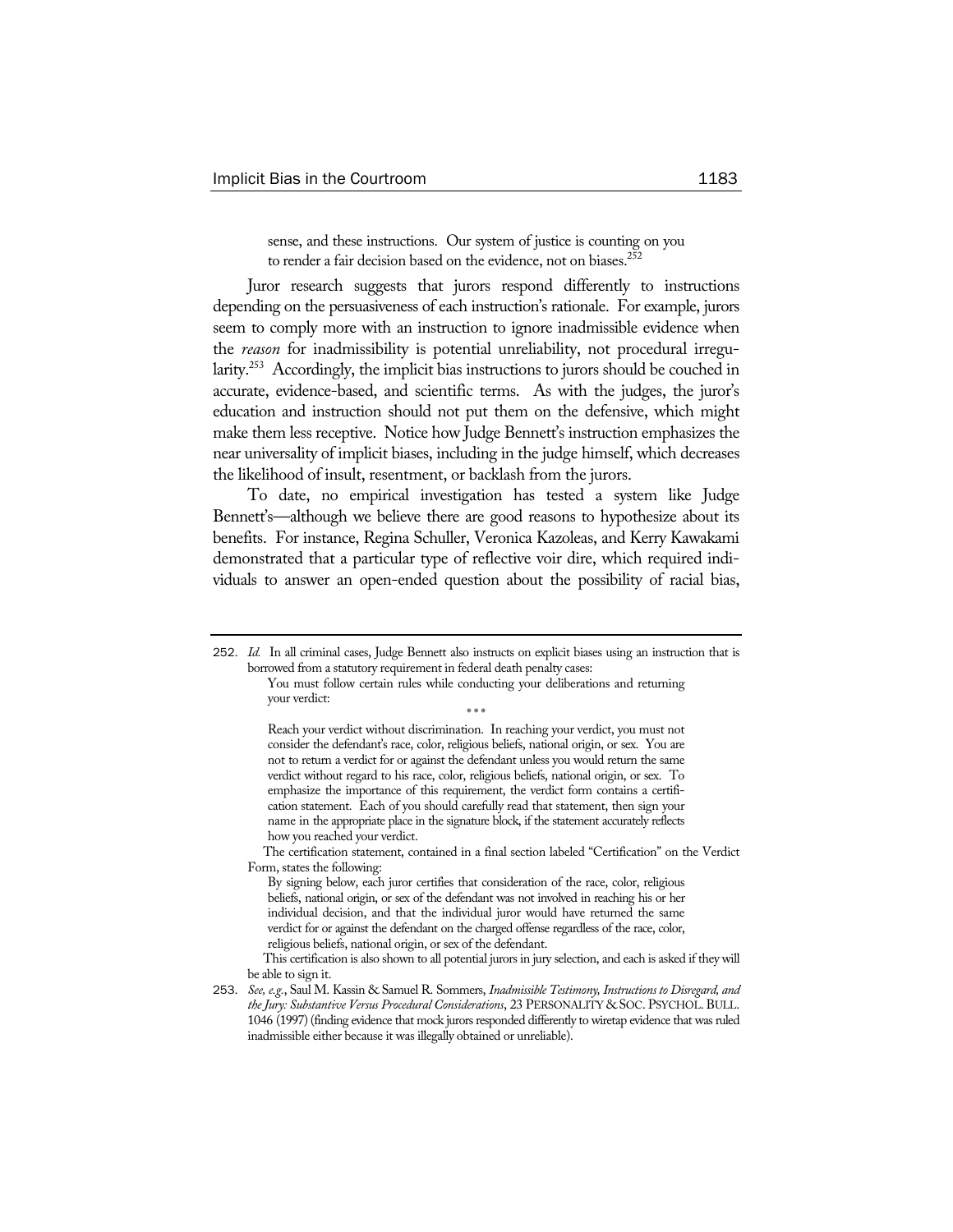appeared successful at removing juror racial bias in assessments of guilt.<sup>254</sup> That said, no experiment has yet been done on whether jury instructions specifically targeted at implicit bias are effective in real-world settings. Research on this specific question is in development.

We also recognize the possibility that such instructions could lead to juror complacency or moral credentialing, in which jurors believe themselves to be properly immunized or educated about bias and thus think themselves to be more objective than they really are. And, as we have learned, believing oneself to be objective is a prime threat to objectivity. Despite these limitations, we believe that implicit bias education and instruction of the jury is likely to do more good than harm, though we look forward to further research that can help us assess this hypothesis.

### **c. Encourage Category-Conscious Strategies**

*Foreground social categories*. Many jurors reasonably believe that in order to be fair, they should be as colorblind (or gender-blind, and so forth.) as possible. In other words, they should try to avoid seeing race, thinking about race, or talking about race whenever possible. But the juror research by Sam Sommers demonstrated that White jurors showed race bias in adjudicating the merits of a battery case (between White and Black people) unless they perceived the case to be somehow racially charged. In other words, until and unless White jurors felt there was a specific threat to racial fairness, they showed racial bias.<sup>255</sup>

What this seems to suggest is that whenever a social category bias might be at issue, judges should recommend that jurors feel free to expressly raise and foreground any such biases in their discussions. Instead of thinking it appropriate to repress race, gender, or sexual orientation as irrelevant to understanding the case, judges should make jurors comfortable with the legitimacy of raising such issues. This may produce greater confrontation among the jurors within deliberation, and evidence suggests that it is precisely this greater degree of discussion, and even confrontation, that can potentially decrease the amount of biased decisionmaking.<sup>256</sup>

This recommendation—to be conscious of race, gender, and other social categories—may seem to contradict some of the jury instructions that we noted

<sup>254</sup>. Regina A. Schuller, Veronica Kazoleas & Kerry Kawakami, *The Impact of Prejudice Screening Procedures*  on Racial Bias in the Courtroom, 33 LAW & HUM. BEHAV. 320 (2009).

<sup>255</sup>. *See supra* notes 70–71.

<sup>256</sup>. *See* Alexander M. Czopp, Margo J. Monteith & Aimee Y. Mark, *Standing Up for a Change: Reducing Bias Through Interpersonal Confrontation*, 90 J.PERSONALITY & SOC.PSYCHOL. 784, 791 (2006).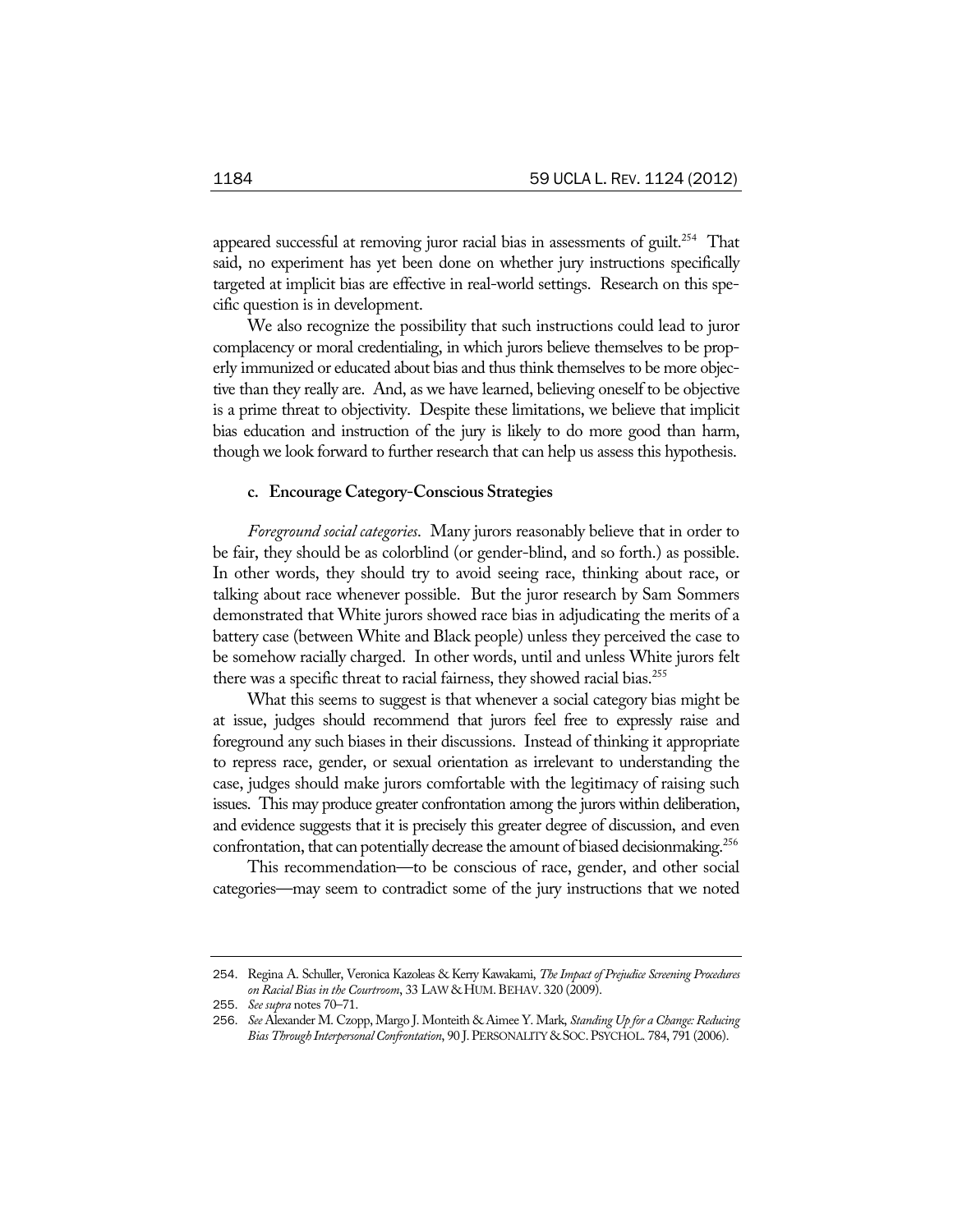above approvingly.<sup>257</sup> But a command that the race (and other social categories) of the defendant should not influence the juror's verdict is entirely consistent with instructions to recognize explicitly that race can have just this impact—unless countermeasures are taken. In other words, in order to make jurors behave in a colorblind manner, we can explicitly foreground the possibility of racial bias.<sup>258</sup>

*Engage in perspective shifting*. Another strategy is to recommend that jurors try shifting perspectives into the position of the outgroup party, either plaintiff or defendant.259 Andrew Todd, Galen Bohenhausen, Jennifer Richardson, and Adam Galinsky have recently demonstrated that actively contemplating others' psychological experiences weakens the automatic expression of racial biases.<sup>260</sup> In a series of experiments, the researchers used various interventions to make participants engage in more perspective shifting. For instance, in one experiment, before seeing a five-minute video of a Black man being treated worse than an identically situated White man, participants were asked to imagine "what they might be thinking, feeling, and experiencing if they were Glen [the Black man], looking at the world through his eyes and walking in his shoes as he goes through the various activities depicted in the documentary."<sup>261</sup> By contrast, the control group was told to remain objective and emotionally detached. In other variations, perspective taking was triggered by requiring participants to write an essay imagining a day in the life of a young Black male.

These perspective-taking interventions substantially decreased implicit bias in the form of negative attitudes, as measured by both a variant of the standard IAT (the personalized IAT) and the standard race attitude  $IAT<sup>262</sup>$  More important, these changes in implicit bias, as measured by reaction time instruments,

<sup>257</sup>. *See* Bennett, *supra* note 252 ("[Y]ou must not consider the defendant's race, color, religious beliefs, national origin, or sex. You are not to return a verdict for or against the defendant unless you would return the same verdict without regard to his race, color, religious beliefs, national origin, or sex.").

<sup>258</sup>. Although said in a different context, Justice Blackmun's insight seems appropriate here: "In order to get beyond racism we must first take account of race." *Regents of the Univ. of Cal. v. Bakke*, 438 U.S. 265, 407 (1978) (Blackmun, J., concurring in part and dissenting in part).

<sup>259</sup>. For a thoughtful discussion of jury instructions on "gender-, race-, and/or sexual orientation-switching," see CYNTHIA LEE, MURDER AND THE REASONABLE MAN: PASSION AND FEAR IN THE CRIMINAL COURTROOM 252–55 (2003); *see also id.* at 257–58 (quoting actual race-switching instruction given in a criminal trial based on Prof. Lee's work).

<sup>260</sup>. Andrew R. Todd et al., *Perspective Taking Combats Automatic Expressions of Racial Bias*, 100 J. PERSONALITY & SOC. PSYCHOL. 1027 (2011).

<sup>261</sup>. *See id.* at 1030.

<sup>262</sup>. Experiment one involved the five-minute video. Those in the perspective-shifting condition showed a bias of *M*=0.43, whereas those in the control showed a bias of *M*=0.80. Experiment two involved the essay, in which participants in the perspective-taking condition showed *M*=0.01 versus *M*=0.49. *See id.* at 1031. Experiment three used the standard IAT. *See id.* at 1033.